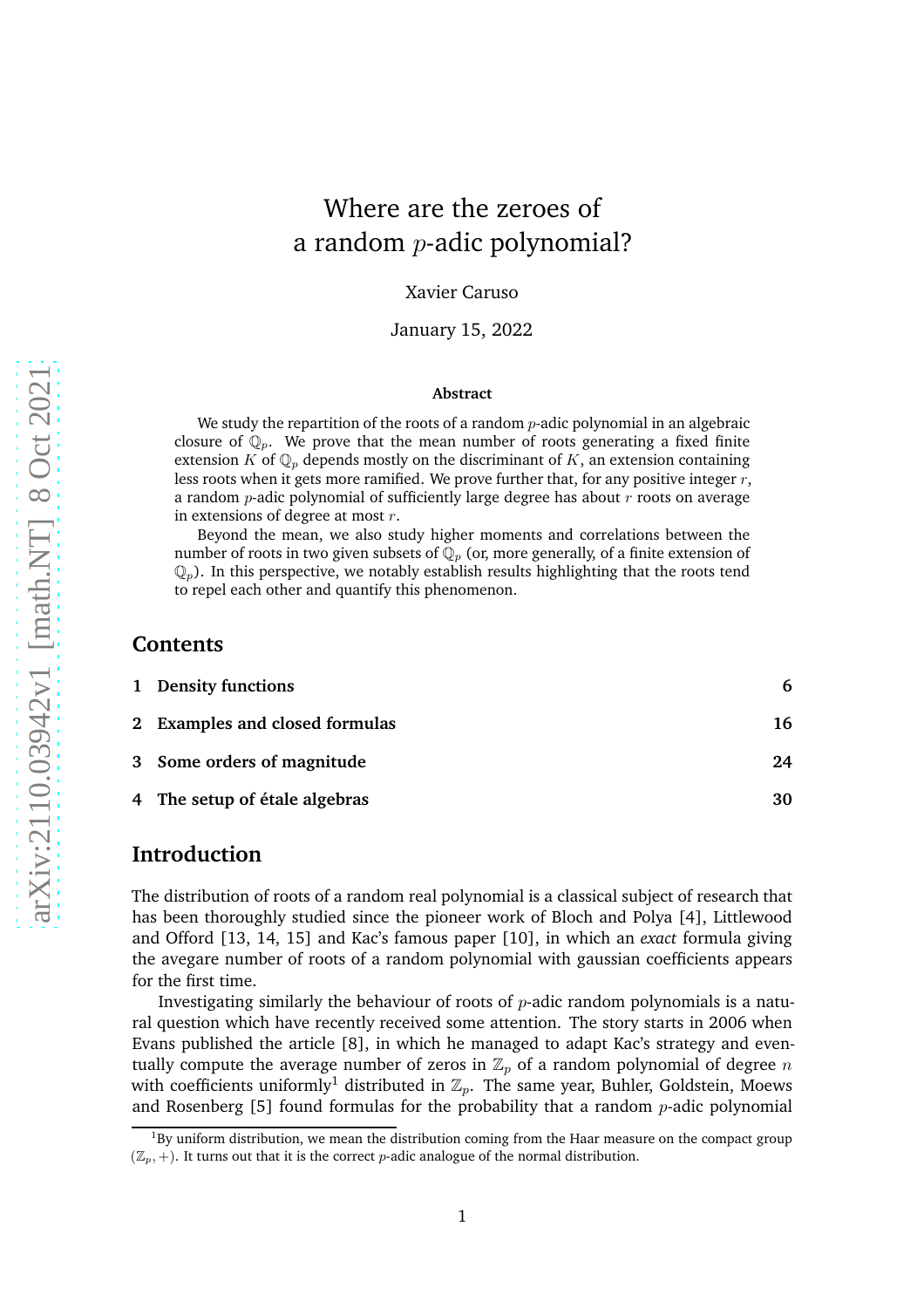has all its roots in  $\mathbb{Q}_p$ . After about ten years without further significant contributions, the subject was revived a couple of years ago by Lerario and his collaborators who started to undertake a systematical study of these phenomena. With Kulkarni [\[11\]](#page-41-7), they notably extend Crofton's formula to the  $p$ -adic setting and derive new estimations on the number of roots of a  $p$ -adic polynomial, establishing in particular that a uniformly distributed random polynomial of fixed degree over  $\mathbb{Z}_p$  has exactly one root in  $\mathbb{Q}_p$  on average, independently from  $p$  and from the degree. On a slightly different note, Ait El Mannsour and Lerario  $[1]$  obtain formulas counting the average number of lines in random projective  $p$ adic varieties. More recently, the case of nonuniform distributions has also been addressed by Shmueli [\[20\]](#page-42-0), who came up with sharp estimations on the average number of roots.

Most of the aforementioned works are concerned with the *mean* of the random variable  $Z_n$  couting the number of roots of a *p*-adic polynomial of degree *n*. Beyond the mean (for which one can rely on Kac's techniques), obtaining more information about the  $Z_n$ 's is a fundamental question that has been recently addressed and elegently solved by Bhar-gava, Cremona, Fisher and Gajović [\[3\]](#page-41-9). In their paper, they set up a general strategy to compute all probabilities Prob $[Z_n=r]$  with n and r running over the integers. In addition, they observed that the formulas they obtained are all rational functions in  $p$  which are symmetric under the transformation  $p \leftrightarrow p^{-1}$ . This beautiful and fascinating property remains nowadays quite mysterious.

Apart from the distinction between archimedean and nonarchimedean,  $\mathbb{Q}_p$  differs from  $\mathbb R$  in that its arithmetic is definitely much richer; while the absolute Galois group of  $\mathbb R$  is somehow boring, that of  $\mathbb{Q}_p$  is large, intricated and encodes much arithmetical subtle information. In other words, the set of finite extensions of  $\mathbb{Q}_p$  has a prominent structure which is part of the strength and the complexity of the  $p$ -adic world. Therefore, looking at the roots of a random  $p$ -adic polynomial not only in  $\mathbb{Q}_p$  but in an algebraic closure  $\bar{\mathbb{Q}}_p$ of  $\mathbb{Q}_p$  sounds like a very natural and appealing question, which is the one we address in the present paper.

To this end, we fix a finite extension F of  $\mathbb{Q}_p$  together with an algebraic closure  $\overline{F}$ of F. We endow  $\overline{F}$  with the p-adic norm  $\|\cdot\|$  normalized by  $\|p\| = p^{-[F:\mathbb{Q}_p]}$  and use the letter q to denote the cardinality of the residue field of F. Given a positive integer  $n$ , a finite extension  $K$  of  $F$  and a compact open subset  $U$  of  $K$ , we introduce the random variable  $Z_{U,n}$  counting the number of roots in U of a random polynomial of degree n with coefficients in the ring of integers  $\mathcal{O}_F$  of F. Our first theorem gives an integral expression of the expected values of the  $Z_{U,n}$ 's.

<span id="page-1-1"></span>**Theorem A.** *There exists a family of functions*  $\rho_{K,n}: K \to \mathbb{R}^+$  *(K running over the set of finite extensions of* F *included in*  $\bar{F}$  *and* n *running the set of positive integers) satisfying the following property: for any positive integer* n*, any extension finite extension* K *of* F *sitting inside*  $F$  *and any open subset*  $U$  *of*  $E$ *, we have:* 

$$
\mathbb{E}[Z_{U,n}] = \sum_{K' \subset K} \int_{U \cap K'} \rho_{K',n}(x) dx
$$

*where the sum runs over all extensions* K′ *of* F *included in* K*.*

The functions  $\rho_{K,n}$ 's are called the *density functions* as their values at a given point x reflect the number of roots one may expect to find in a small neighborhood of x. Our second theorem provides rather precise information about the density functions.

<span id="page-1-0"></span>**Theorem B.** Let *n* be a positive integer, let  $K \subset \overline{F}$  be a finite extension of F and let  $x \in K$ . *Write* r *for the degree of the extension* K/F*.*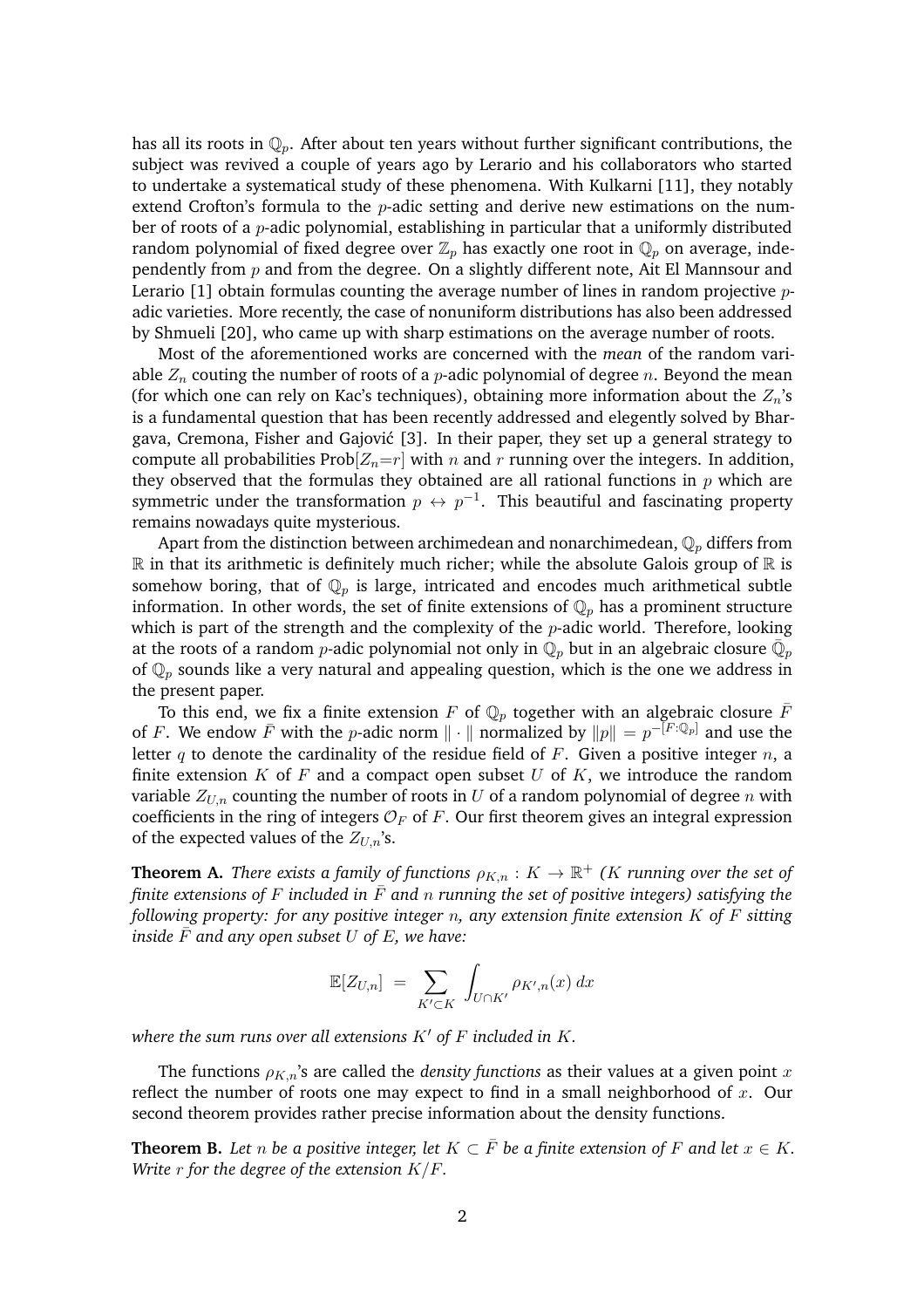- *1.* (Vanishing) *If*  $F[x] \neq K$  *or*  $n < r$ *, then*  $\rho_{K,n}(x) = 0$ *.*
- *2.* (Continuity) The function  $\rho_{K,n}$  is continuous on K.
- *3.* (Invariance under isomorphisms) *Given a second finite extension* L *of* F *and an isomophism of F-algebras*  $\sigma : K \to L$ , we have  $\rho_{K,n}(x) = \rho_{L,n}(\sigma(x)).$

4. (Transformation under homography) *For*  $\begin{pmatrix} a & b \\ c & d \end{pmatrix} \in GL_2(\mathcal{O}_F)$ *, we have:* 

$$
\rho_{K,n}\left(\frac{ax+b}{cx+d}\right) = ||cx+d||^{2r} \cdot \rho_{K,n}(x).
$$

- *5.* (Monotony) We have  $\rho_{K,n}(x) \leq \rho_{K,n+1}(x)$  and the inequality is strict if and only if  $F[x] = K$  and  $r \le n < 2r - 1$ .
- *6.* (Formulas for extremal degrees) *If*  $F[x] = K$  *and*  $x \in \mathcal{O}_K$ *, then*

$$
\rho_{K,r}(x) = ||D_K|| \cdot \frac{1}{\#(\mathcal{O}_K/\mathcal{O}_F[x])} \cdot \frac{q^{r+1} - q^r}{q^{r+1} - 1}
$$
  
for  $n \ge 2r - 1$ ,  $\rho_{K,n}(x) = ||D_K|| \cdot \int_{\mathcal{O}_F[x]} ||t||^r dt$ 

*where*  $D_K$  *is the discrimant of the extension K/F.* 

A first remarkable consequence of Theorem [B](#page-1-0) is that the functions  $\rho_{K,n}$  are independant of *n* provided that  $n \geq 2r - 1$ . A similar behaviour was already noticed in [\[3\]](#page-41-9) for higher moments of the random variables  $Z_{F,n}$ . Besides, it is in theory feasible to derive from Theorem [B](#page-1-0) closed formulas for  $\rho_{K,n}$  and its integral over K, at least when  $n = r$  or  $n \geq 2r-1$ . For example, Theorem [C](#page-2-0) below covers the case of quadratic extensions. Before stating it, it is convenient to introduce the notation:

<span id="page-2-1"></span>
$$
\rho_n(K) = \int_K \rho_{K,n}(x) dx.
$$
 (1)

By Theorem [A,](#page-1-1)  $\rho_n(K)$  counts the number of roots of a random polynomial of degree n which fall inside  $K$  but outside all strict subfields of  $K$  containing  $F$ .

<span id="page-2-0"></span>**Theorem C.** *Let* K *be a quadratic extension of* F*.*

*(i) If* K/F *is unramified, we have:*

$$
\rho_2(K) = \frac{q^2 - q + 1}{q^2 + q + 1},
$$
  
for  $n \ge 3$ ,  $\rho_n(K) = \frac{q^4 + 1}{q^4 + q^3 + q^2 + q + 1}.$ 

*(ii) If* K/F *is totally ramified, we have:*

$$
\rho_2(K) = ||D_K|| \cdot \frac{q^2}{q^2 + q + 1},
$$
  
for  $n \ge 3$ ,  $\rho_n(K) = ||D_K|| \cdot \frac{q^2(q^2 + 1)}{q^4 + q^3 + q^2 + q + 1}.$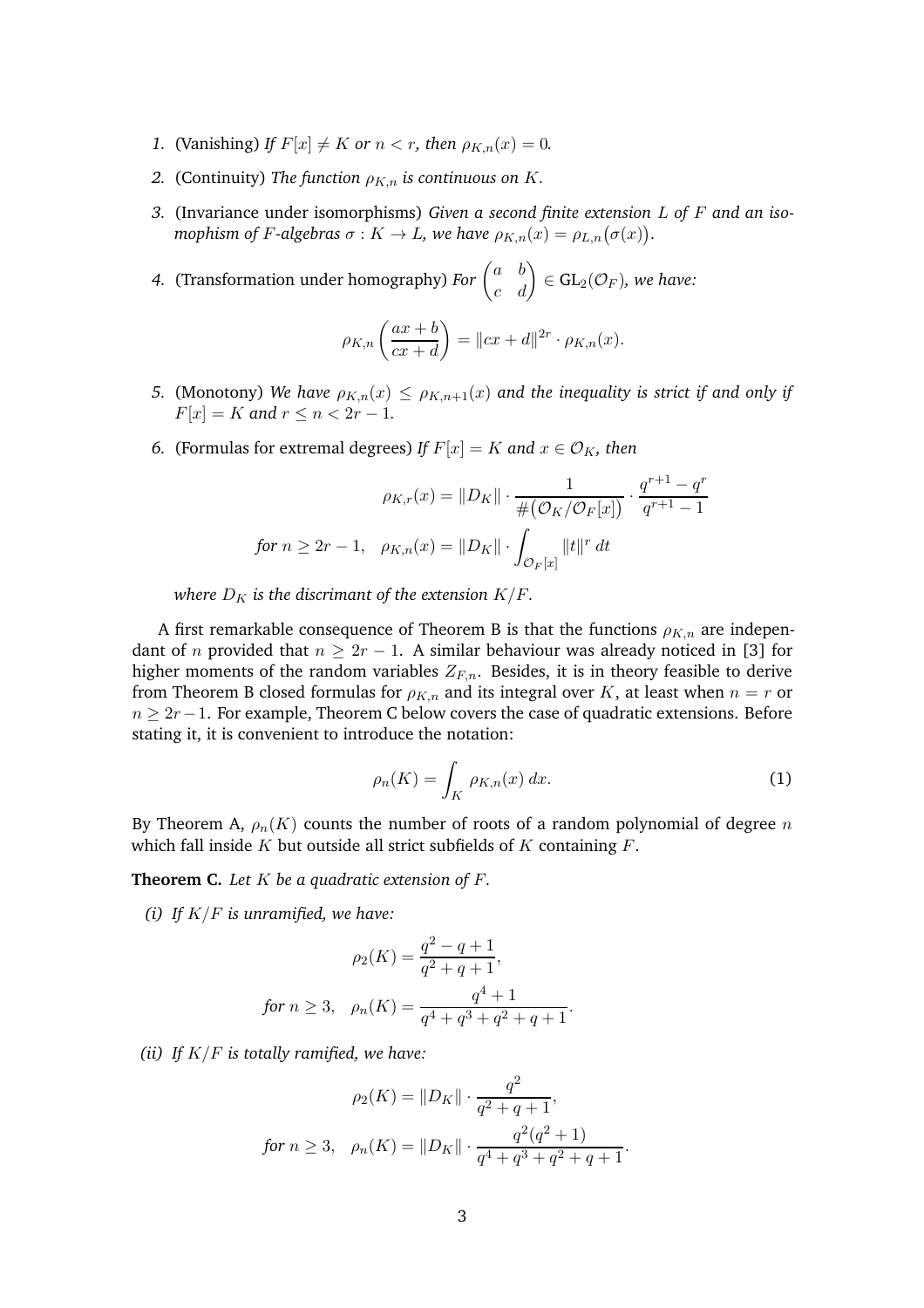When K is the quadratic unramified extension of F, we notice that  $\rho_n(K)$  is a rational function in q which is self-reciprocal, *i.e.* invariant under the transformation  $q \leftrightarrow q^{-1}$ . As recalled previously, this remarkable property also holds for all higher moments of the random variables  $Z_{F,n}$ . On the contrary, when  $K/F$  is totally ramified, the function  $\rho_d(K)$ is not self-reciprocal. One can nevertheless recover the expected symmetry by summing up over all totally ramified quadratic extensions of  $F$ . Indeed, using Serre's mass formula [\[18\]](#page-42-1), we end up with:

$$
\sum_{K} \rho_2(K) = \frac{2q}{q^2 + q + 1},
$$
  
for  $n \ge 3$ , 
$$
\sum_{K} \rho_n(K) = \frac{2q(q^2 + 1)}{q^4 + q^3 + q^2 + q + 1}.
$$

(where both sums run over all totally ramified quadratic extensions of F sitting inside  $F$ ) which are indeed self-reciprocal rational functions in  $q$ .

Another panel of interesting corollaries of Theorem [B](#page-1-0) concerns the orders of magnitude of the functions  $\rho_{K,n}$ 's. Roughly speaking, Theorem [B](#page-1-0) tells us that the size of  $\rho_{K,n}$  is controlled by the *p*-adic norm of  $D_K$ . It is in fact even more transparent when we integrate over the entire space.

<span id="page-3-0"></span>**Theorem D.** Let  $K \subset \overline{F}$  be a finite extension of F. Write r for the degree of  $K/F$  and f for *its residuel degree. We have the estimations:*

$$
\frac{\rho_r(K)}{\|D_K\|} = \left(1 - \frac{1}{q}\right) \cdot \sum_{m|f} \mu\left(\frac{f}{m}\right) q^{m-f} + O\left(\frac{1}{q^f}\right)
$$
\n
$$
\text{for } n \ge 2r - 1, \quad \frac{\rho_n(K)}{\|D_K\|} = \sum_{m|f} \mu\left(\frac{f}{m}\right) q^{m-f} + O\left(\frac{1}{q^f}\right)
$$

*where*  $\mu$  *denotes the Moebius function and the constants hidden in the*  $O(-)$  *are absolute.* 

The dominant term in the two sums above is the summand corresponding to  $m = f$ and is equal to 1. Hence,  $\rho_n(K)$  is roughly equal to  $||D_K||$  for  $n = r$  or  $n \geq 2r - 1$ . More precisely, one finds  $\rho_n(K) = ||D_K|| \cdot (1 + O(q^{-1}))$  in both cases. It turns out that this conclusion continues to holds for all  $n \geq r$  thanks to the monotony property of Theorem [B.](#page-1-0)

One can also sum up the estimations of Theorem [D](#page-3-0) over all extensions of a fixed degree. Doing so, we obtain the following theorem.

<span id="page-3-1"></span>**Theorem E.** *For any positive integers* r and n with  $n \geq 2r - 1$ , we have the estimation:

$$
\sum_{K \in \mathbf{Ex}_r} \rho_n(K) = \sum_{m|r} \varphi\left(\frac{r}{m}\right) q^{m-r} + O\left(\frac{r \cdot \log \log r}{q^r}\right)
$$

*where*  $\mathbf{Ex}_r$  *denotes the set of all extensions of* F *of degree* r *inside*  $\bar{F}$  *and*  $\varphi$  *is the Euler's totient function.*

Again, the dominant term in the sum of Theorem [E](#page-3-1) corresponds to  $m = r$  and its value is 1. Therefore, we conclude that a random polynomial of degree  $n$  has, on average, one root in the ground field  $F$ , one more root in the union of extensions of degree 2, one more root in the union of extensions of degree 3, *etc.* until the degree  $n$  where all roots have been found. Many variations on this theme are possible; for example, one can prove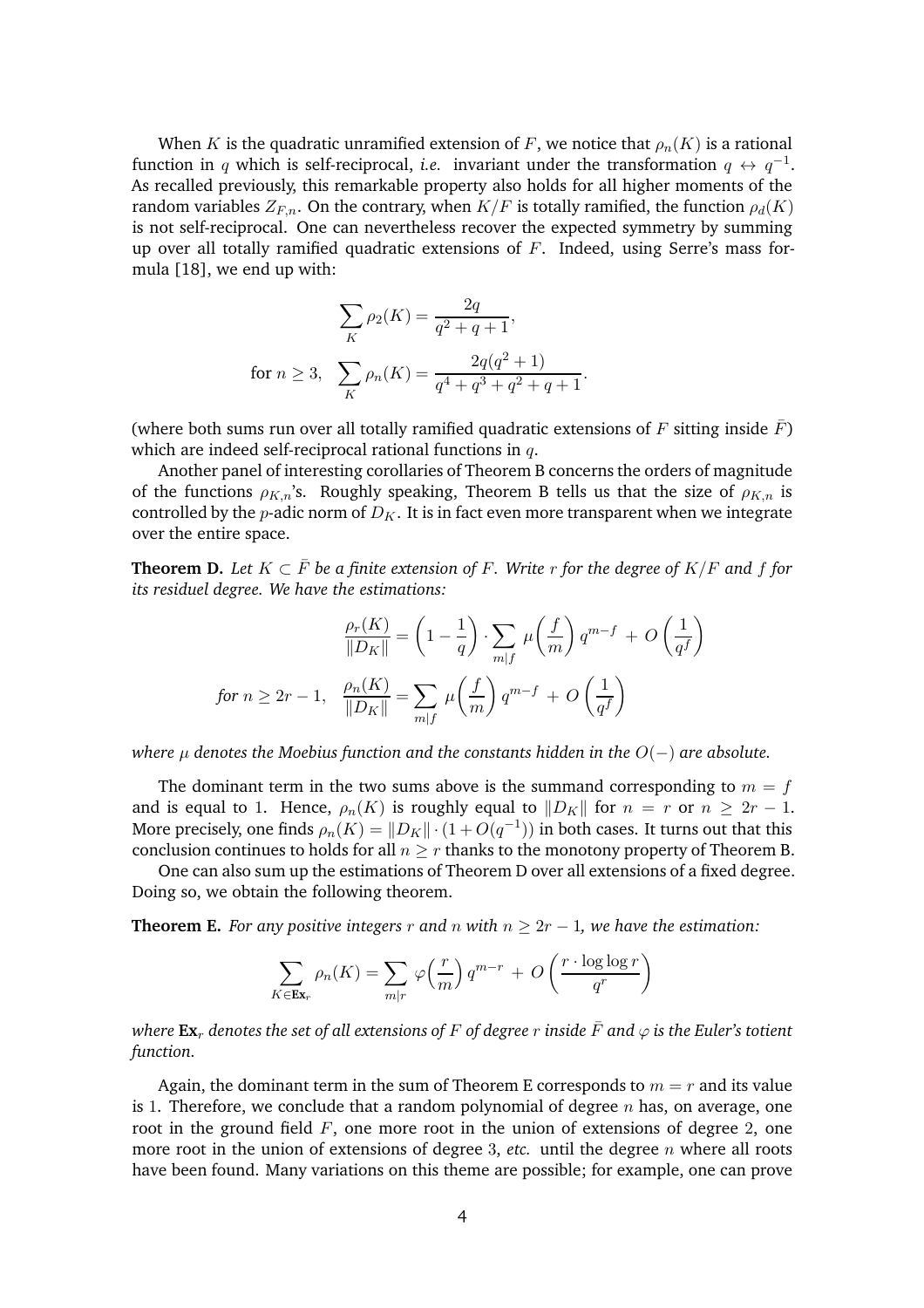that all roots of a random polynomial lie in the maximal unramified extension of  $F$  expect  $\frac{2}{q}+O\big(\frac{1}{q^2}$  $\frac{1}{q^2}$ ) of them. On the other hand, we deduce from Theorem [C](#page-2-0) that the quadratic totally ramified extensions of  $F$  contain  $\frac{2}{q}+O\big(\frac{1}{q^2}\big)$  $\frac{1}{q^2}$ ) roots outside  $F.$  We then conclude that there is no more than  $O(\frac{1}{n^2})$  $\frac{1}{p^2}$ ) new roots in ramified extensions of degree at least 3.

On a different note, it is also quite instructive to study the fluctuations of the density functions  $\rho_{K,n}$ . Theorem [B](#page-1-0) indicates that they are governed by the size of the  $\mathcal{O}_F$ -algebra generated by  $x$ . As a consequence, we deduce that elements which generate a large extension K but are close for the *p*-adic distance to a strict subfield of K have less chance to show up as a root of a random polynomial. In other words, if a root x of a random polynomial is congruent to an element of a given extension  $K$  modulo a large power of  $p$ , it is very likely that  $x$  actually lies in  $K$ . In some sense, subfields attract all roots in a neighborhood.

Beyond the mean, it is important to understand higher moments of the  $Z_{U,n}$ 's to draw a more precise picture of the behaviour of these random variables. We address this question by enlarging a bit our setting: instead of restricting ourselves to finite extensions of  $F$ , we consider more generally products of such extensions, *i.e.* finite étale algebras over F. The nice observation is that Theorem [A](#page-1-1) admits a straightforward generalization to this extended framework. Applying it with  $E = K<sup>r</sup>$  (for some given finite extension K of F) provides information about the r-th moment of  $Z_{K,d}$  and, more generally, sheds some light on the distribution of r-tuples of roots in  $K<sup>r</sup>$ . For  $K = F$  and  $r = 2$ , this yoga has already interesting consequences as it permits to compute the covariances between the  $Z_{U,n}$ 's.

<span id="page-4-2"></span>**Theorem F.** Let U and V be two balls in  $\mathcal{O}_F$  that do not meet. Pick  $u \in U$  and  $v \in V$ . We *have:*

$$
\frac{\text{Cov}(Z_{U,n}, Z_{V,n})}{\mathbb{E}[Z_{U,n}] \cdot \mathbb{E}[Z_{V,n}]} = -1 + \frac{(q+1)^2}{q^2+q+1} \cdot ||u-v|| - \frac{q}{q^2+q+1} \cdot ||u-v||^4
$$

*for all*  $n > 3$ *.* 

Although the above formula might look unattractive at first glance, it is quite instructive. Indeed, to begin with, it indicates that  $\mathsf{Cov}(Z_{U,n}, Z_{V,n})$  vanishes if and only if  $||u-v|| = 1$ . In other words, the random variables  $Z_{U,n}$  and  $Z_{V,n}$  are uncorrelated if and only if U and V are sufficiently far away. Otherwise,  $Z_{U,n}$  and  $Z_{V,n}$  are correlated and the covariance is always negative (still assuming that  $U \cap V = \emptyset$ ). Moreover, the correlation gets more and more significant when  $U$  and  $V$  gets closer. This tends to show that roots repel each other. This conclusion can been understood as a consequence of the general principle that subalgebras attract roots; indeed, noticing that  $F$  embeds diagonally into  $F<sup>2</sup>$ , the above principle tells us that if we are given two nearby roots in F of a random polynomial, there is a huge chance that those roots actually coincide, which exactly means that it is unlikely to get nearby distinct roots.

Another amazing benefit of working with étale extensions is the existence of mass formulas for the density functions in the spirit of Bhargava's extension to étale algebras of the classical Serre mass formula [\[2\]](#page-41-10). Given a finite étale F-algebra E, define  $\rho_n(E)$  by the integral of Eq. [\(1\)](#page-2-1) and let Aut  $_{F\text{-alg}}(E)$  denote the group of F-automorphisms of E.

<span id="page-4-1"></span>**Theorem G.** *For any positive integers*  $r$  *and*  $n$  *with*  $n \geq r$ *, we have:* 

<span id="page-4-0"></span>
$$
\sum_{E \in \mathbf{\acute{E}t}_r} \frac{\rho_n(E)}{\# \text{Aut}_{F\text{-alg}}(E)} = 1 \tag{2}
$$

*where the summation set*  $\acute{\mathbf{E}}$ *t*<sub>*r*</sub> *consists of all isomorphism classes of étale extensions*  $E$  *of*  $F$  *of degree*  $r$  (and the notation  $\#$  *refers to the cardinality).*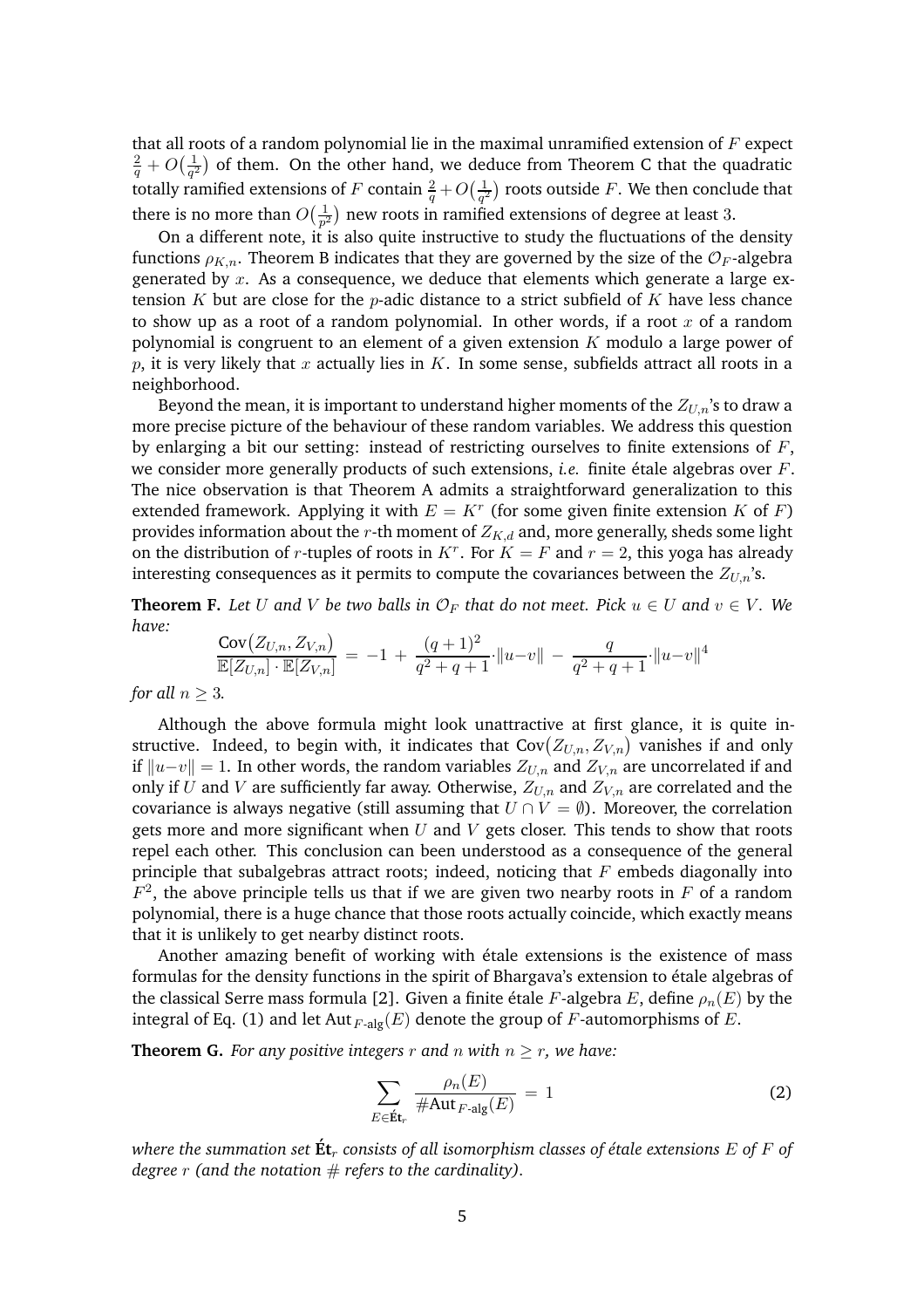When  $r = 1$ , Eq. [\(2\)](#page-4-0) reduces to  $\rho_n(F) = 1$  and so asserts that a random polynomial of degree at least 1 has exactly one root in  $F$  on average; we then recover Lerario and Kulkani's result in this case. When  $r$  grows, Theorem [G](#page-4-1) roughly says that the above remarkable property continues to hold if we count (weighted) roots in extensions of a fixed degree provided that we pay attention to include all étale algebras, and not only fields! Notice however that Theorem [D](#page-3-0) shows that the contribution of actual extensions to the sum in Eq. [\(2\)](#page-4-0) is about  $1/r$ . The most significant part of the mass then comes from nontrivial products of smaller degree extensions.

**Organization of the article.** The plan of the article follows closely the progression of the introduction. In Section [1,](#page-5-0) we prove Theorems [A](#page-1-1) and [B.](#page-1-0) In Section [2,](#page-15-0) we study examples and obtain closed formulas for the density functions in several simple cases. In addition of treating completely the case of quadratic extension (in line with Theorem [C\)](#page-2-0), we obtain partial results for extensions of prime degrees and for unramified extensions. Section [3](#page-23-0) is devoted to finding estimations of orders of magnitude of the density functions and their integrals; we notably prove Theorems [D](#page-3-0) and [E](#page-3-1) there. Finally, in Section [4,](#page-29-0) we present the setup of étale algebras and extend Theorems [A](#page-1-1) and [B](#page-1-0) to this setting. We then discuss applications to higher moments and mass formulas for density functions, establishing Theorems [F](#page-4-2) and [G.](#page-4-1)

**Notations.** Throughout the article, we fix a prime number p, a finite extension F of  $\mathbb{Q}_p$ and an algebraic closure  $\bar{F}$  of F. We use the letter q to denote the cardinality of the residue field of F. We write  $\|\cdot\|$  for the *p*-adic norm on  $\bar{F}$ , normalized by  $\|p\| = p^{-[F:\mathbb{Q}_p]}$ .

We let  $\Omega_n$  be the space of polynomials of degree at most n with coefficients in  $\mathcal{O}_F$ ; we call  $\mu_n$  the probability measure on  $\Omega_n$  corresponding to  $\lambda_F^{\otimes n+1}$  under the canonical identification  $\Omega_n \simeq \mathcal{O}_F^{n+1}.$  In a slight abuse of notations, we continue to write  $\|\cdot\|$  for the norm on  $\Omega_n$  corresponding to the sup norm on  $\mathcal{O}_F^{n+1}$  $_{F}^{n+1}$  (it is the so-called *Gauss norm*).

Throughout the article, all finite extensions of  $F$  are implicitely supposed to be contained in  $\bar{F}$ . If K is such an extension, we denote by  $\mathcal{O}_K$  its ring of integers and by  $\mathcal{O}_K^{\times}$  the group of invertible elements of  $\mathcal{O}_K$ . We let  $\lambda_K$  be the Haar measure on K normalized by  $\lambda_K(\mathcal{O}_K) = 1$ . Our normalization choices lead to the transformation formula  $\lambda_K(aH) = ||a||^r \cdot \lambda_K(H)$  where r is the degree of the extension  $K/F$ .

Finally, we use the notation  $#A$  to denote the cardinality of a set A.

## <span id="page-5-0"></span>**1 Density functions**

The aim of this section is to define the density functions  $\rho_{K,n}$  and to prove Theorems [A](#page-1-1) and [B.](#page-1-0) The main ingredient we shall need is a  $p$ -adic version of the famous Kac-Rice formula which gives an integral expression for a number of roots of a polynomial. We will establish it in [§1.1.](#page-5-1) In [§1.2,](#page-7-0) we carry out a key computation which will allow us to construct the density functions and prove Theorem [B](#page-1-0) in [§1.3.](#page-9-0) We finally move to the computation of expected number of roots and prove Theorem [A](#page-1-1) is [§1.4.](#page-13-0)

#### <span id="page-5-1"></span>**1.1 The** p**-adic Kac-Rice formula**

A *p*-adic version of the Kac-Rice formula already appears in the pioneer work of Evans [\[8\]](#page-41-5). Nevertheless, for the purpose of this article, it will be more convenient to use a different formulation from that of Evans (the latter being actually closer to what we usually call the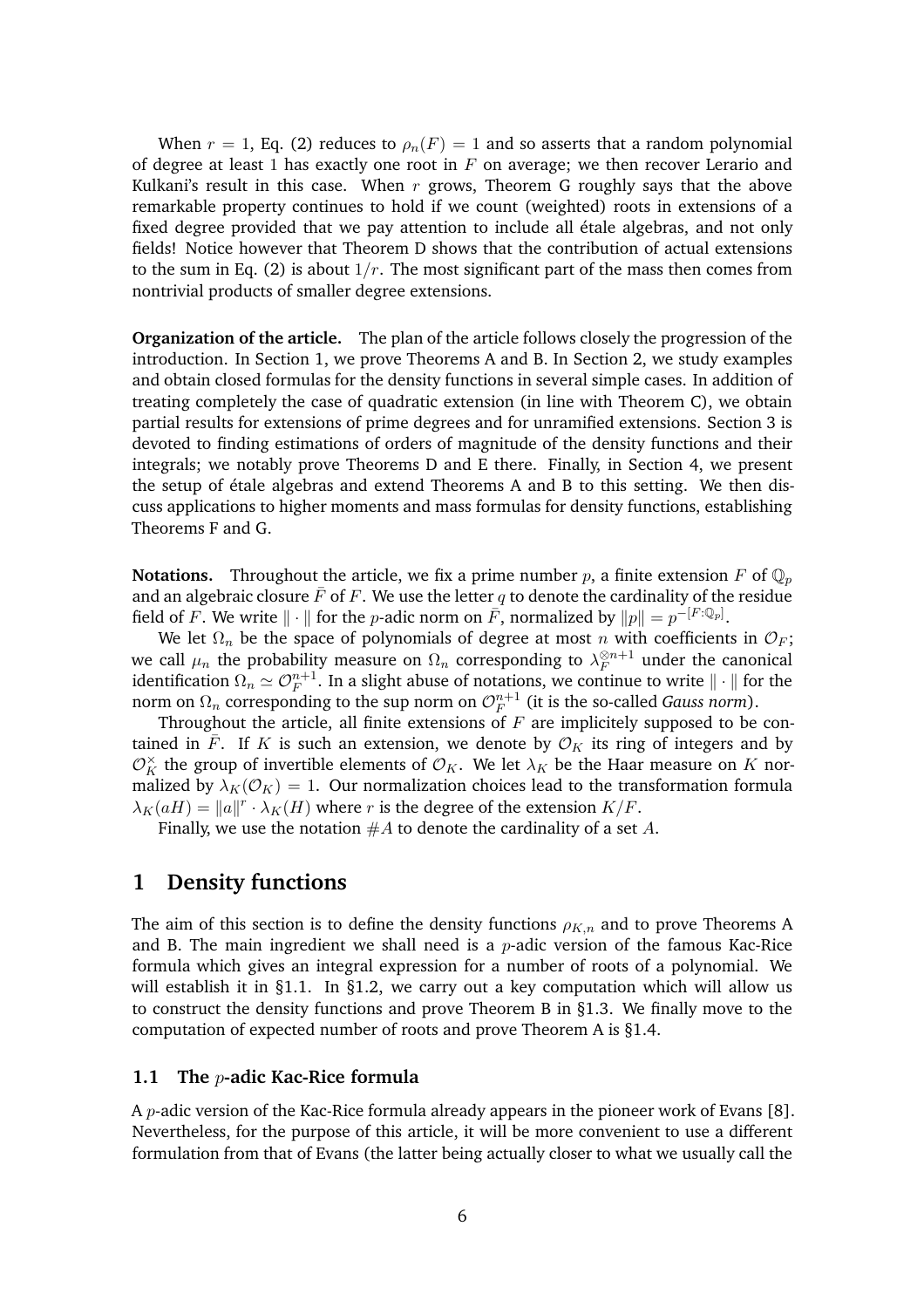"area formula"). For this reason, we prefer taking some time to establish our version of the *p*-adic Kac-Rice formula and giving a complete proof of it. We refer to [\[17,](#page-42-2) Chapter 5] for the definition of strictly differentiable functions of the  $p$ -adic variable.

<span id="page-6-3"></span>**Theorem 1.1.** *Let* K *be a finite extension of* F *of degree* r*. Let* U *be a compact open subset of* K and let  $f: U \to K$  be a strictly differentiable function. We assume that  $(f(x), f'(x)) \neq$  $(0, 0)$  *for all*  $x \in U$ *. Then:* 

<span id="page-6-4"></span>
$$
\#f^{-1}(0) = \lim_{s \to \infty} q^{sr} \cdot \int_U \|f'(x)\|^r \cdot \mathbb{1}_{\{|f(x)\| \le q^{-s}\}} dx.
$$
 (3)

*Proof.* Throughout the proof, we denote by  $B_s$  the closed ball of K of radius  $q^{-s}$  and center 0. If  $\pi$  denotes a uniformizer of K, the set  $B_s$  can be alternatively defined by  $B_s = \pi^s \mathcal{O}_K$ . We deduce from the latter equality that  $\lambda_K(B_s) = ||\pi||^{sr} = q^{-sr}$ .

We consider an element  $a \in U$  such that  $f(a) = 0$ . From our assumption, we know that  $f'(a) \neq 0$ . Therefore, applying [\[6,](#page-41-11) Lemma 3.4], we get the existence of a positive integer  $S_a$  having the following property: for any integer  $s \geq S_a$ , the function f induces a bijection from  $a + f'(a)^{-1}B_s$  to  $B_s$ . Up to enlarging  $S_a$ , we can further assume that  $||f'(x)|| = ||f'(a)||$  for all  $x \in B_{S_a}$ . We deduce for these two facts that:

$$
\int_{a+B_{S_a}} \|f'(x)\|^r \cdot \mathbb{1}_{\{\|f(x)\| \le q^{-s}\}} dx = \|f'(a)\|^r \cdot \lambda_K \big(f'(a)^{-1}B_s\big) = q^{-sr} \tag{4}
$$

for all  $s \geq S_a$ .

From the previous discussion, we also derive that  $a$  is the unique zero of  $f$  in  $B_{S_a}$ . In other words, the set of zeros of f is discrete. By compacity, it follows that f has only finitely many zeros in  $U.$  Let us call them  $a_1, \ldots, a_m.$  Set  $S = \max(S_{a_1}, \ldots, S_{a_m})$  and, for  $i \in \{1, \ldots, m\}$ , write  $U_i = a_i + B_{S_{a_i}}$ . Up to enlarging again the  $S_{a_i}$ 's, we can assume that the  $U_i$ 's are pairwise disjoint. Summing up the equalities [\(4\)](#page-6-0), we find:

<span id="page-6-0"></span>
$$
\sum_{i=1}^{m} \int_{U_i} ||f'(x)||^r \cdot \mathbb{1}_{\{||f(x)|| \le q^{-s}\}} dx = m \cdot q^{-sr} \tag{5}
$$

provided that  $s \geq S$ . Let V be the complement in U of  $U_1 \sqcup \cdots \sqcup U_m$ . It is compact and the function f does not vanish on it. Hence, if s is large enough, we have  $||f(x)|| > q^{-s}$ for all  $x \in V$ . For those s, we thus get:

<span id="page-6-2"></span>
$$
\int_{V} \|f'(x)\|^{r} \cdot \mathbb{1}_{\{\|f(x)\| \le q^{-s}\}} dx = 0.
$$
\n(6)

<span id="page-6-1"></span> $\Box$ 

Combining Eqs. [\(5\)](#page-6-1) and [\(6\)](#page-6-2), we find that the equality:

$$
q^{sr} \cdot \int_U ||f'(x)||^r \cdot \mathbb{1}_{\{||f(x)|| \le q^{-s}\}} dx = m
$$

holds true when  $s$  is sufficiently large. Passing to the limit, we get the theorem.

We underline that the compacity assumption in Theorem [1.1](#page-6-3) cannot be relaxed. For example, taking simply  $U = \mathbb{Z}_p \backslash \{0\}$  and  $f : x \mapsto x$ , one sees that f have no zero in U while the right hand side of Eq. [\(3\)](#page-6-4) converges to 1. Roughly speaking, the integral continues to see the missing zero at the origin, which is expected because removing one point from the domain of integration does not alter the value of the integral.

Similarly, the assumption that the zeros of f are nondegenerate (*i.e.* that the derivative does not vanish at these points) is definitely necessary. For example, if we take the function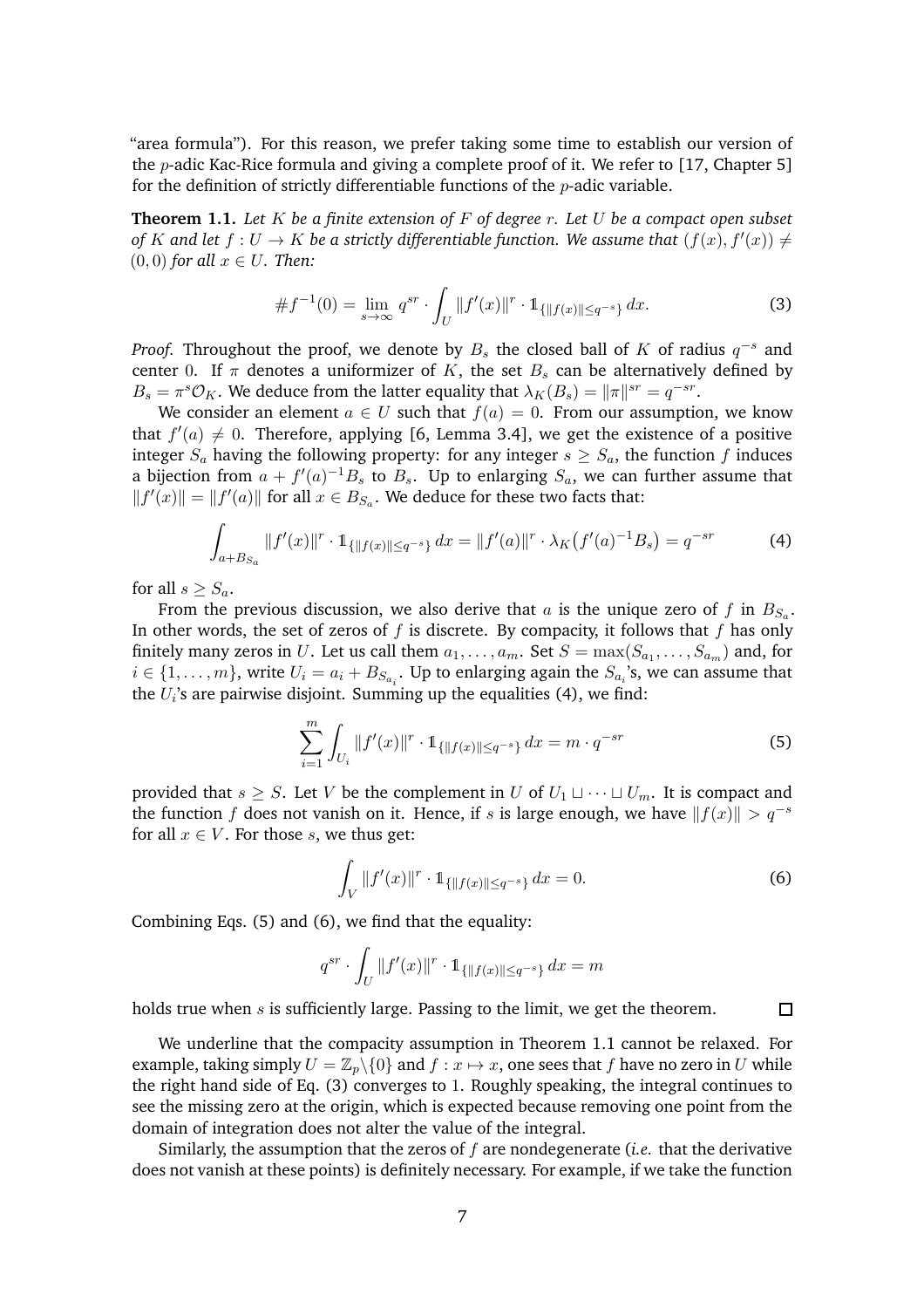$f: \mathbb{Z}_p \to \mathbb{Q}_p$ ,  $x \mapsto x^2$ , a simple calculation shows that the right hand side of Eq. [\(3\)](#page-6-4) converges to  $\frac{p}{p+1} < 1$ . More generally, one can prove that, if f is a polynomial whose roots in U are  $a_1, \ldots, a_m$  and have multiplicity  $\mu_1, \ldots, \mu_m$  respectively, then the right hand side of Eq. [\(3\)](#page-6-4) converges to:

$$
\sum_{i=1}^{m} \frac{q^{\mu_i} - q^{\mu_i - 1}}{q^{\mu_i} - 1}.
$$

In other words, a root of multiplicity  $\mu$  does not contribute for 1 but for  $\frac{q^{\mu}-q^{\mu-1}}{q^{\mu}-1}$  $\frac{q^{\mu}-q^{\mu-1}}{q^{\mu}-1}<1.$ 

## <span id="page-7-0"></span>**1.2 A key computation**

Let K be a finite of F of degree  $r$  and let U be an open subset of K. We aim at computing the expected value of random variable  $Z_{U,n}$  :  $\Omega_n \to \mathbb{Z} \cup \{+\infty\}$  defined by:

$$
Z_{U,n}(P) = \# \{ x \in U \text{ s.t. } f(x) = 0 \}
$$
  
=  $\lim_{s \to \infty} q^{sr} \cdot \int_U ||P'(x)||^r \cdot 1_{\{||P(x)|| \le q^{-s}\}} dx$ 

the second equality coming from Theorem [1.1.](#page-6-3) For this, roughly speaking, we would like to write down the following calculation:

$$
\mathbb{E}[Z_{U,n}] = \int_{\Omega_n} Z_{U,n}(P) dP = \int_{\Omega_n} \lim_{s \to \infty} q^{sr} \cdot \int_U ||P'(x)||^r \cdot \mathbb{1}_{\{||P(x)|| \le q^{-s}\}} dx dP
$$

$$
= \int_U \lim_{s \to \infty} q^{sr} \cdot \int_{\Omega_n} ||P'(x)||^r \cdot \mathbb{1}_{\{||P(x)|| \le q^{-s}\}} dP dx
$$

and introduce the density function defined by:

<span id="page-7-1"></span>
$$
x \mapsto \lim_{s \to \infty} q^{sr} \cdot \int_{\Omega_n} ||P'(x)||^r \cdot \mathbb{1}_{\{||P(x)|| \le q^{-s}\}} dP. \tag{7}
$$

However, we have to be a bit more careful because the above limit does not behave quite well everywhere: it takes infinite values on certain subspaces but it turns out that those parts lead to a finite positive contribution when we integrate. The next proposition shows that these issues are somehow localized on strict subfields.

<span id="page-7-2"></span>**Proposition 1.2.** *If*  $n \geq r$  *and if* x *lies in*  $\mathcal{O}_K$  *and generates* K *over* F, *the limit in Eq.* [\(7\)](#page-7-1) *exists and is equal to:*

$$
\frac{\|D_K\|}{\# \big(\mathcal{O}_K/\mathcal{O}_F[x]\big)} \cdot \int_{\Omega_{n-r}} \!\!\!\!\! \|Q(x)\|^r \ dQ
$$

*where*  $D_K$  *denotes the discriminant of the extension*  $K/F$ *.* 

*Proof.* For simplicity, write:

$$
I_s = q^{sr} \cdot \int_{\Omega_n} ||P'(x)||^r \cdot 1_{\{||P(x)|| \le q^{-s}\}} dP.
$$

Let  $Z$  be the minimal monic polynomial of  $x$  over  $F$ . By our assumptions,  $Z$  has degree r and coefficients in  $\mathcal{O}_F$ . This implies that the map  $\Omega_{n-r} \times \Omega_{r-1} \to \Omega_n$  taking  $(Q, R)$  to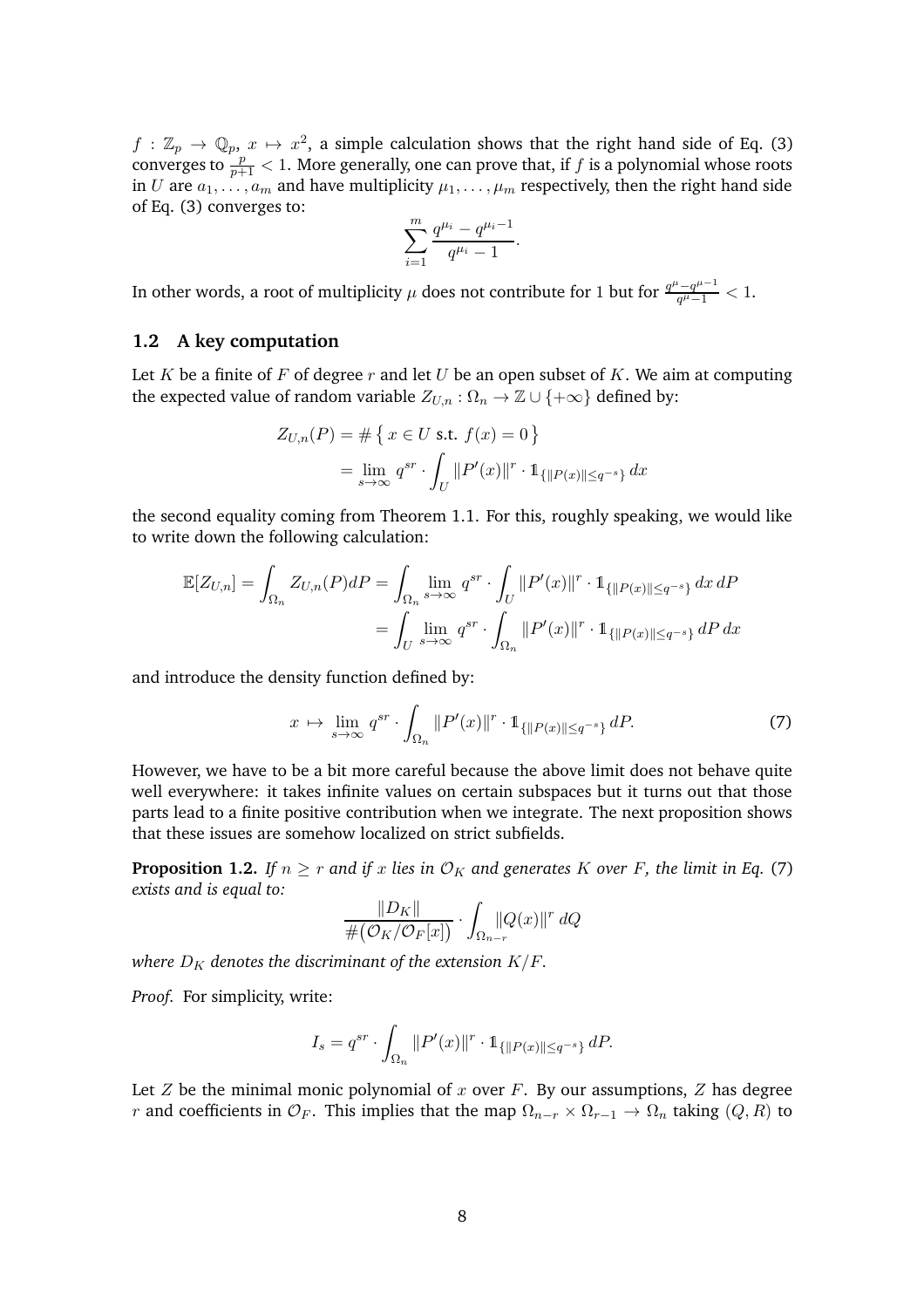$QZ + R$  preserves the measure. Performing the corresponding change of variables, we end up with the equality:

$$
I_s = q^{sr} \cdot \int_{\Omega_{r-1}} \int_{\Omega_{n-r}} |Q(x)Z'(x) + R'(x)||^r \cdot \mathbb{1}_{\{|R(x)|| \le q^{-s}\}} dQ dR
$$
  
=  $q^{sr} \cdot \int_{\Omega_{r-1}} \left( \int_{\Omega_{n-r}} |Q(x)Z'(x) + R'(x)||^r dQ \right) \mathbb{1}_{\{|R(x)|| \le q^{-s}\}} dR$ 

We consider the evaluation morphism  $\alpha_x : F \otimes_{\mathcal{O}_F} \Omega_{r-1} \to K$  taking a polynomial R to  $R(x)$ . It is F-linear and bijective since the domain of  $\alpha_x$  is restricted to polynomials of degree strictly less than r. Its inverse  $\alpha_x^{-1}$  is F-linear and so, it is continuous. Thus, there exists a positive constant  $\gamma$  such that  $||R(x)|| \geq \gamma \cdot ||R||$  for all  $R \in \Omega_{r-1}$ .

Let us assume for a moment that we are given a polynomial  $R \in \Omega_{r-1}$  such that  $||R(x)|| \leq q^{-s}$ . By what precedes, we find that  $||R|| \leq \gamma^{-1}q^{-s}$ , from what we further deduce that  $||R'(x)|| \leq \gamma^{-1}q^{-s}$ . Since  $Z'(x)$  does not vanish, we conclude that  $Z'(x)$  must divide  $R'(x)$  provided that s is large enough. One can then perform the change of variables  $Q \mapsto Q - \frac{R'(x)}{Z'(x)}$  in the inner integral and get:

$$
\int_{\Omega_{n-r}} |Q(x)Z'(x) + R'(x)||^r dQ = \int_{\Omega_{n-r}} |Q(x)Z'(x)||^r dQ
$$
  
=  $||Z'(x)||^r \cdot \int_{\Omega_{n-r}} |Q(x)||^r dQ$ .

We are then left with:

<span id="page-8-0"></span>
$$
I_s = q^{sr} \cdot ||Z'(x)||^r \cdot \int_{\Omega_{n-r}} ||Q(x)||^r dQ \cdot \int_{\Omega_{r-1}} 1_{\{||R(x)|| \le q^{-s}\}} dR.
$$
 (8)

In order to estimate the last factor, we come back to the evaluation morphism  $\alpha_x$ . Since it is a F-linear isomorphism, it must act on the measures by multiplication by some scalar (namely, its determinant). In other words, there exists a positive constant  $\delta$  such that  $\lambda_K(\alpha_x(H)) = \delta \cdot \mu_n(H)$  for all measurable subset H of  $\Omega_{r-1}$ . Taking  $H = \Omega_{r-1}$ , we find

$$
\delta = \lambda_K(\alpha_x(\Omega_{r-1})) = \lambda_K(\mathcal{O}_F[x]) = \frac{1}{\#(\mathcal{O}_K/\mathcal{O}_F[x])}.
$$

As in the proof of Theorem [1.1,](#page-6-3) we let  $B_s$  be the closed ball of K of radius  $q^{-s}$  centered at 0. By definition  $\alpha_x^{-1}(B_s)$  consists of polynomials R such that  $||R(x)|| \leq q^{-s}$ . Moreover, if s is sufficiently large,  $\alpha_x^{-1}(B_s)$  sits inside  $\Omega_{r-1}$ , and so:

$$
\int_{\Omega_{r-1}} 1_{\{|R(x)||\leq q^{-s}\}} dR = \mu_n(\alpha_x^{-1}(B_s))
$$
  
= 
$$
\#(\mathcal{O}_K/\mathcal{O}_F[x]) \cdot \lambda_K(B_s) = \#(\mathcal{O}_K/\mathcal{O}_F[x]) \cdot q^{-sr}.
$$

Plugging this input in Eq. [\(8\)](#page-8-0), we end up with:

<span id="page-8-1"></span>
$$
I_s = \|Z'(x)\|^{r} \cdot \# \big(\mathcal{O}_K/\mathcal{O}_F[x]\big) \cdot \int_{\Omega_{n-r}} |Q(x)|^{r} dQ \tag{9}
$$

when s is sufficiently large. The sequence  $(I_s)_{s>0}$  is then eventually constant and converges to the limit given by the above formula. In order to conclude the proof of the proposition, it remains to relate the norm of  $Z'(x)$  with that of the discriminant of K.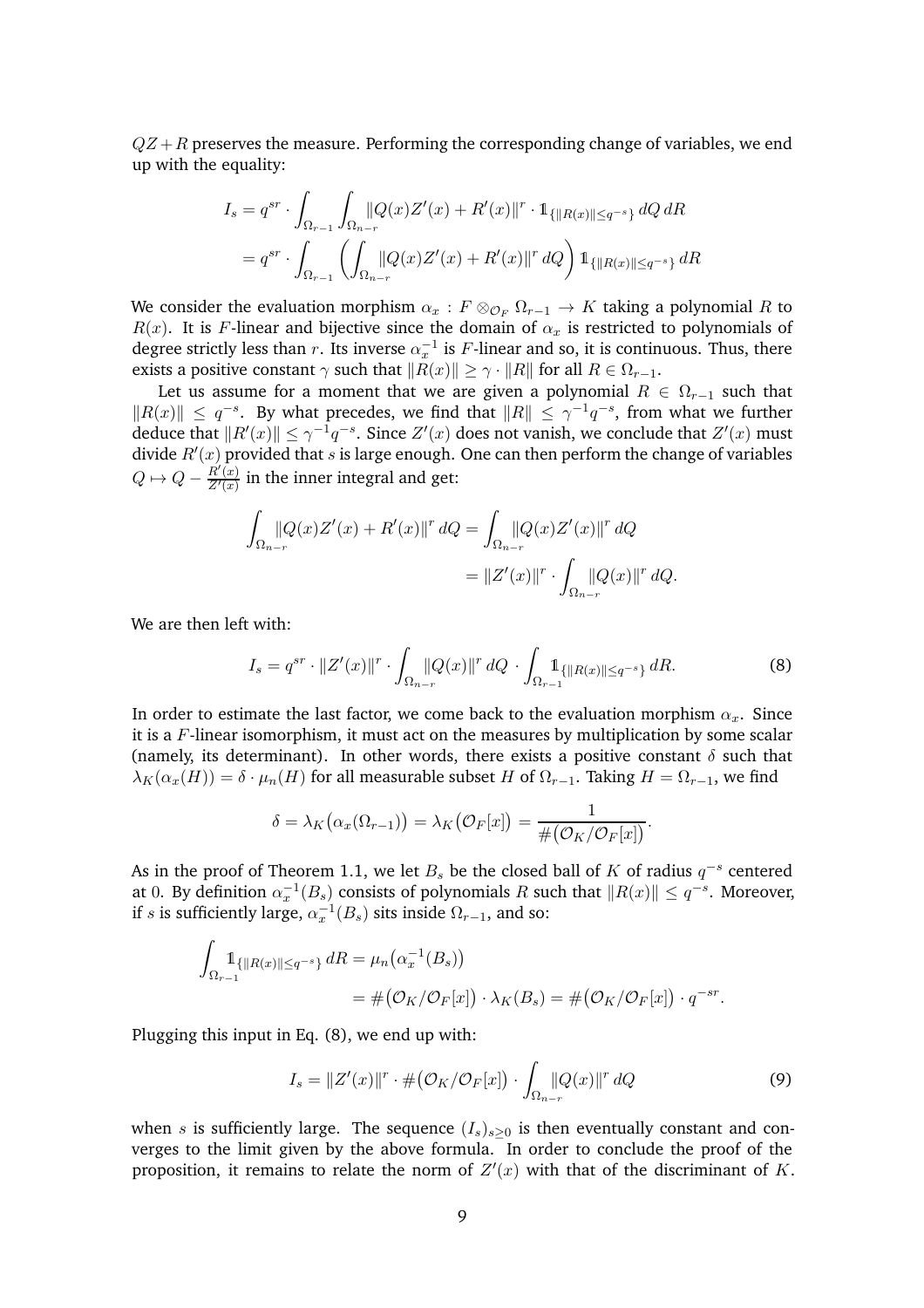We endow K with the symmetric F-bilinear form  $b: K \times K \to F$ ,  $(u, v) \mapsto \text{Tr}_{K/F}(uv)$ . Let also  $\mathcal{B}_x = (1, x, \dots, x^{r-1})$  be the canonical basis of  $\mathcal{O}_F[x]$  over  $\mathcal{O}_F$  and set  $\mathcal{B}'_x$  =  $\left(\frac{x^{r-1}}{Z'(x)}\right)$  $\frac{x^{r-1}}{Z'(x)}, \frac{x^{r-2}}{Z'(x)}$  $\frac{x^{r-2}}{Z'(x)}, \ldots, \frac{1}{Z'(x)}$ ). Both  $\mathcal{B}_x$  and  $\mathcal{B}'_x$  are F-basis of K and it follows from [\[19,](#page-42-3) §III.6, Lemma 2] that the matrix of b in the basis  $B_x$  and  $B'_x$  is lower-triangular with all diagonal entries equal to 1. Its determinant is then 1 as well. Performing a change of basis, we find that:

$$
\det \mathrm{Mat}_{\mathcal{B}_x}(b) = \pm \, N_{K/F}\bigl(Z'(x)\bigr)
$$

where, by definition,  $\text{Mat}_{\mathcal{B}_x}(b)$  is the matrix of  $b$  in  $\mathcal{B}_x$  and  $N_{K/F}$  is the norm of  $K$  over F. We now consider a basis B of  $\mathcal{O}_K$  over  $\mathcal{O}_F$ . By definition, the discriminant of K is the determinant of Mat<sub>B</sub>(b). Therefore, if P denotes the transition matrix from B to  $\mathcal{B}_x$ , we derive from the change-of-basis formula that  $\det Mat_{\mathcal{B}_x}(b) = (\det P)^2 \cdot D_K$  and so:

$$
N_{K/F}(Z'(x)) = \pm (\det P)^2 \cdot D_K.
$$

On the other hand, noticing that P is also the matrix of  $\alpha_x$  in the canonical basis, we deduce that:

$$
\|\det P\| = \lambda_K(\mathcal{O}_F[x]) = \frac{1}{\#(\mathcal{O}_K/\mathcal{O}_F[x])}.
$$

Combining the two previous equalities, we end up with:

$$
||Z'(x)||^r = ||N_{K/F}(Z'(x))|| = \frac{1}{\#(O_K/O_F[x])^2} \cdot ||D_K||.
$$

Plugging this relation in Eq. [\(9\)](#page-8-1), we obtain the proposition.

## <span id="page-9-0"></span>**1.3 Construction and properties of the density functions**

In this subsection, we construct the density functions  $\rho_{K,n}$  and establish Theorem [B.](#page-1-0)

<span id="page-9-1"></span>**Definition 1.3.** Let n be a positive integer and K be a finite extension of F of degree r. For  $x \in \mathcal{O}_K$ , we set:

$$
\rho_{K,n}(x) = \frac{\|D_K\|}{\#(O_K/O_F[x])} \cdot \int_{\Omega_{n-r}} |Q(x)|^r \, dQ \qquad \text{if } n \ge r \text{ and } F[x] = K,
$$

$$
= 0 \qquad \text{otherwise.}
$$

For  $x \in K$ ,  $x \notin \mathcal{O}_K$ , we set  $\rho_{K,n}(x) = ||x||^{-2r} \cdot \rho_{K,n}(x^{-1})$ .

The first part of Definition [1.3](#page-9-1) is exactly what we expect after Proposition [1.2.](#page-7-2) As for the second part, it is motivated by the observation that the transformation  $P(X) \rightarrow$  $X^{n}P(X^{-1})$  preserves the measures on  $\Omega_{n}$  and changes a root  $x$  into  $x^{-1}$ . In any case, we notice that, since K is a discrete valuation field, we have  $x \in \mathcal{O}_K$  or  $x^{-1} \in \mathcal{O}_K$  for all  $x \in$ K. Defintion [1.3](#page-9-1) then makes sense and leads to a well-defined function  $\rho_{K,n}: K \to \mathbb{R}^+$ , which is called the *density function* on K of degree n.

The rest of this subsection is devoted to the proof of Theorem [B.](#page-1-0) The vanishing property and the invariance under isomorphisms (Statements 1 and 3 respectively) are clear from the definitions. In what follows, we address the other items of Theorem [B](#page-1-0) one by one (in a slightly different order).

 $\Box$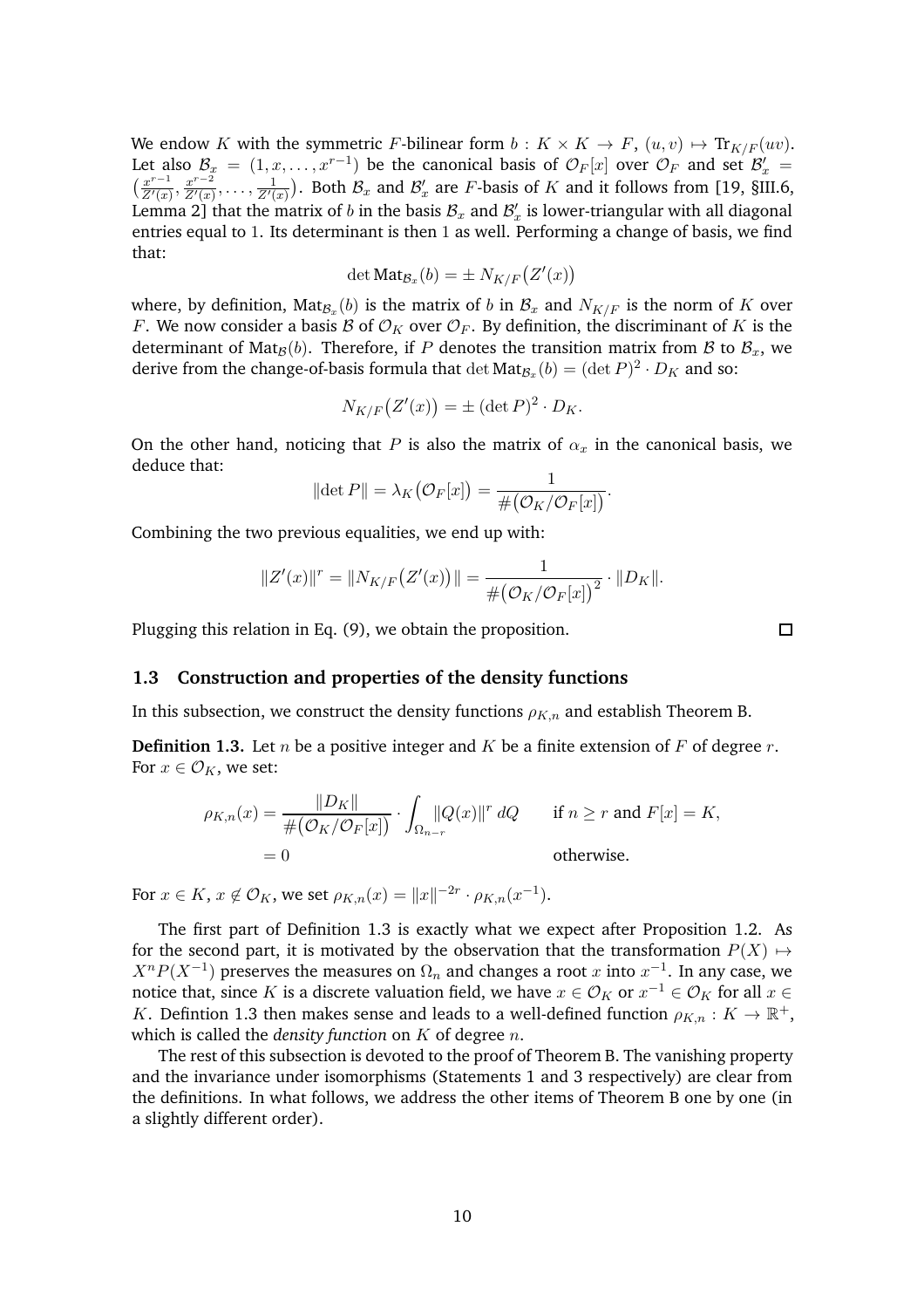#### <span id="page-10-0"></span>**1.3.1 Continuity**

The function

$$
x \mapsto \int_{\Omega_{n-r}} |Q(x)|^r dQ
$$

is continuous on  $\mathcal{O}_K$  as the integrand is obviously bounded, positive and continuous on  $\Omega_{n-r} \times \mathcal{O}_K$ .

Let  $x \in \mathcal{O}_K$  such that  $F[x] = K$ . In this case, the index of  $\mathcal{O}_F[x]$  in  $\mathcal{O}_K$  is the inverse of the *p*-adic norm of the determinant of the matrix  $M(x)$  whose *i*-th column is filled with the coordinates of  $x^i$  in a fixed basis of  $\mathcal{O}_K$ . If  $y$  is a second element of  $\mathcal{O}_K$  which is congruent to x modulo  $p^s$  for some integer s, then the matrices  $M(x)$  and  $M(y)$  are also congruent modulo  $p^s$  and so are their determinants. In other words, if  $||x - y|| \leq \varepsilon$  for some positive real number  $\varepsilon$ , then  $\|\det M(x) - \det M(y)\| \leq \varepsilon$  as well. It follows that  $\|\det M(x)\| =$  $\|\det M(y)\|$ , that is  $\#(\mathcal{O}_K/\mathcal{O}_F[x]) = \#(\mathcal{O}_K/\mathcal{O}_F[y])$ , as soon as  $\varepsilon < \|\det M(x)\|$ . This proves that the function  $y \mapsto \#( \mathcal{O}_K / \mathcal{O}_F [y])$  is constant in some neighborhood of  $x;$  in particular, it is continuous at x and so is  $\rho_{K,n}$ .

We now consider the case where  $F[x] \neq K$ . Set  $L = F[x]$  and let d denote the degree of the extension  $L/F$ . We consider a second element  $y \in \mathcal{O}_K$  such that  $F[y] = K$  and  $x \equiv y \pmod{p^s}$  for some given integer s. We then have the inclusion  $\mathcal{O}_F[y] \subset \mathcal{O}_L + p^s \mathcal{O}_K$ , from what we derive the estimation:

$$
\#(\mathcal{O}_K/\mathcal{O}_F[y]) \geq \#(\mathcal{O}_K/(\mathcal{O}_L+p^s\mathcal{O}_K)) = ||p||^{s(d-r)} \geq ||x-y||^{d-r}.
$$

Since  $d < r$ , we deduce that the quantity  $\#(\mathcal{O}_K/\mathcal{O}_F[y])$  goes to  $\infty$  when y approches x, from what we conclude that  $\rho_{K,n}$  is continuous at x.

Finally, the continuity on K immediately follows from that on  $\mathcal{O}_K$ .

#### <span id="page-10-1"></span>**1.3.2 Transformation under homography**

It is enough to prove the transformation formula for the matrices

$$
\begin{pmatrix} a & 0 \\ 0 & a \end{pmatrix} (a \in \mathcal{O}_F^{\times}) \quad ; \quad \begin{pmatrix} 1 & a \\ 0 & 1 \end{pmatrix} (a \in \mathcal{O}_F) \quad ; \quad \begin{pmatrix} 0 & 1 \\ 1 & 0 \end{pmatrix}
$$

since they generate  $GL_2(\mathcal{O}_F)$ . It is obvious for scalars matrices.

For the second family of matrices, we have to check  $\rho_{K,n}(x + a) = \rho_{K,n}(x)$  for  $x \in K$ and  $a \in \mathcal{O}_F$ . Let us assume first that  $x \in \mathcal{O}_K$ . Then  $\mathcal{O}_F[x] = \mathcal{O}_F[x + a]$ . Moreover, the map  $\Omega_{n-r} \to \Omega_{n-r}$ ,  $Q(X) \to Q(X + a)$  preserves the measure, implying that:

$$
\int_{\Omega_{n-r}}\n\left\|Q(x)\right\|^r dQ = \int_{\Omega_{n-r}}\n\left\|Q(x+a)\right\|^r dQ
$$

We conclude that the equality  $\rho_{K,n}(x + a) = \rho_{K,n}(x)$  is correct in this case. We assume now that  $x \notin \mathcal{O}_K$ , *i.e.*  $||x|| > 1$ . Since a lies in  $\mathcal{O}_F$ , we have  $||a|| \leq 1$  and so  $||x + a|| = ||x||$ . Setting  $y = x^{-1}$  we are then reduced to prove that  $\rho_{K,n}(y) = \rho_{K,n}(z)$  with  $z = \frac{y}{1+y}$  $\frac{y}{1+ay}$ . Observing that  $||y|| < 1$ , we can write a series expansion for the inverse of  $1 + ay$  and eventually get:

$$
z = \sum_{i \geq 0} (-1)^i a^i y^{i+1} \in \mathcal{O}_F[y].
$$

Similarly, we prove that  $y \in \mathcal{O}_F[z]$  and hence  $\mathcal{O}_F[y] = \mathcal{O}_F[z]$ . We consider the transformation  $\tau : \Omega_{n-r} \to \Omega_{n-r}$  defined by  $\tau(Q(X)) = X^{n-r}Q(X^{-1})$ . It is explicity given by the formula:

$$
\tau(a_{n-r}X^{n-r} + \dots + a_1X + a_0) = a_0X^{n-r} + a_1X^{n-r-1} + a_{n-r}
$$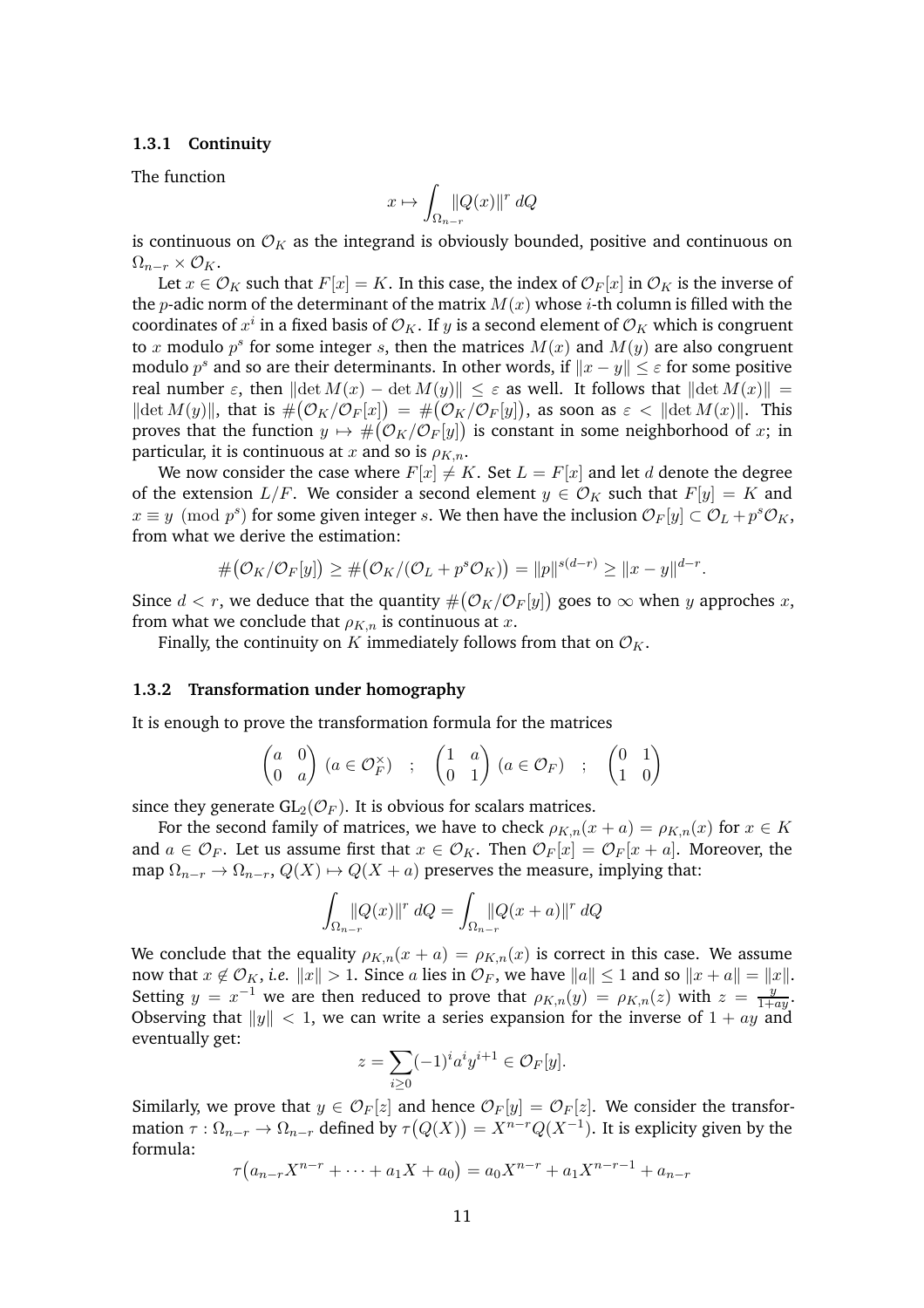and hence preserves the measure. Therefore:

$$
\int_{\Omega_{n-r}} \|Q(y)\|^r \, dQ = \|y\|^{n-r} \cdot \int_{\Omega_{n-r}} \|Q(x)\|^r \, dQ
$$
\n
$$
= \|y\|^{n-r} \cdot \int_{\Omega_{n-r}} \|Q(x+a)\|^r \, dQ
$$
\n
$$
= \|y\|^{n-r} \cdot \|x+a\|^{n-r} \cdot \int_{\Omega_{n-r}} \|Q(z)\|^r \, dQ.
$$

In addition, we remark that  $y(x + a) = 1 + ay$  has norm 1. We then end up with:

$$
\int_{\Omega_{n-r}} |Q(y)|^r dQ = \int_{\Omega_{n-r}} |Q(z)|^r dQ
$$

which eventually lefts us with the desired equality  $\rho_{K,n}(y) = \rho_{K,n}(z)$ .

It remains to treat the case of the antidiagonal matrix, which amounts to proving that  $\rho_{K,n}(x^{-1}) = ||x||^{2r} \rho_{K,n}(x)$ . It is obvious from the definition when  $x \notin \mathcal{O}_K$  or  $x^{-1} \notin \mathcal{O}_K$ . We may then assume that x is invertible in  $\mathcal{O}_K$ , *i.e.*  $||x|| = 1$ . In this situation, using again that  $\tau$  preserves the measure, we find:

$$
\int_{\Omega_{n-r}} |Q(x)|^r \, dQ = \int_{\Omega_{n-r}} |Q(x^{-1})|^{r} \, dQ.
$$

Let  $Z$  be the minimal polynomial of  $x$ . The constant coefficient of  $Z$  is the norm of  $x$  up to a sign. Hence it has norm 1, which means that it is invertible in  $\mathcal{O}_F$ . It follows from this observation that  $x^{-1}$  can be expressed as a polynomial in x with coefficients in  $\mathcal{O}_F$ , that is  $x^{-1} \in \mathcal{O}_F[x]$ . Similarly, one has  $x \in \mathcal{O}_F[x^{-1}]$ . Combining both results, we get  $\mathcal{O}_F[x] = \mathcal{O}_F[x^{-1}]$ , from what we deduce the desired equality.

#### <span id="page-11-0"></span>**1.3.3 Formulas for extremal degrees**

When  $n = r$ , the density function  $\rho_{r,K}$  is defined by:

$$
\rho_{r,K}(x) = \frac{\|D_K\|}{\#(\mathcal{O}_K/\mathcal{O}_F[x])} \cdot \int_{\mathcal{O}_F} ||t||^r dt.
$$

Let  $\pi$  be a fixed uniformizer of F and set  $U_s = \pi^s \mathcal{O}_F^{\times}$  $_{F}^{\times}.$  We observe that  $U_{s}$  consists exactly of elements of norm  $q^{-s}$  and that  $\mathcal{O}_F \backslash \{0\}$  is the disjoint union of the  $U_s$ . It follows from these observations that:

$$
\int_{\mathcal{O}_F} ||t||^r dt = \sum_{s=0}^{\infty} \int_{U_s} ||t||^r dt = \sum_{s=0}^{\infty} \lambda_F(U_s) \cdot q^{-sr}.
$$

Besides, the measure of  $U_s$  can be computed as follows:

$$
\lambda_F(U_s) = \lambda_F(\pi^s \mathcal{O}_F^{\times}) = \|\pi^s\| \cdot \lambda_F(\mathcal{O}_F^{\times}) = q^{-s} \cdot \left(1 - \frac{1}{q}\right).
$$

We then conclude that:

<span id="page-11-1"></span>
$$
\int_{\mathcal{O}_F} ||t||^r \, dt = \left(1 - \frac{1}{q}\right) \cdot \sum_{s=0}^{\infty} q^{-sr-s} = \frac{q^{r+1} - q^r}{q^{r+1} - 1} \tag{10}
$$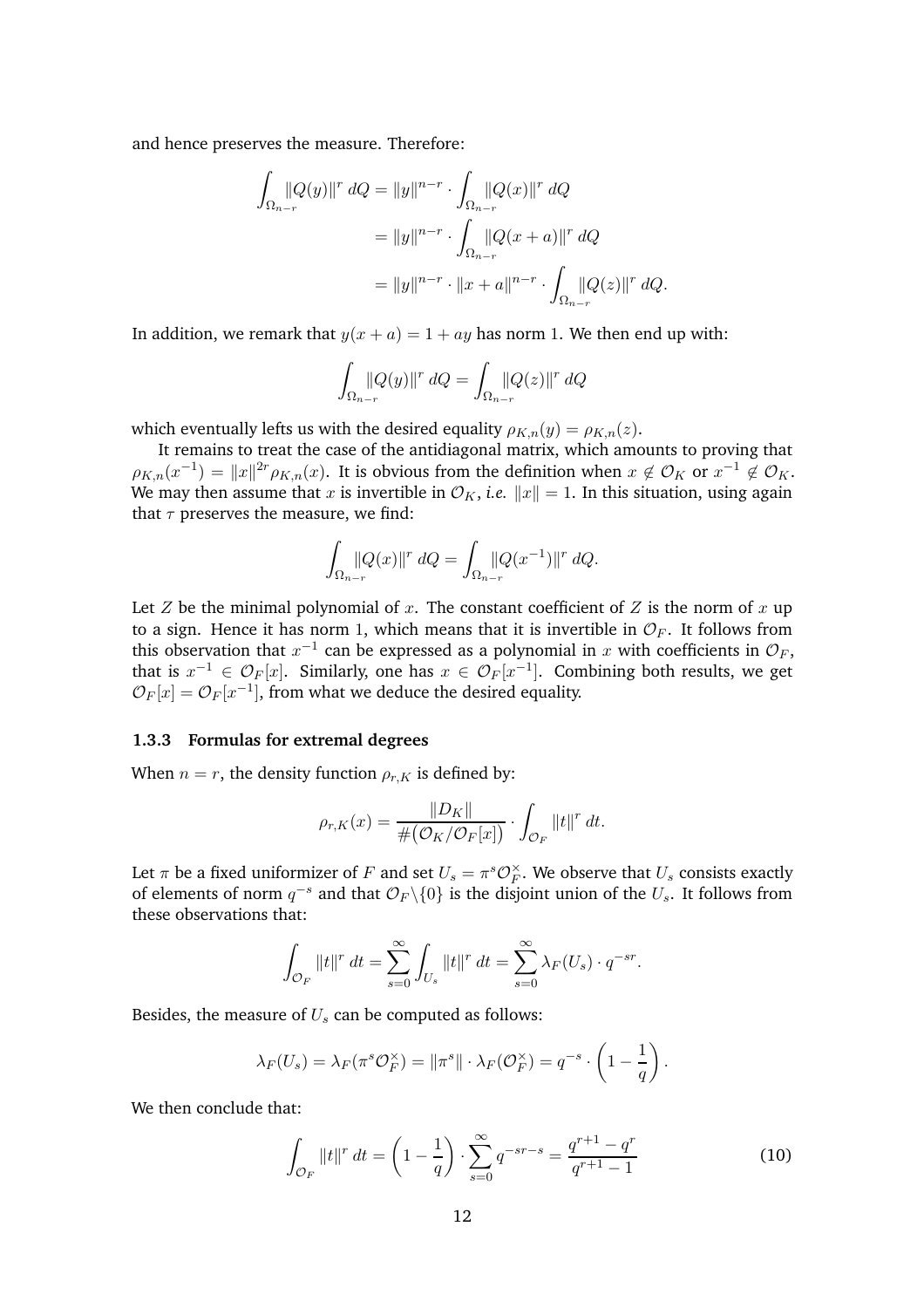and the claimed formula follows.

We now move to the case  $n > 2r - 1$ . We set  $m = n - r$ . Looking at the definition of  $\rho_{K,n}$ , we realize that it is enough to prove that:

$$
\int_{\Omega_m} ||Q(x)||^r dQ = \# \big(\mathcal{O}_K / \mathcal{O}_F[x]\big) \cdot \int_{\mathcal{O}_F[x]} ||t||^r dt.
$$

As in the proof of Proposition [1.2,](#page-7-2) let  $Z$  denote the minimal polynomial of  $x$  and consider the measure-preserving morphism  $\Omega_{m-r} \times \Omega_{r-1} \to \Omega_m$  mapping  $(S, T)$  to  $SZ + T$ . (We agree that  $\Omega_{-1} = \{0\}$  when  $m = r - 1$ .) Performing the corresponding change of variables, we obtain:

$$
\int_{\Omega_m} ||Q(x)||^r dQ = \int_{\Omega_{r-1}} ||T(x)||^r dT.
$$

In other words, we may assume that  $m = r - 1$ , *i.e.*  $n = 2r - 1$ . Following again the proof of Proposition [1.2,](#page-7-2) we consider the evaluation map  $\alpha_x : \Omega_{x-1} \to \mathcal{O}_K$ ,  $T(X) \mapsto T(x)$ . We have seen that it acts on the measures by multiplication by  $\#( \mathcal{O}_K/\mathcal{O}_F[x])^{-1}$ . Therefore, performing the change of variables  $t = \alpha_x(T)$ , we obtain:

$$
\int_{\Omega_{r-1}} ||T(x)||^r \, dT = \# \big(\mathcal{O}_K / \mathcal{O}_F[x]\big) \cdot \int_{\mathcal{O}_F[x]} ||t||^r \, dt
$$

which concludes the proof.

#### **1.3.4 Monotony**

From what precedes, it is clear that  $\rho_{K,n}(x) = \rho_{K,n+1}(x)$  when  $F[x] \neq K$  or  $n < r$  or  $n \geq 2r - 1$ . It is then enough to prove that  $\rho_{K,n}(x) < \rho_{K,n+1}(x)$  in the remaining cases. Coming back to the definition of the density functions, this amounts to showing that:

$$
\int_{\Omega_m} \|Q(x)\|^r \, dQ \, \leq \, \int_{\Omega_{m+1}} \|Q(x)\|^r \, dQ
$$

provided that  $0 \leq m < r - 1$  and  $F[x] = K$ . Let  $a \in \mathcal{O}_F$ . By compacity, the function  $\Omega_m \to \mathbb{R}, Q \mapsto \|ax^{m+1} + Q(x)\|$  attains its minimum. In other words, there exists a polynomial  $Q_a \in \Omega_m$  such that  $\|ax^{m+1} + Q_a(x)\| \leq \|ax^{m+1} + Q(x)\|$  for all  $Q \in \Omega_m$ . Write  $\delta_a = ||ax^{m+1} + Q_a(x)||$ . Notice that  $\delta_a > 0$ ; indeed, otherwise, x would be annihilated by a polynomial over F of degree  $m + 1 < r$ , contradicting  $F[x] = K$ . Note also that  $\delta_a$ depends only on the norm of a; in particular the function  $a \mapsto \delta_a$  is measurable.

**Lemma 1.4.** *With the above notations, we have:*

$$
||ax^{m+1} + Q(x)|| = \max (\delta_a, ||(Q - Q_a)(x)||)
$$

*for all*  $a \in \mathcal{O}_F$  *and*  $Q \in \Omega_m$ *.* 

*Proof.* Putting  $S = Q - Q_a$ , the ultrametric triangle inequality gives:

<span id="page-12-0"></span>
$$
||ax^{m+1} + Q(x)|| \le \max(\delta_a, ||S(x)||)
$$
 (11)

with equality provided that  $||S(x)|| \neq \delta_a$ . We then get the lemma under this additional assumption. On the contrary, when  $||S(x)|| = \delta_a$ , we derive from the definition of  $Q_a$  that  $\|ax^{m+1} + Q(x)\| \ge \delta_a$ . We deduce that Eq. [\(11\)](#page-12-0) is an equality in this case as well, which establishes the lemma establishes the lemma.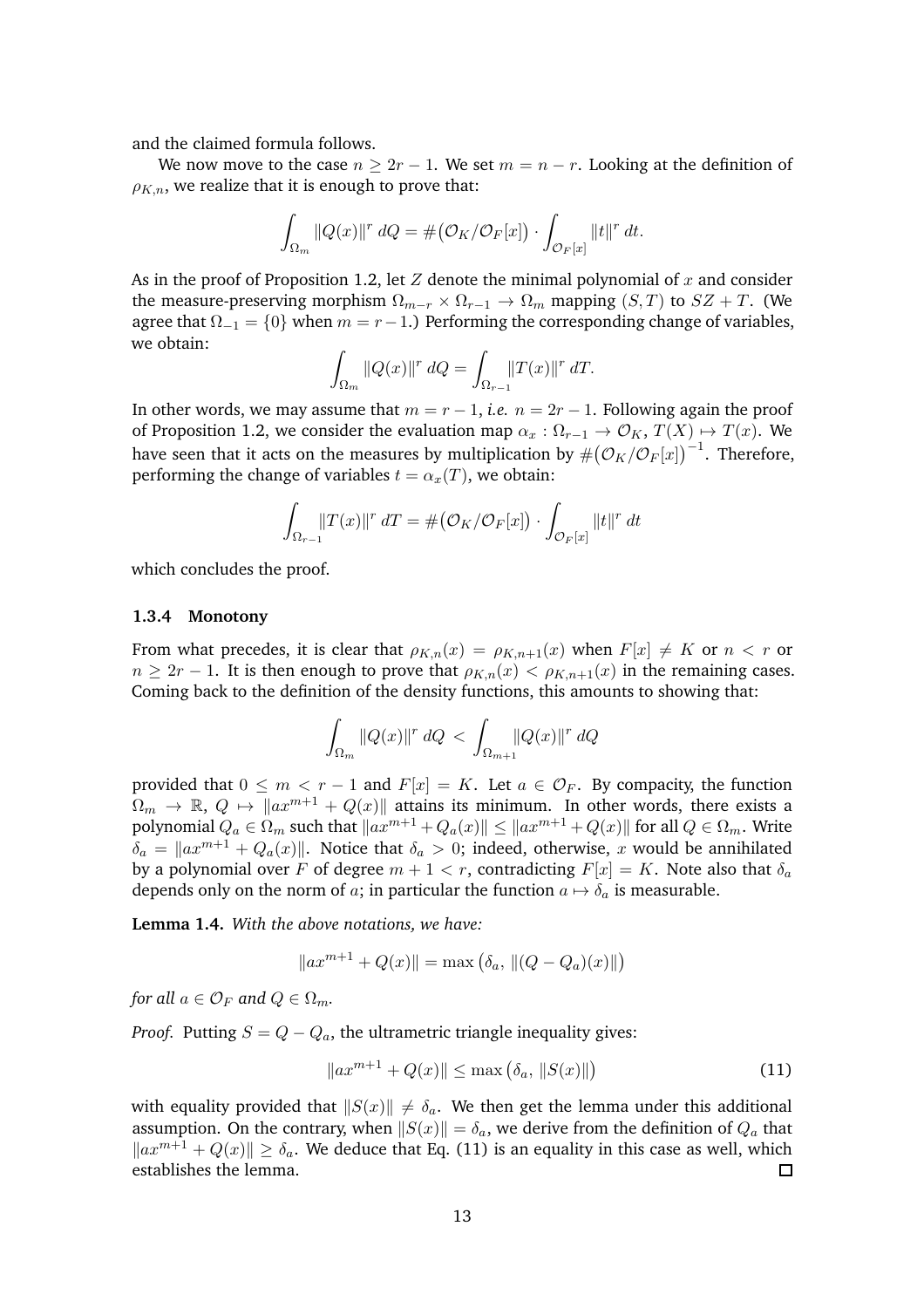Separating the leading coefficient in the integral over  $\Omega_{m+1}$ , we obtain:

$$
\int_{\Omega_{m+1}} |Q(x)|^r dQ = \int_{\mathcal{O}_F} \int_{\Omega_m} \|ax^{m+1} + Q(x)\|^r dQ da
$$

$$
= \int_{\mathcal{O}_F} \int_{\Omega_m} \max (\delta_a^r, \|(Q - Q_a)(x)\|^r) dQ da
$$

$$
= \int_{\mathcal{O}_F} \int_{\Omega_m} \max (\delta_a^r, \|Q(x)\|^r) dQ da
$$

which eventually shows that:

$$
\int_{\Omega_{m+1}}\!\|\,Q(x)\,\|^r\,dQ\,\geq\,\int_{\Omega_m}\,\|Q(x)\,\|^r\,dQ
$$

with strict inequality provided that the set of pairs  $(a, Q) \in \mathcal{O}_F \times \Omega_m$  for which  $||Q(x)|| < \delta_a$ has positive measure. But, the latter property holds always true, being a consequence of the facts that  $\delta_a = \delta_1 > 0$  for all  $a \in \mathcal{O}_F^{\times}$  and that  $\mathcal{O}_F^{\times}$  $\frac{\times}{F}$  has positive measure in  $\mathcal{O}_F$ . This concludes the proof of Theorem [B.](#page-1-0)

#### <span id="page-13-0"></span>**1.4 From density functions to average number of roots**

We now focus on Theorem [A.](#page-1-1) After Proposition [1.2,](#page-7-2) we are encouraged to treat separately roots lying in strict subextensions of  $K$ . We materialize this idea by introducing the notion of new roots.

<span id="page-13-3"></span>**Definition 1.5.** Let K be a finite extension of F. An element  $x \in \overline{F}$  is *new* in K if it is in  $K$  but not in any strict subextension of  $K$ .

Given an open subset U of a finite extension K of F together with a positive integer n, we define the random variable  $Z_{U,f}^{\text{new}} : \Omega_n \to \mathbb{Z}$  taking a polynomial of P to the number of roots of  $P$ , which lie in  $U$  and are new in  $K$ . After what we have achieved so far, one strongly expects the mean value of  $Z_{U,n}^{\text{new}}$  to be related to the integral of the expression of the limit which appears in Proposition [1.2.](#page-7-2)

<span id="page-13-1"></span>**Theorem 1.6.** *Let* n *be a positive integer. Let* K *be a finite extension of* F *and let* U *be an open subset of* K*. Then:*

<span id="page-13-2"></span>
$$
\mathbb{E}\left[Z_{U,n}^{\text{new}}\right] = \int_{U} \rho_{K,n}(x) \, dx. \tag{12}
$$

*Proof.* As usual, let r be the degree of the extension  $K/F$ . Let  $K^{new}$  be the subset of K consisting of elements x for which  $F[x] = K$ . Since K contains only finitely many subextensions and each subextension is a closed subspace of  $K$ , we deduce that  $K^{new}$  is open in K. We set  $\mathcal{O}_K^{\text{new}} = \mathcal{O}_K \cap K^{\text{new}}$ .

To start with, we assume that U is compact and included in  $\mathcal{O}_K^{\text{new}}$ . We then have  $Z_{U,n}^{\text{new}} = Z_{U,n}$ . Since a random polynomial has almost surely only simple roots, we deduce from the p-adic Kac-Rice formula (*cf* Theorem [1.1\)](#page-6-3) that:

$$
\mathbb{E}[Z_{U,n}] = \int_{\Omega_n} \lim_{s \to \infty} \int_U I_s(x, P) dx dP
$$
  
with 
$$
I_s(x, P) = q^{sr} \cdot ||P'(x)||^r \cdot \mathbb{1}_{\{||P(x)|| \le q^{-s}\}}.
$$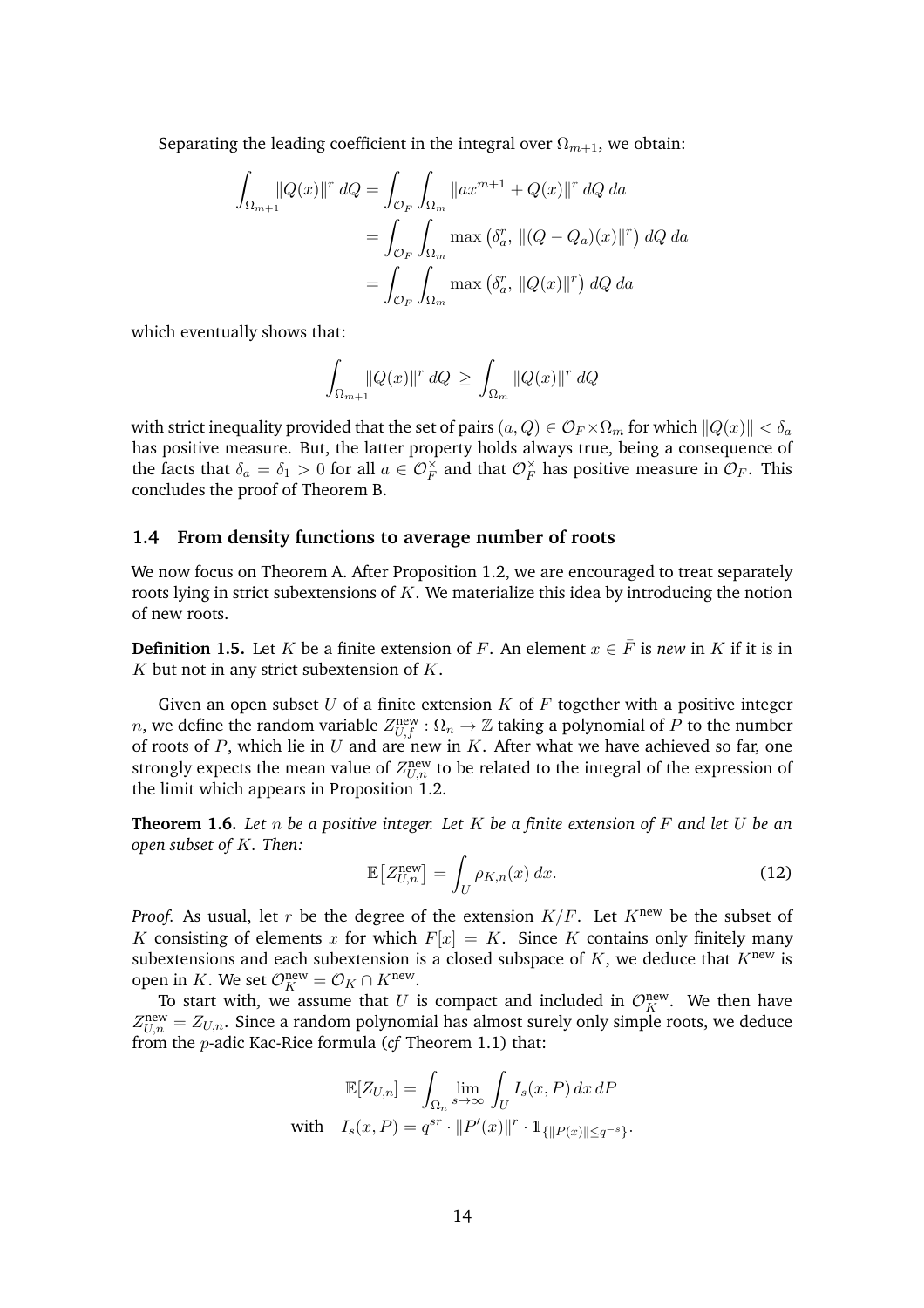It is clear that  $I_s(x, P)$  is everywhere nonnegative. As in the proof of Theorem [1.1,](#page-6-3) let  $B_s$ be the closed ball of K of radius  $q^{-s}$  and center 0. From [\[8,](#page-41-5) Proposition 3.2], we deduce that:

$$
\int_{P^{-1}(B_s)} \|P'(x)\|^r \, dx = \int_{B_s} \#P^{-1}(y) \, dy \leq n \lambda_K(B_s) = nq^{-rs}
$$

.

for any polynomial  $P \in \Omega_n$ . Hence:

$$
\int_{U} I_{s}(x, P) dx = q^{sr} \int_{U \cap P^{-1}(B_{s})} ||P'(x)||^{r} dx \leq n.
$$

We can then apply Lebesgue's dominated convergence theorem and get:

$$
\mathbb{E}[Z_{U,n}] = \lim_{s \to \infty} \int_{\Omega_n} \int_U I_s(x, P) \, dx \, dP = \lim_{s \to \infty} \int_U \int_{\Omega_n} I_s(x, P) \, dP \, dx
$$

the second equality coming from Fubini's theorem. We now want to use a similar argument to swap the limit on  $s$  and the integral over  $U$ . In order to proceed, we fix an element  $x \in U$  and denote by  $\alpha_x : F \otimes_{\mathcal{O}_F} \Omega_n \to K$  the evaluation morphism at x already considered in the proof of Proposition [1.2.](#page-7-2) Noticing that  $||P'(x)||^r \le 1$  for all  $P \in \Omega_n$ , we find:

$$
\int_{\Omega_n} I_s(x, P) dP \le q^{sr} \cdot \mu_n(\Omega_n \cap \alpha_x^{-1}(B_s))
$$
  

$$
\le q^{sr} \cdot \mu_n(\alpha_x^{-1}(B_s)) = \#(\mathcal{O}_K/\mathcal{O}_F[x]).
$$

We have seen in [§1.3.1](#page-10-0) that the function  $x \mapsto #(\mathcal{O}_K/\mathcal{O}_F[x])$  is continuous; hence it is integrable on the compact set  $U$ . The dominated convergence theorem then again applies and gives:

$$
\mathbb{E}[Z_{U,n}] = \int_U \lim_{s \to \infty} \int_{\Omega_n} I_s(x, P) dP dx = \int_U \rho_{K,n}(x) dx.
$$

Theorem [1.6](#page-13-1) is then proved when U is compact and included in  $\mathcal{O}_K^{\text{new}}$ .

One can extend the result to any open subset of  $\mathcal{O}_K$  using a standard limit argument. Precisely, if U is open in  $\mathcal{O}_K$ , one can construct an increasing sequence  $(U_m)_{m\geq 0}$  of compact open subsets of  $\mathcal{O}_K^{\text{new}}$  such that  $\bigcup_{m\geq 0} U_m = U \cap \mathcal{O}_K^{\text{new}}$ . Applying what we have done before with  $U_m$ , we find:

<span id="page-14-0"></span>
$$
\mathbb{E}[Z_{U_m,n}] = \int_{U_m} \rho_{K,n}(x) dx.
$$
 (13)

Moreover the sequence  $Z_{U_m,n}$  is nondecreasing and simply converges to  $Z_{U,n}^{\rm new}$ . By the monotone convergence theorem, we find that  $\mathbb{E}[Z_{U_m,n}]$  converges to  $\mathbb{E}[Z_{U,n}^{\text{new}}]$ . Passing to the limit in Eq. [\(13\)](#page-14-0), we obtain the theorem for  $U$ .

For a general U, we write  $U = U_0 \sqcup U_\infty$  with  $U_0 = U \cap \mathcal{O}_K$  and  $U_\infty = U \setminus U_0$ . Since both sides of Eq. [\(12\)](#page-13-2) are additive with respect to  $U$ , it is enough to prove the theorem for  $U_{\infty}$ . For this, as in [§1.3.2,](#page-10-1) we consider the measure-preserving map  $\tau : \Omega_n \to \Omega_n$  defined by:

$$
\tau(a_nX^n + \dots + a_1X + a_0) = a_0X^n + \dots + a_{n-1}X + a_n.
$$

An element  $x \in K$  is a root of a polynomial P if and only if  $x^{-1}$  is a root of  $\tau(P)$ . It is also obvious that  $x \in K^{\text{new}}$  if and only if  $x^{-1} \in K^{\text{new}}$ . Thus we get  $\mathbb{E}\left[Z_{U_{\infty},n}^{\text{new}}\right] = \mathbb{E}\left[Z_{V_{\infty},n}^{\text{new}}\right]$ where  $V_{\infty}$  is the image of  $U_{\infty}$  under the map  $x \mapsto x^{-1}$ . Besides  $V_{\infty} \subset \mathcal{O}_K$ ; we can then apply the theorem with  $V_{\infty}$  and conclude that:

$$
\mathbb{E}\left[Z_{U_{\infty},n}^{\text{new}}\right] = \int_{V_{\infty}} \rho_{K,n}(x) dx = \int_{U_{\infty}} \rho_{K,n}(x^{-1}) \cdot ||x||^{-2r} dx = \int_{U_{\infty}} \rho_{K,n}(x) dx
$$

which finally proves the theorem in all cases.

 $\Box$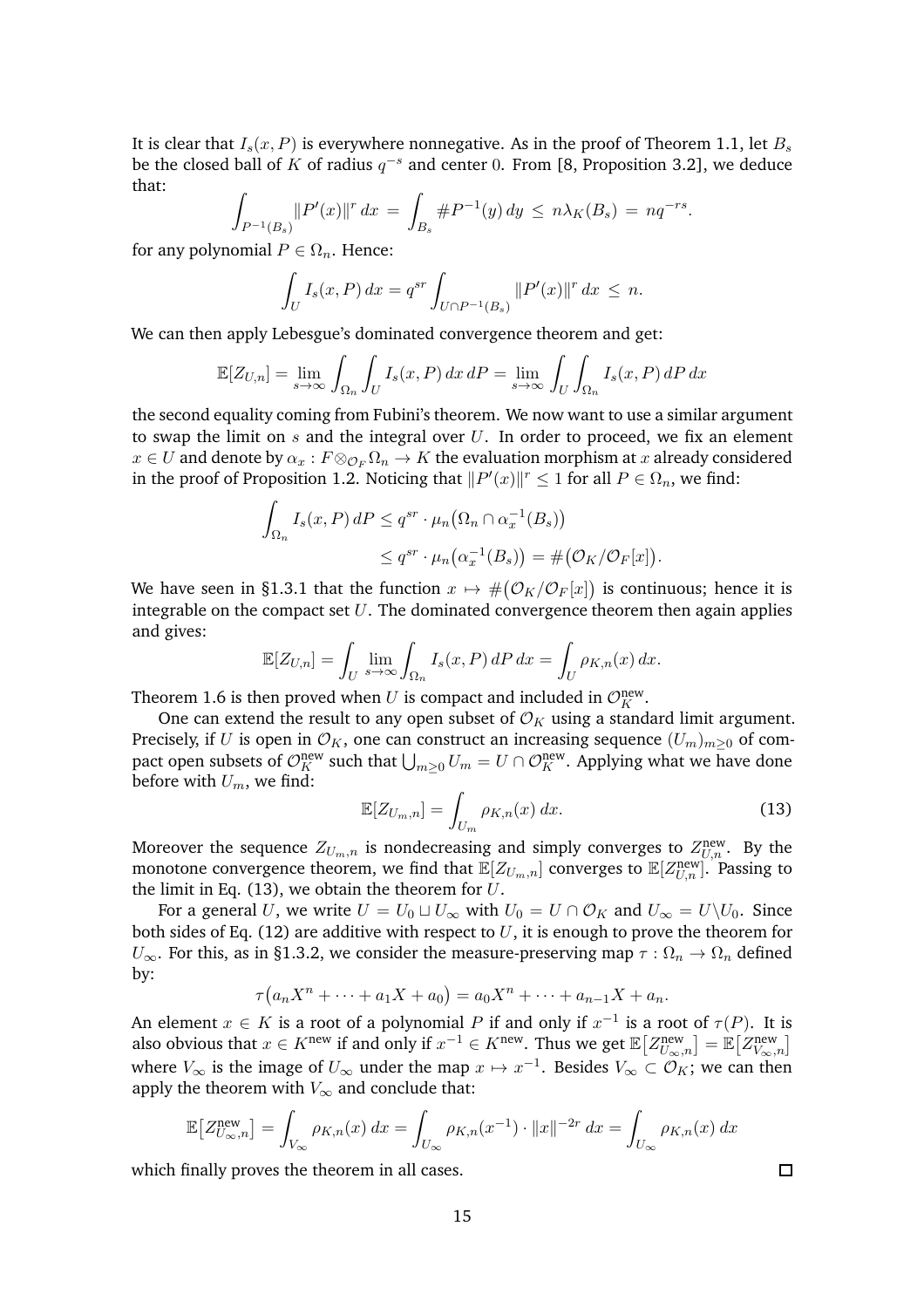We conclude this section by explaining how Theorem [A](#page-1-1) can be derived from Theo-rem [1.6.](#page-13-1) It is actually quite easy once we have notice that, given a finite extension  $E$  of  $F$ , any root  $x \in K$  of a polynomial  $P \in \Omega_n$  is new in a unique subextension  $K'$  of E, namely  $K' = F[x]$ . Hence, if U is an open subset of E, one has:

$$
Z_{U,n} = \sum_{K' \subset K} Z_{U \cap K',n}^{\text{new}}
$$

and Theorem [A](#page-1-1) follows by additivity of the mean.

## <span id="page-15-0"></span>**2 Examples and closed formulas**

As we have seen in Section [1,](#page-5-0) the distribution of roots in  $\bar{F}$  of a random polynomial of degree *n* over  $\mathcal{O}_F$  are governed by the density functions  $\rho_{K,n}$ . However, it is not clear so far how useful could be this result for deriving explicit formulas, given that the density functions are defined by somehow intricated integral expressions which do not look easily tractable at first glance.

The aim of this section is to get more familiar with those integrals and fully compute them in certain simple cases. The case of quadratic extensions will be covered in full generality in [§2.1,](#page-15-1) culminating with a proof of Theorem [C.](#page-2-0) Partial results in the case of prime degree extensions and unramified extensions will be given in [§2.2](#page-18-0) and [§2.3](#page-20-0) respectively.

Before getting to the heart of the matter and dealing with extensions, it is important to elucidate the case of the ground field  $F$  itself. This base case is addressed by the following proposition.

<span id="page-15-2"></span>**Proposition 2.1.** *For all positive integer* n and all  $x \in F$ *, we have:* 

$$
\rho_{F,n}(x) = \frac{q}{q+1}
$$
 if  $x \in \mathcal{O}_F$   
=  $\frac{q}{q+1} \cdot ||x||^{-2}$  otherwise.

*Proof.* It follows from Theorem [B](#page-1-0) that  $\rho_{F,n}$  does not depend on n provided that  $n \geq 1$ . The values of  $\rho_{F,n}$  on  $\mathcal{O}_F$  aren the given by the explicit formula for  $\rho_{F,1}(x)$  which appears again in Theorem [B.](#page-1-0) The values on  $F \backslash \mathcal{O}_F$  are deduced from that on  $\mathcal{O}_F$ , coming back to Definition 1.3. Definition [1.3.](#page-9-1)

Integrating over  $F$ , we recover (one more time) the fact that a random polynomial over  $\mathcal{O}_F$  has exactly one root on average in F. In a similar fashion, if U is an open subset of  $\mathcal{O}_F$ , we find  $\mathbb{E}[Z_{U,n}] = \frac{q}{q+1} \cdot \lambda(U)$ . In particular, when  $F = \mathbb{Q}_p$  and  $U = \mathbb{Z}_p$ , we recover Evans' theorem [\[8\]](#page-41-5) which states that a random polynomial over the *p*-adics has  $\frac{p}{p+1}$  roots in  $\mathbb{Z}_p$  on average.

#### <span id="page-15-1"></span>**2.1 Quadratic extensions**

Throughout this subsection, we fix a quadratic extension  $K$  of  $F$  together with an integer  $n \geq 1$ . We aim at finding a closed expression for  $\rho_{K,n}(x)$  for  $x \in \mathcal{O}_K$ . Our starting point is Theorem [B](#page-1-0) which provides us with the following expression:

• if 
$$
n = 2
$$
, then  $\rho_{K,2}(x) = ||D_K|| \cdot \frac{1}{\#(\mathcal{O}_K/\mathcal{O}_F[x])} \cdot \frac{q^2}{q^2 + q + 1}$ ,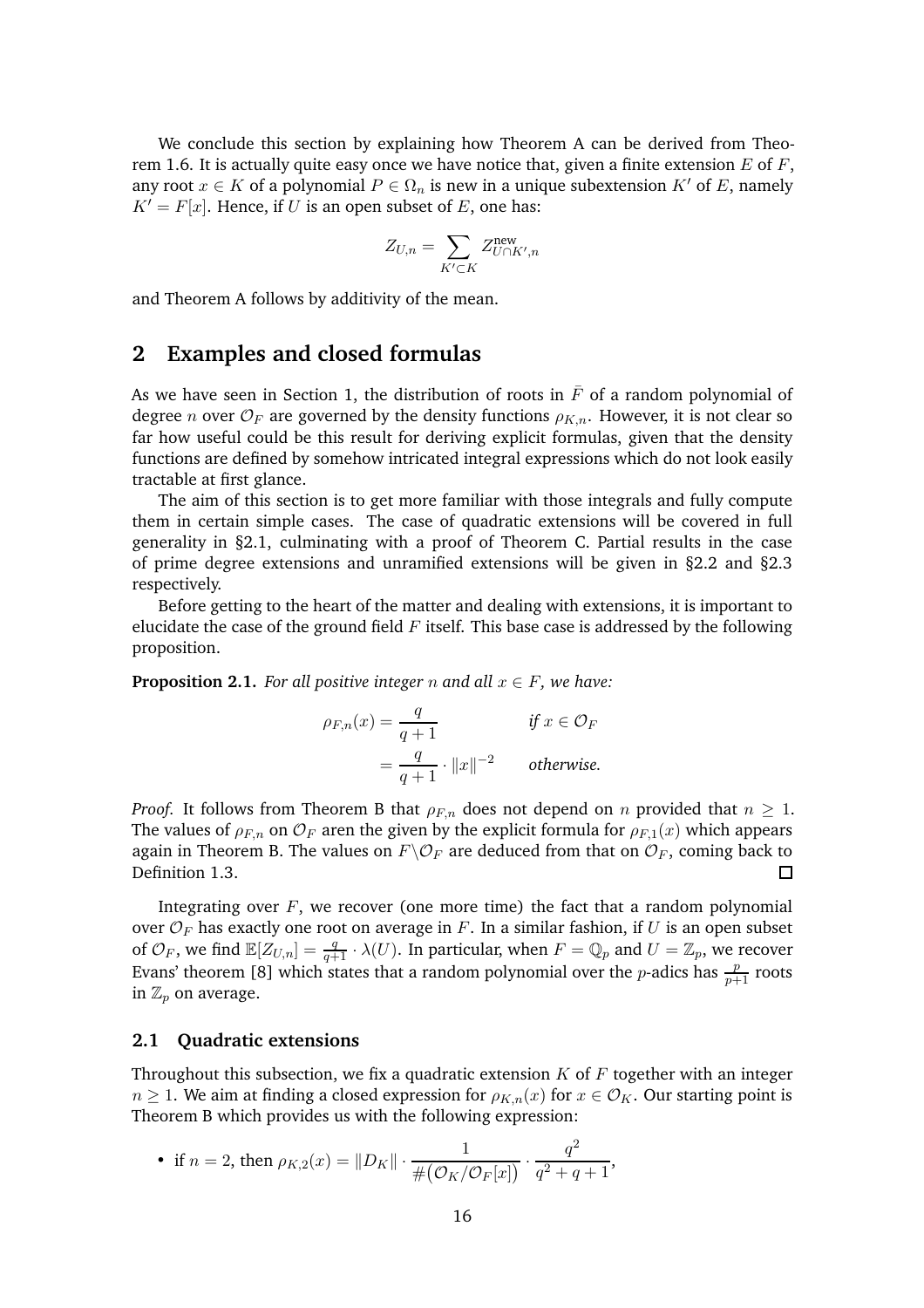• if 
$$
n \ge 3
$$
, then  $\rho_{K,n}(x) = ||D_K|| \cdot \int_{\mathcal{O}_F[x]} ||t||^2 dt$ .

We now distinguish between two cases depending on the fact that  $K/F$  is ramified or not.

<span id="page-16-0"></span>**Proposition 2.2.** *Let* K *be the unramified quadratic extension of* F. Then, for all  $x \in \mathcal{O}_K$ , *we have:*

$$
\rho_{K,2}(x) = \frac{q^2}{q^2 + q + 1} \cdot \text{dist}(x, F),
$$
  
for  $n \ge 3$ ,  $\rho_{K,n}(x) = \frac{q^2}{q^2 + q + 1} \cdot \text{dist}(x, F) + \frac{q^3}{(q^2 + 1)(q^2 + q + 1)} \cdot \text{dist}(x, F)^4$ 

*where*  $dist(x, F)$  *denotes the distance from* x to F.

*Proof.* Since K/F is unramified, its discriminant has norm 1 and thus does not contribute. We fix an element  $\zeta \in \mathcal{O}_K$  with norm 1 such that  $\mathcal{O}_K = \mathcal{O}_F[\zeta]$ . The family  $\mathcal{B} = (1, \zeta)$  is a basis of  $\mathcal{O}_K$  over  $\mathcal{O}_F$ . Let  $x \in \mathcal{O}_K$ ,  $x \notin \mathcal{O}_F$  and write  $x = a + b\zeta$  with  $a, b \in \mathcal{O}_F$ ,  $b \neq 0$ . We have  $\mathcal{O}_F[x] = \mathcal{O}_F[b\zeta]$ , which shows that a basis of  $\mathcal{O}_F[x]$  over  $\mathcal{O}_F$  is simply  $\mathcal{B}_x = (1, b\zeta)$ . Comparing B and  $\mathcal{B}_x$ , we find  $\#(\mathcal{O}_K/\mathcal{O}_F[x]) = \#(\mathcal{O}_F/b\mathcal{O}_F) = ||b||^{-1}$ . Observing in addition that  $a$  is the closest element of  $x$  in  $F$ , we can reinterpret the norm of  $b$  as the distance of  $x$  to  $F$ . Putting all ingredients together, we obtain the announced formula for  $\rho_{K2}(x)$ . This formula has been established when  $x \notin \mathcal{O}_F$ ; however, it obviously also holds true when  $x \in \mathcal{O}_F$  since  $\rho_{K,2}(x)$  vanishes in this case by definition.

We now move to the computation of  $\rho_{K,n}$  for  $n \geq 3$ . We continue to consider an element  $x \in \mathcal{O}_K$ ,  $x \notin \mathcal{O}_F$  and to write  $x = a + b\zeta$  with  $a, b \in \mathcal{O}_F$ ,  $b \neq 0$ . Performing a change of variables or, more simply, coming back to Definition [1.3,](#page-9-1) we have:

$$
\rho_{K,n}(x) = \frac{1}{\#(\mathcal{O}_K/\mathcal{O}_F[x])} \cdot \int_{\mathcal{O}_F^2} ||u + vx||^2 \, du \, dv = ||b|| \cdot \int_{\mathcal{O}_F^2} ||u + vx||^2 \, du \, dv.
$$

Replacing  $u$  by  $u - va$ , this reduces to:

$$
\rho_{K,n}(x) = ||b|| \cdot \int_{\mathcal{O}_F^2} ||u + vb\zeta||^2 \, du \, dv = ||b|| \cdot \int_{\mathcal{O}_F^2} \max \left( ||u||^2, ||vb||^2 \right) \, du \, dv.
$$

As in [§1.3.3,](#page-11-0) we decompose  $\mathcal{O}_F$  as the disjoint union  $\mathcal{O}_F=\{0\}\sqcup\bigcup_{s\geq 0}U_s$  where  $U_s$  consists of elements of norm  $q^{-s}$ . Decomposing the integral accordingly and writing  $||b|| = q^{-v}$ , we find:

$$
\rho_{K,n}(x) = \left(1 - \frac{1}{q}\right)^2 q^{-v} \cdot \sum_{s=0}^{\infty} \sum_{t=0}^{\infty} q^{-s-t-2\min(s,t+v)}.
$$

Computing the latter double sum is painful but straightforward. We split the domain of summation into three regions, namely:

$$
D_1 = \{ (s, t) \in \mathbb{Z}_{\geq 0}^2 \text{ such that } s < v \},
$$
  
\n
$$
D_2 = \{ (s, t) \in \mathbb{Z}_{\geq 0}^2 \text{ such that } v \leq s \leq t + v \},
$$
  
\n
$$
D_3 = \{ (s, t) \in \mathbb{Z}_{\geq 0}^2 \text{ such that } s > t + v \}.
$$

We then compute the double sum separately on each domain:

• over 
$$
D_1
$$
: 
$$
\sum_{s=0}^{v-1} \sum_{t=0}^{\infty} q^{-3s-t} = \frac{q^4}{(q-1)(q^3-1)} \cdot (1-q^{-3v}),
$$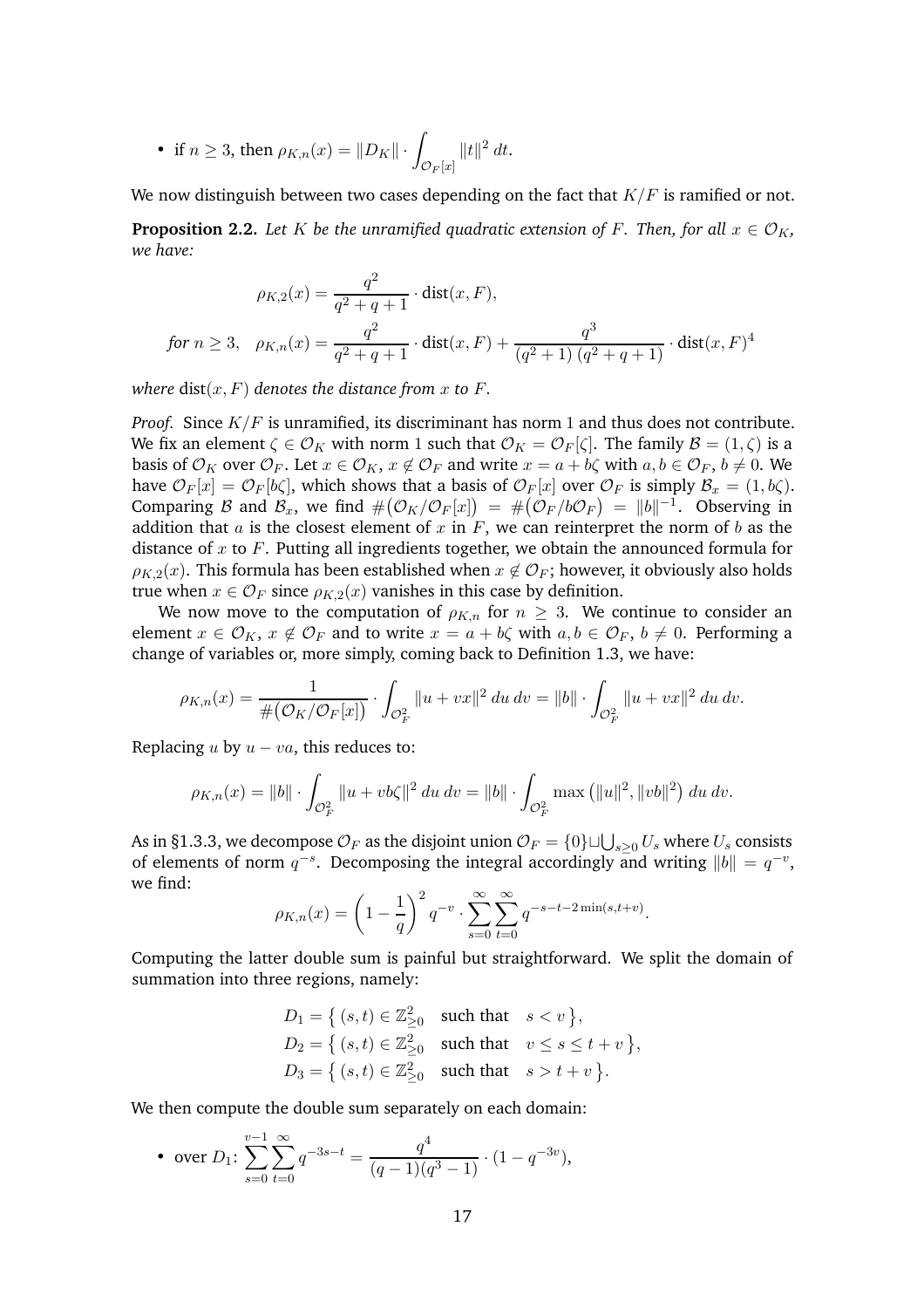• over 
$$
D_2
$$
: 
$$
\sum_{s=v}^{\infty} \sum_{t=s-v}^{\infty} q^{-3s-t} = q^{-3v} \sum_{s=0}^{\infty} \sum_{t=s}^{\infty} q^{-3s-t} = \frac{q^5}{(q-1)(q^4-1)} \cdot q^{-3v},
$$
  
• over  $D_3$ : 
$$
\sum_{t=0}^{\infty} \sum_{s=t+v+1}^{\infty} q^{-s-3t-2v} = q^{-3v-1} \sum_{t=0}^{\infty} \sum_{s=t}^{\infty} q^{-s-3t} = \frac{q^4}{(q-1)(q^4-1)} \cdot q^{-3v}.
$$

Summing up all contributions and noticing  $q^{-v} = ||b|| = \text{dist}(x, F)$ , we finally find the expression given in the statement of the proposition. As previously, we notice that this formula continues to hold when  $x \in \mathcal{O}_F$  given that  $\rho_{K,n}(x)$  vanishes by definition in this case.

<span id="page-17-0"></span>**Proposition 2.3.** Let K be a totally ramified quadratic extension of F. Then, for all  $x \in \mathcal{O}_K$ , *we have:*

$$
\frac{\rho_{K,2}(x)}{\|D_K\|} = \frac{q^{3/2}}{q^2 + q + 1} \cdot \text{dist}(x, F),
$$
\n
$$
\text{for } n \ge 3, \quad \frac{\rho_{K,n}(x)}{\|D_K\|} = \frac{q^{3/2}}{q^2 + q + 1} \cdot \text{dist}(x, F) + \frac{1}{q\left(q + 1\right)\left(q^2 + q + 1\right)} \cdot \text{dist}(x, F)^4
$$

*where*  $dist(x, F)$  *denotes the distance from* x to F.

*Proof.* The proof is quite similar to that of Proposition [2.2,](#page-16-0) so we only sketch the argument. We fix a uniformizer  $\pi$  of K. The family  $(1, \pi)$  forms a basis of  $\mathcal{O}_K$  over  $\mathcal{O}_F$ . Let  $x \in \mathcal{O}_K$ ,  $x \notin \mathcal{O}_F$  and write  $x = a + b\pi$  with  $a, b \in \mathcal{O}_F$ ,  $b \neq 0$ . From the fact that  $(1, b\pi)$  is a  $\mathcal{O}_F$ -basis of  $\mathcal{O}_F[x]$ , we deduce that the cardinality of  $\mathcal{O}_K/\mathcal{O}_F[x]$  is  $||b||^{-1}$ . Noticing that dist $(x, F) = ||b\pi|| = \sqrt{q} \cdot ||b||$ , we get the announced formula for  $\rho_{K,2}(x)$ .

When  $n \geq 3$ , we start with the formula:

$$
\rho_{K,n}(x) = \frac{\|D_K\|}{\#(\mathcal{O}_K/\mathcal{O}_F[x])} \cdot \int_{\mathcal{O}_F^2} \|u + vx\|^2 \, du \, dv.
$$

Decomposing the integral into slices where  $||u||$  and  $||v||$  are constant, we obtain:

$$
\frac{\rho_{K,n}(x)}{\|D_K\|} = \left(1 - \frac{1}{q}\right)^2 q^{-v} \cdot \sum_{s=0}^{\infty} \sum_{t=0}^{\infty} q^{-s-t-\min(2s, 2t+2v+1)}
$$

where v is defined by  $||b|| = q^{-v}$ . Finally, splitting the previous double sum into three parts exactly as we did in the unramified case, we end up after some calculations with the formula displayed in the statement of the proposition.  $\Box$ 

Theorem [C](#page-2-0) can be deduced from Propositions [2.2](#page-16-0) and [2.3](#page-17-0) by integrating over  $K$ . For this, the first ingredient is the observation that the transformation law of Theorem [B.](#page-1-0)3 permits to relate the integral of  $\rho_{K,n}$  outside  $\mathcal{O}_K$  to its integral over another domain sitting inside  $\mathcal{O}_K$ . Precisely, applying it with the homography  $h: x \mapsto x^{-1}$ , we get  $\rho_{K,n}(h(x)) =$  $||x||^4 \cdot \rho_{K,n}(x)$ . Noticing in addition that h maps bijectively  $K\setminus \mathcal{O}_K$  to the maximal ideal  $\mathfrak{m}_K$  of  $\mathcal{O}_K$ , we obtain:

$$
\int_{K\backslash\mathcal{O}_K}\rho_{K,n}(x)\,dx = \int_{\mathfrak{m}_K}\rho_{K,n}\big(h(x)\big)\cdot\|h'(x)\|^2\,dx = \int_{\mathfrak{m}_K}\rho_{K,n}(x)\,dx.
$$

Summing up the contributions over  $\mathcal{O}_K$  and  $K\backslash \mathcal{O}_K$ , we end up with:

$$
\int_K \rho_{K,n}(x) dx = \int_{\mathcal{O}_K} \rho_{K,n}(x) dx + \int_{\mathfrak{m}_K} \rho_{K,n}(x) dx.
$$

Theorem [C](#page-2-0) now easily follows from the next lemma.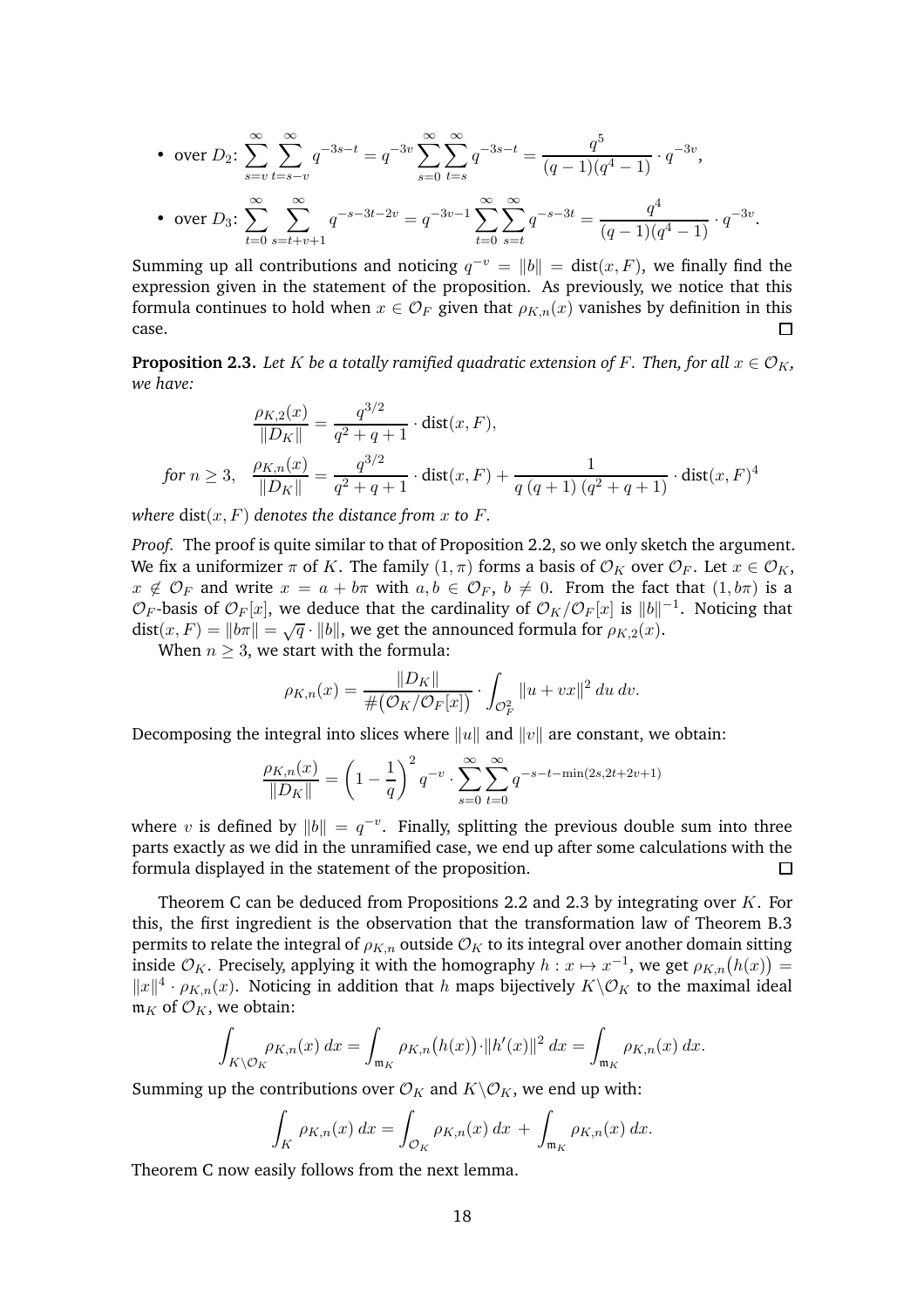**Lemma 2.4.** *Let d be a positive integer and set*  $\alpha_d = \frac{q-1}{rd+1}$  $\frac{q-1}{q^{d+1}-1} = \frac{1}{q^d+q^{d-1}}$  $\frac{1}{q^d + q^{d-1} \cdots + 1}$ .

*(i) If* K/F *is unramified, we have:*

$$
\int_{\mathcal{O}_K} \text{dist}(x, F)^d \, dx = q^d \alpha_d \quad \text{and} \quad \int_{\mathfrak{m}_K} \text{dist}(x, F)^d \, dx = q^{-2} \alpha_d.
$$

*(ii) If* K/F *is totally ramified, we have:*

$$
\int_{\mathcal{O}_K} \text{dist}(x, F)^d \, dx = q^{d/2} \alpha_d \quad \text{and} \quad \int_{\mathfrak{m}_K} \text{dist}(x, F)^d \, dx = q^{d/2 - 1} \alpha_d.
$$

*Proof.* We first assume that  $K/F$  is unramified. Writing  $\mathcal{O}_K = \mathcal{O}_F[\zeta]$  as in the proof of Proposition [2.2,](#page-16-0) we find:

$$
\int_{\mathcal{O}_K} \text{dist}(x, F)^d \, dx = \int_{\mathcal{O}_F} ||b||^d \, db = q^d \alpha_d
$$

the last equality being nothing but Eq. [\(10\)](#page-11-1) established in [§1.3.3.](#page-11-0) Similarly noticing that  $x = a + b\zeta$  lies in  $\mathcal{O}_K$  if and only if both a and b falls in the maximal ideal  $\mathfrak{m}_F$  of  $\mathcal{O}_F$ , we obtain: Z

$$
\int_{\mathfrak{m}_K} \text{dist}(x, F)^d \, dx = \lambda(\mathfrak{m}_F) \cdot \int_{\mathfrak{m}_F} \|b\|^d \, db = q^{-1} \int_{\mathfrak{m}_F} \|b\|^d \, db.
$$

Fixing a uniformizer  $\pi_F$  of F and performing the change of variables  $b = \pi_F t$ , we finally get:

$$
\int_{\mathfrak{m}_K} \text{dist}(x, F)^d \, dx = q^{-d-2} \int_{\mathcal{O}_F} ||t||^d \, dt = q^{-2} \alpha_d.
$$

The argument in the totally ramified case is similar. We pick a uniformizer  $\pi$  of K and writing  $\mathcal{O}_K = \mathcal{O}_F[\pi]$ , we find:

$$
\int_{\mathcal{O}_K} \text{dist}(x, F)^d dx = \int_{\mathcal{O}_F} \|b\pi\|^d d\theta = \|\pi\|^d \cdot q^d \alpha_d = q^{d/2} \alpha_d.
$$

For the integral over  $\mathfrak{m}_K$ , we observe that  $a + b\pi \in \mathcal{O}_K$  if and only if  $a \in \mathfrak{m}_F$ . Therefore:

$$
\int_{\mathfrak{m}_K} \text{dist}(x, F)^d dx = \lambda(\mathfrak{m}_F) \cdot \int_{\mathcal{O}_F} ||b\pi||^d db = q^{d/2 - 1} \alpha_d
$$

which concludes the proof.

#### <span id="page-18-0"></span>**2.2 Prime degree extensions**

The strategy we have presented above in the case of quadratic extensions actually extends to all extensions of prime degree, the crucial point being that  $K/F$  does not admit any nontrivial subextension. Nonetheless, in this generality, the computations become much longer and painful although they remain feasible in theory. The case of polynomials of minimal degree remain however reasonable.

<span id="page-18-1"></span>**Proposition 2.5.** *Let* r *be a prime number and let* K *be an extension of* F *of degree* r*.*

*(i)* If  $K/F$  *is unramified then, for all*  $x \in \mathcal{O}_K$ *, we have:* 

$$
\rho_{r,K}(x) = \frac{q^{r+1} - q^r}{q^{r+1} - 1} \cdot \text{dist}(x, F)^{r(r-1)/2}.
$$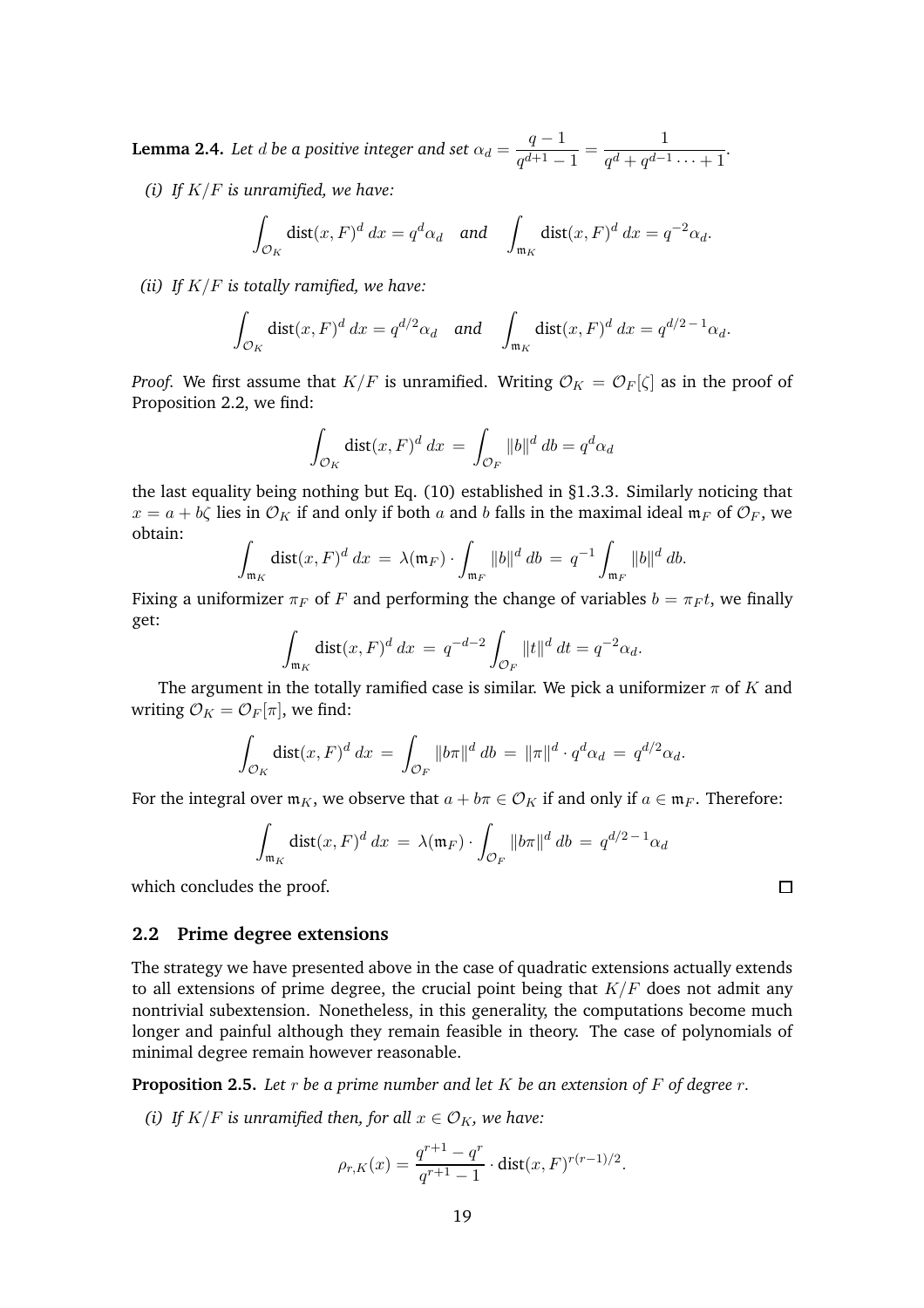*(ii) If*  $K/F$  *is totally ramified then, for all*  $x \in \mathcal{O}_K$ *, we have:* 

$$
\rho_{r,K}(x) = \|D_K\| \cdot \frac{q^{(r+3)/2} - q^{(r+1)/2}}{q^{r+1} - 1} \cdot \text{dist}(x, F)^{r(r-1)/2}.
$$

*Proof.* We assume first that  $K/F$  is unramified. Let  $x \in \mathcal{O}_K$ ,  $x \notin \mathcal{O}_F$ . By compacity, there exists  $a \in \mathcal{O}_F$  such that  $\|x - a\| = \text{dist}(x, F)$ . We pick such an element a and write  $x - a = \pi^v \zeta$  where  $\pi$  is a fixed uniformizer of F and  $\zeta \in \mathcal{O}_K$  has norm 1. Let  $k_F$  and  $k_K$  denote the residue fields of F and K respectively and let  $\zeta$  be the image of  $\zeta$  in  $k_K$ . We claim that  $\bar{\zeta} \notin k_F$ ; indeed, otherwise, there would exist  $b \in \mathcal{O}_F$  with  $b \equiv \zeta \pmod{\pi}$ and so  $||x - (a + \pi^v b)|| \le q^{-v-1} < q^{-v} = ||x - a||$ , contradicting the minimality property of a. Given that the extension  $k_K/k_F$  has prime degree, we deduce that  $k_K = k_F[\bar{\zeta}]$  and, consequently, that  $\mathcal{O}_K = \mathcal{O}_F[\zeta]$ . The family  $(1, \zeta, \dots, \zeta^{r-1})$  is then a basis of  $\mathcal{O}_K$  over  $\mathcal{O}_F$ , while  $(1, \pi^v \zeta, \ldots, (\pi^v \zeta)^{r-1})$  is a basis of  $\mathcal{O}_F[x]$  over  $\mathcal{O}_F$ . This shows that:

$$
#(O_K/O_F[x]) = q^{v+2v+\dots+(r-1)v} = q^{vr(r-1)/2} = dist(x,F)^{-r(r-1)/2}
$$

from what we deduce the claimed formula for  $\rho_{r,K}(x)$ .

We now move to the totally ramified case. Let  $\pi_F$  (resp.  $\pi_K$ ) denote a fixed uniformizer of F (resp. K). Then  $\mathcal{O}_K = \mathcal{O}_F[\pi_K]$  and the family  $\mathcal{B} = (1, \pi_K, \dots, \pi_K^{r-1})$  is a  $\mathcal{O}_F$ -basis of  $\mathcal{O}_K$ . Let  $x \in \mathcal{O}_K$  and let  $a \in \mathcal{O}_F$  such that  $||x - a|| = \text{dist}(x, F)$ . Write  $x - a = \pi_K^v u$ with  $v \in \mathbb{Z}_{\geq 0}$  and  $u \in \mathcal{O}_K^{\times}$ . The minimality condition in the definition of a implies that  $v \not\equiv 0 \pmod{r}$ . Besides the family  $\mathcal{B}_x = (1, \pi_K^v u, \dots, (\pi_K^v u)^{r-1})$  is a  $\mathcal{O}_F$ -basis of  $\mathcal{O}_F[x]$ . For  $i \in \{0, \ldots, r-1\}$ , we decompose  $(\pi_K^v u)^i$  in the basis  $\mathcal{B}$ , *i.e.* we write:

<span id="page-19-0"></span>
$$
(\pi_K^v u)^i = \sum_{j=0}^{r-1} a_{ij} \pi_K^j
$$
 (14)

with  $a_{ij} \in \mathcal{O}_F$ . Set  $c = q^{1/r}$ . Taking norms in Eq. [\(14\)](#page-19-0), we get  $c^{-vi} = \max_{1 \leq j < r} (\|a_{ij}\| \cdot c^{-j})$ . In other words,  $||a_{ij}|| \leq c^{j-vi}$  for all j and the equality holds for at least one index j. On the other hand, the inequality is certainly strict as soon as r does not divides  $j - vi$  because  $\|a_{ij}\|$  is a negative power of  $q = c^r$ . Therefore, if  $j_i$  denotes the remainder in the division of *vi* by *r*, we conclude that  $||a_{ij}|| \leq c^{j-vi}$  for all *j* with equality if and only if  $j = j_i$ . Let A be the change-of-basis matrix from  $\mathcal B$  to  $\mathcal B_x$ . By definition, its entries are exactly the  $a_{ij}$ 's. Let P be the permutation matrix associated to  $i \mapsto j_i$  and define:

$$
B = \begin{pmatrix} \pi_F^{-v_0} & & \\ & \ddots & \\ & & \pi_F^{-v_{r-1}} \end{pmatrix} \cdot P^{-1} \cdot A \quad \text{with} \quad v_i = \frac{vi - j_i}{r}.
$$

The estimations on  $\|a_{ij}\|$  we have obtained previously shows that B has entries in  $\mathcal{O}_F$  and that B mod  $\pi_F$  is lower-triangular with nonzero diagonal entries. Hence B is invertible over  $\mathcal{O}_F$ , which gives  $\|\det B\| = 1$ . Since P is clearly invertible as well, we conclude that:

$$
#(O_K/O_F[x]) = ||\det A||^{-1} = q^{v_0 + \dots + v_r} = q^{(v-1)(r-1)/2}.
$$

Remembering that  $dist(x, F) = ||x - a|| = ||\pi_K^v u|| = q^{-v/r}$ , we finally find the formula given in the proposition. □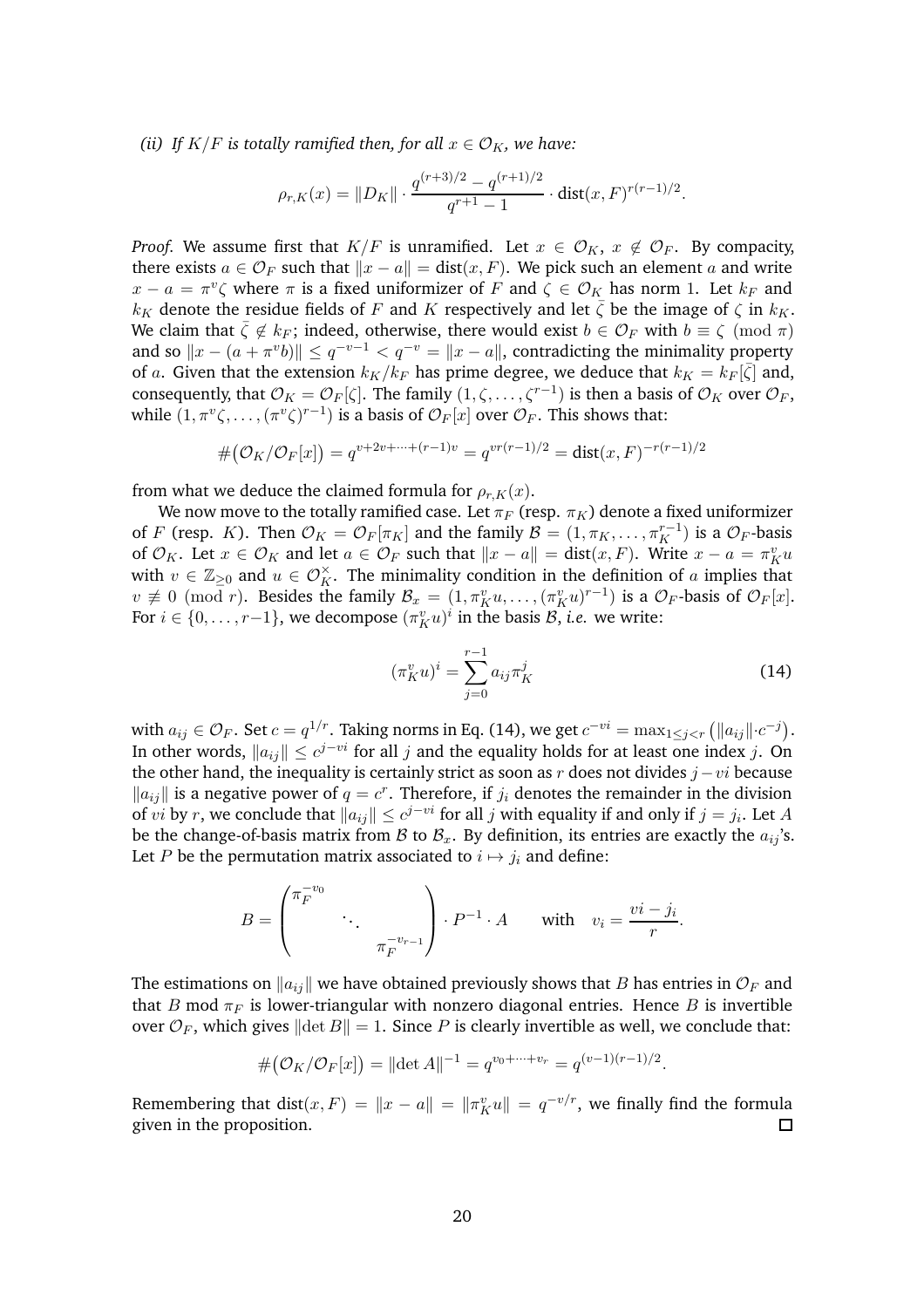Extending Proposition [2.5](#page-18-1) to larger degrees does not require more conceptual arguments but leads to much more laborious calculations. Precisely, it follows from Defini-tion [1.3](#page-9-1) that, for  $n > r$  and  $x \in \mathcal{O}_K \backslash \mathcal{O}_F$ , one has:

$$
\rho_{n,K}(x) = \frac{\|D_K\|}{\#(\mathcal{O}_K/\mathcal{O}_F[x])} \cdot \int_{\mathcal{O}_F^{m+1}} \max\left(\|u_0\|^r, \, \delta^r \|u_1\|^r, \, \dots, \, \delta^{rm} \|u_m\|^r\right) du_0 \cdots du_m
$$

where  $\delta = \text{dist}(x, F)$  and  $m = \min(r-1, n-r)$ . Besides, after the proof of Proposition [2.5,](#page-18-1) we know an explicit formula for  $\#(\mathcal{O}_K/\mathcal{O}_F[x])$ . The computation of the integral can be carried out by splitting the domain of integration, namely  $\mathcal{O}_F^{m+1}$  $_{F}^{m+1}$ , into  $m+1$  subdomains depending on the index at which the maximum is reached. Computing separately all contributions and summing them up, we can conclude. As far as we tried, it seems that the final formula does not take a simple form in full generality.

#### <span id="page-20-0"></span>**2.3 Unramified extensions**

For general unramified extensions  $K$ , it is possible to compute at a lower cost some values of  $\rho_{K,n}$  (for any n).

<span id="page-20-1"></span>**Proposition 2.6.** *Let* r *be a positive integer and let* K *be the unramified extension of* F *of degree r.* Let  $x \in \mathcal{O}_K$ . We assume that  $\mathcal{O}_F[x] = \mathcal{O}_K$ . Then:

$$
\rho_{n,K}(x) = \frac{q^{n'+1} - q^r}{q^{n'+1} - 1} \quad \text{with} \quad n' = \min(n, 2r - 1)
$$

*for all*  $n > r$ *.* 

*Proof.* Set  $m = n' - r$ . Let  $k_F$  (resp.  $k_K$ ) denote the residue field of F (resp. K). Let  $\xi \in k_K$  be the image of x. Our assumption implies that  $k_F[\xi] = k_K$ . Therefore, if an expression of the form  $u_0 + u_1x + \cdots + u_mx^m$  with  $u_i \in \mathcal{O}_F$  vanishes in  $k_K$ , then all  $u_i$ have to vanish in  $k_F$ . We deduce from this property that:

$$
||u_0 + u_1x + \dots + u_mx^m|| = \max (||u_0||, ||u_1||, \dots, ||u_m||)
$$

for all  $u_0, \ldots, u_m \in \mathcal{O}_F$ . It then follows from Definition [1.3](#page-9-1) and our assumptions that:

$$
\rho_{n,K}(x) = \int_{\mathcal{O}_F^{m+1}} \max \left( \|u_0\|^r, \|u_1\|^r, \ldots, \|u_m\|^r \right) du_0 \cdots du_m.
$$

Contrarily to what we said at the end of  $\S 2.2$ , it turns out that the latter integral can be easily computed. Indeed, let us fix a uniformizer  $\pi$  of F and, for each nonnegative integer s, set  $U_s = (\pi^s \mathcal{O}_F)^{m+1}$ . The  $U_s$ 's then form a decreasing sequence of open subsets of  $\mathcal{O}_F^{m+1}$  $_{F}^{m+1}$ . Moreover, it is easy to check that  $U_s$  is exactly the domain on which the integrand  $\max (\|u_0\|^r, \ldots, \|u_m\|^r)$  is less than or equal to  $q^{-sr}$ . We deduce from this that:

$$
\rho_{n,K}(x) = \sum_{s=0}^{\infty} \left( \lambda_F^{\otimes m+1}(U_s) - \lambda_F^{\otimes m+1}(U_{s+1}) \right) \cdot q^{-sr}.
$$

Observing that  $\lambda_F^{\otimes m+1}$  $\mathcal{E}_F^{\otimes m+1}(U_s) = \lambda_F (\pi^s \mathcal{O}_F)^{m+1} = q^{-s(m+1)}$ , we end up with:

$$
\rho_{n,K}(x) = \left(1 - q^{-m-1}\right) \cdot \sum_{s=0}^{\infty} q^{-s(m+1+r)} = \frac{q^{m+1+r} - q^r}{q^{m+1+r} - 1}
$$

which is what we wanted to prove.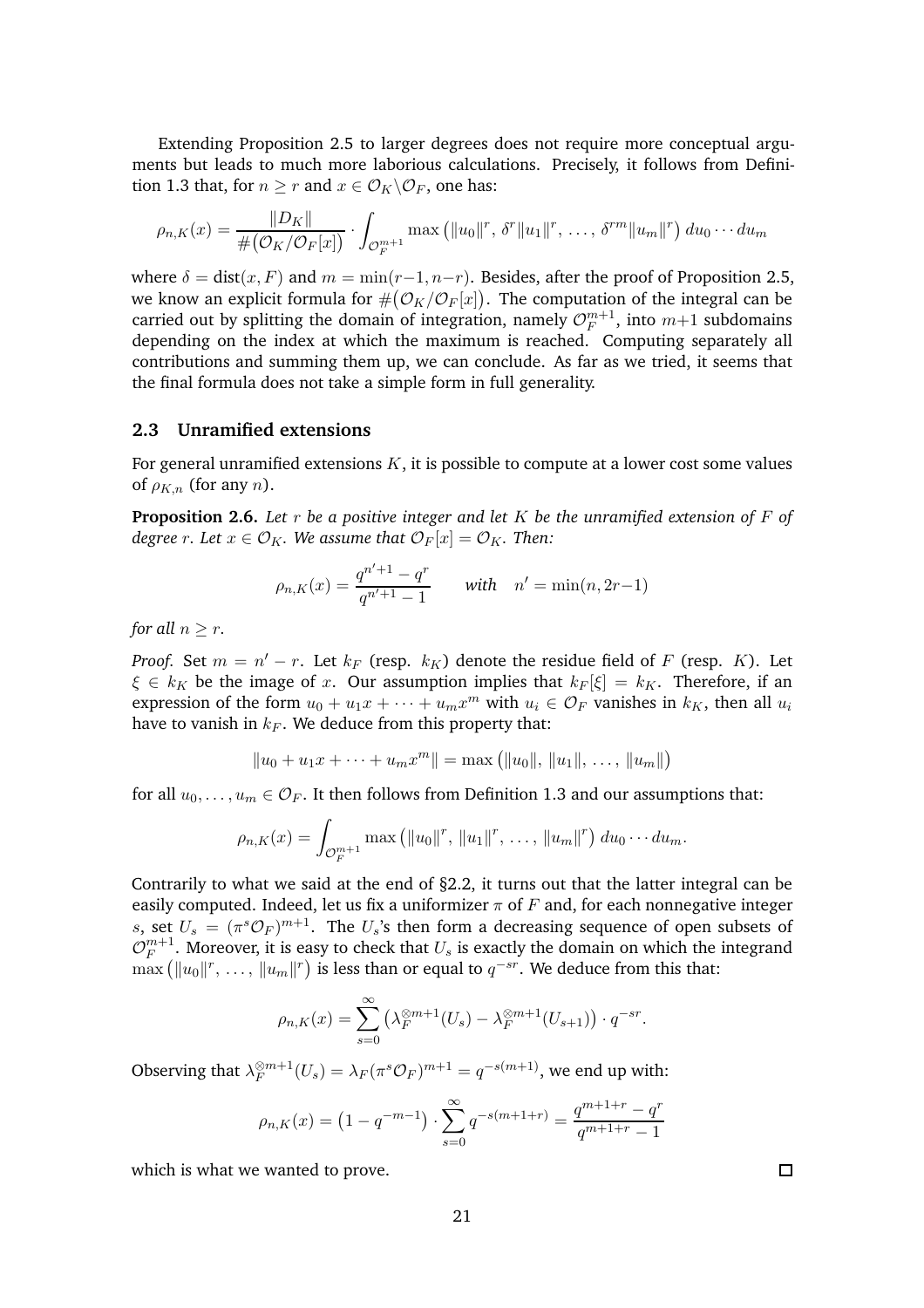

<span id="page-21-0"></span>Figure 1: Average number of roots of a polynomial in various extensions. Sample of 500,000 polynomials over  $\mathbb{Z}_2$  picked uniformly at random.

#### <span id="page-21-1"></span>**2.4 Numerical simulations**

We have conducted several numerical experiments illustrating the theoretical results ob-tained in [§1](#page-5-0) and [§2.](#page-15-0) First of all, for  $p \in \{2, 5\}$ , we have picked a sample of 500,000 random polynomials over  $\mathbb{Z}_p$  of degree up to 5 and count the number of (new) roots these polynomials have in  $\mathbb{Q}_p$  and all its extensions of degree 2 and 3. The results are reported on Fig. [1](#page-21-0) for  $p = 2$  $p = 2$  and on Fig. 2 for  $p = 5$ . In both cases, we observe that the empirical average number of roots in  $\mathbb{Q}_p$  is 1 as predicted by Proposition [2.1.](#page-15-2)

We can also check that the number of new roots heavily depends on the discriminant of the extension. When  $p = 5$ , for example, the discrimant of  $\mathbb{Q}_{5^2}$  has norm 1 whereas the discrimant of the two other quadratic extensions, namely  $\mathbb{Q}_5[\sqrt{5}]$  and  $\mathbb{Q}_5[\sqrt{10}]$ , has norm  $1/5$ ; looking at the picture of Fig. [2,](#page-22-0) we see that the height of the dark blue area is roughly 5 times larger that the height of the light blue one. Similarly, when  $p = 2$ , the discriminant of  $\mathbb{Q}_4$  has norm 1, the discrimiant of  $\mathbb{Q}_2[\sqrt{3}]$  and  $\mathbb{Q}_2[\sqrt{7}]$  has norm 1/4 and that of the four remaining quadratic extensions has norm  $1/8$ . Again, we way check on Fig. [1](#page-21-0) that one has approximately the same ratios for the heights of the corresponding areas.

Another property we can visualize on Fig. [1](#page-21-0) and Fig. [2](#page-22-0) is the monotony statement of Theorem [B.](#page-1-0) Indeed, we see that the heights of the areas tend to slightly increase with the degree until they stabilize at degree 3 for quadratic extensions and degree 5 for cubic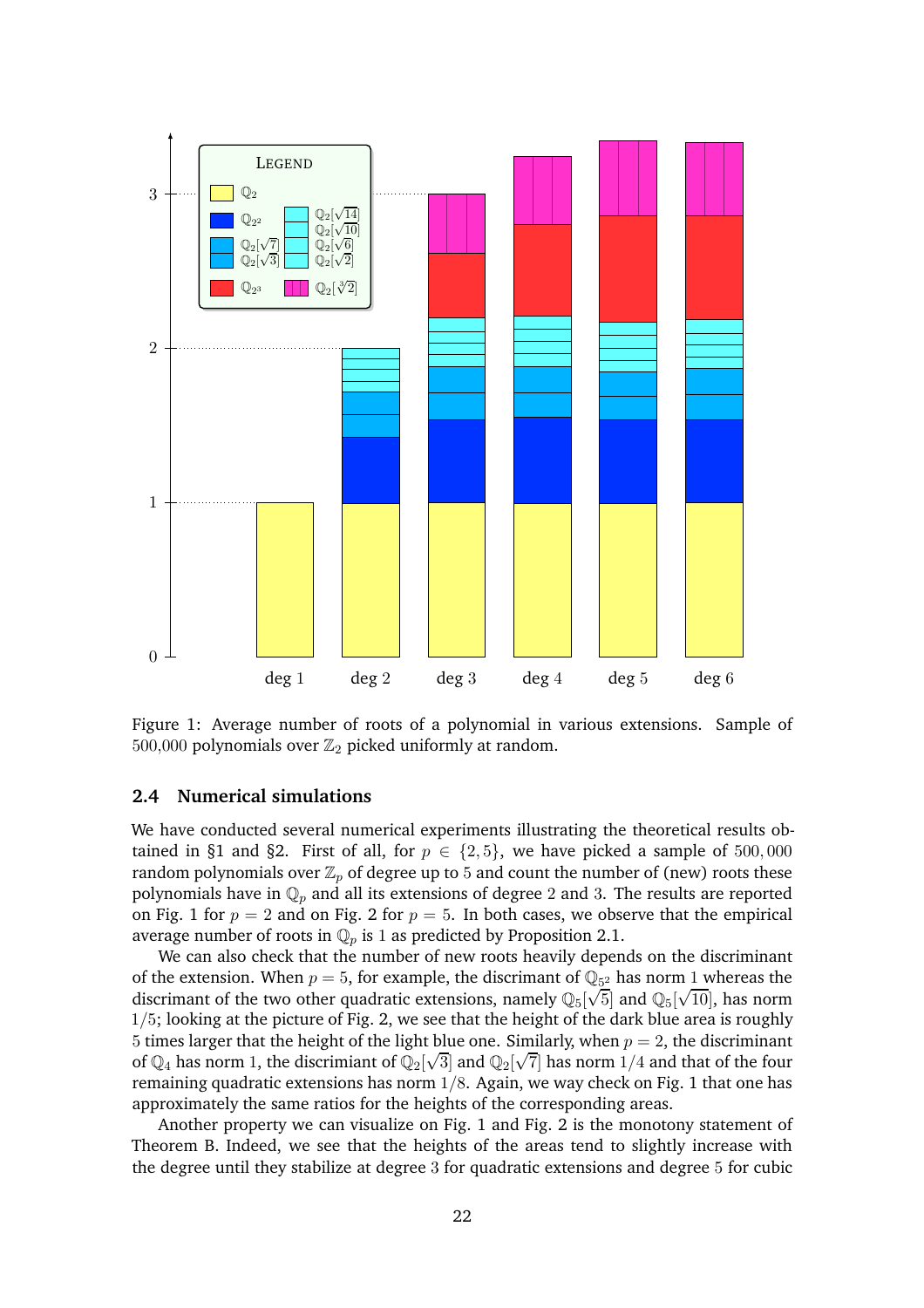

<span id="page-22-0"></span>Figure 2: Average number of roots of a polynomial in various extensions. Sample of 500,000 polynomials over  $\mathbb{Z}_5$  picked uniformly at random.

extensions.

In a slightly different direction, Fig. [3](#page-23-1) shows the empiric repartition of new roots of a sample of 500,000 random polynomials of degree 5 over  $\mathbb{Z}_2$  in the ring of integers of two quadratic extensions, namely  $\mathbb{Z}_4$ , presented as  $\mathbb{Z}_2[\zeta]$  with  $\zeta^2+\zeta+1=0$  (on the left) and  $\mathbb{Z}_2[\pi]$  where  $\pi$  is a root of the Eisenstein polynomial  $X^2 + 2X - 2$  (on the right). In our pictures, each bullet corresponds to a class modulo  $2^5$ . The darkness of the bullet encodes the number of roots we got in the corresponding class: the bullet is black if we observed more than 400 roots (in total, on our sample of 500, 000 polynomials), it is left white if we have not got any root and grayscale colors are used for intermediate number of hits. Moreover, on each  $\mathbb{Z}_2$ -line, the classes are ordered as follows:

> 0, 16, 8, 24, 4, 20, 12, 28, 2, 18, 10, 26, 6, 22, 14, 30, 1, 17, 9, 25, 5, 21, 13, 29, 3, 19, 11, 27, 7, 23, 15, 31,

*i.e.* the even classes come first, followed by the odd ones and inside each subgroup, the classes are gathered according to their congruence modulo 4, then modulo 8, *etc.* This organisation is appropriate for our purpose but it somehow reflects the 2-adic distance.

On each picture, it is striking that the bullets are becoming much brighter when we are approaching the  $\mathbb{Z}_2$ -line on the bottom. This empirical observation is in perfect compliance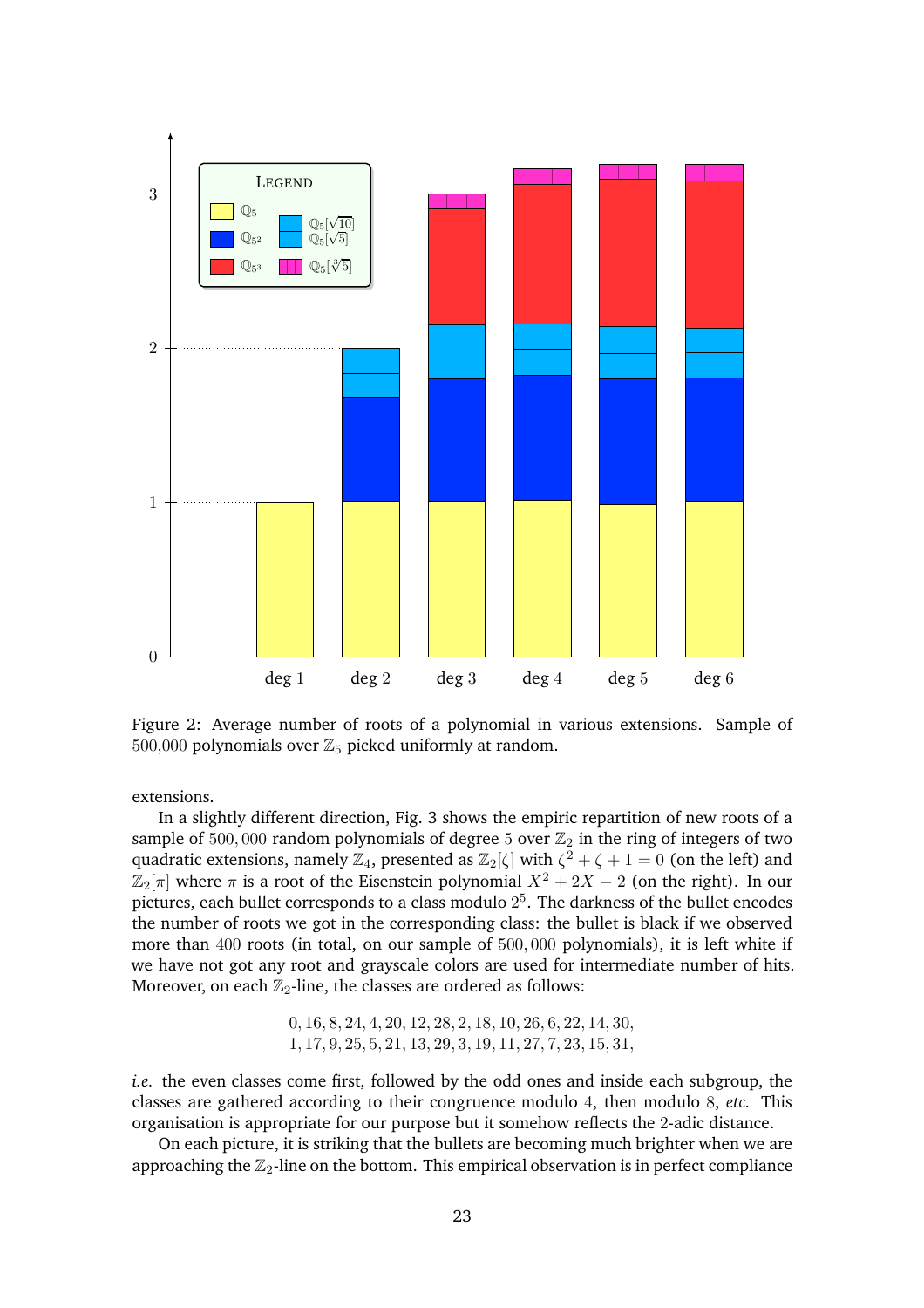

<span id="page-23-1"></span>Figure 3: Repartition of new roots of a polynomial in  $\mathbb{Z}_4$  (on the left) and in  $\mathbb{Z}_2[\pi]$  with  $\pi^2 + 2\pi - 2 = 0$  (on the right). Sample of 500,000 polynomials over  $\mathbb{Z}_2$  picked uniformly at random.

with the explicit formulas of Propositions [2.2](#page-16-0) and [2.3](#page-17-0) that clearly indicate that the size of  $\rho_{K,n}(x)$  is governed by the distance of x to  $\mathbb{Q}_2$ . Another unmissable point is that the bullets on the picture on the right are much brighter than the bullets on the left. Again, this is due to the fact that the discriminant of  $\mathbb{Q}_2[\pi]$  has a smaller norm than the discriminant of  $\mathbb{Q}_4$ ; we then expect more roots, and so darker bullets, in the case of  $\mathbb{Q}_4$ .

## <span id="page-23-0"></span>**3 Some orders of magnitude**

In the previous section, we have tried to write down *exact* formulas for the density function  $\rho_{K,n}$ 's. However, in many cases, it is sufficient—and sometimes even more useful—to know their orders of magnitude. In this section, we focus on the quantities:

$$
\rho_n(K) = \int_K \rho_{K,n}(x) \, dx
$$

which counts the average number of new roots in K, *i.e.*  $\rho_n(K) = \mathbb{E}[Z_{K,n}^{\text{new}}]$  (see Defini-tion [1.5](#page-13-3) and Theorem [1.6\)](#page-13-1). We obtain sharp asymptotic estimations of them when  $q$  and  $r$  grows, proving in particular Theorems [D](#page-3-0) and [E.](#page-3-1)

#### <span id="page-23-3"></span>**3.1 Counting generators over finite fields**

This subsection gathers several preliminary lemmas concerning the number of generators of an extension of finite fields. Write  $\mathbb{F}_q$  (resp.  $\bar{\mathbb{F}}_q$ ) for the residue field of  $F$  (resp.  $\bar{F}$ ). It is well-known that  $\bar{\mathbb{F}}_q$  is an algebraic closure of  $\mathbb{F}_q.$  For any given a positive integer  $f,$  let  $\mathbb{F}_{q^f}$ denote the unique extension of  $\mathbb{F}_q$  of degree f sitting inside  $\overline{\mathbb{F}}_q$ . Let  $G_f$  be the number of elements  $x \in \mathbb{F}_{q^f}$  such that  $\mathbb{F}_q[x] = \mathbb{F}_{q^f}$ . From the obvious fact that each  $x \in \mathbb{F}_{q^f}$  generates some  $\mathbb{F}_{q^m}$  for a divisor m of f, we deduce the relation:

<span id="page-23-2"></span>
$$
\sum_{m|f} G_m = q^f. \tag{15}
$$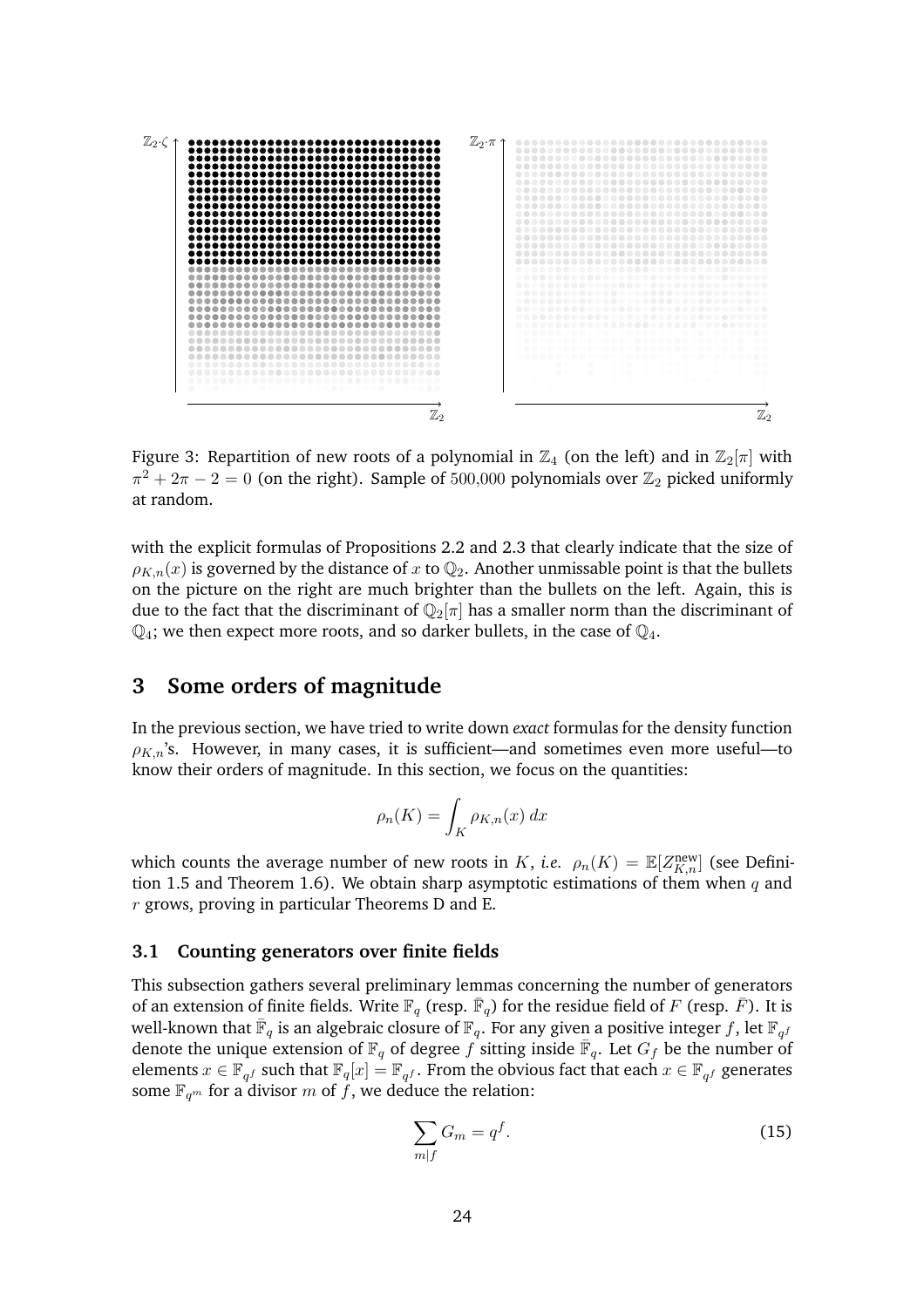This relation can be "inverted" using Moebius inversion formula. We recall that the Moebius function  $\mu : \mathbb{Z}_{>0} \to \{0,1\}$  is defined by  $\mu(p_1 \dots p_s) = (-1)^s$  if  $p_1, \dots, p_s$  are distinct prime numbers and  $\mu(n) = 0$  as soon as n is divisible by a square. Eq. [\(15\)](#page-23-2) then becomes:

$$
G_f = \sum_{m|f} \mu\left(\frac{f}{m}\right) q^m.
$$
 (16)

From the latter formula, one easily derive that  $G_f \ = \ q^f + O\big(q^{f/2}\big).$  Here is an other estimation of the same type we shall need in the sequel.

<span id="page-24-2"></span>**Lemma 3.1.** *For all positive integer* f*, we have:*

$$
\sum_{\substack{m|f\\m
$$

*Proof.* A strict divisor of f cannot certainly exceed  $f/2$ . On the other hand, it is obvious from the definition that  $G_m \le q^m$  for all m. Hence, the sum of the lemma is bounded from above by:

$$
\sum_{m < f/2} q^{2m} \le \frac{q^{f+2} - 1}{q^2 - 1} \le \frac{q^f}{1 - q^{-2}} \le 2q^f
$$

given that  $q \geq 2$ .

Let  $\varphi$  be the Euler's totient function. We recall that  $\varphi(n)$  is by definition the number of integers which are less than  $n$  and coprime with  $n$ . If the decomposition of  $n$  in prime factors reads  $n = p_1^{\alpha_1} \cdots p_s^{\alpha_s}$ , one has the formula:

$$
\varphi(n) = n \cdot \left(1 - \frac{1}{p_1}\right) \cdots \left(1 - \frac{1}{p_s}\right).
$$

The beautiful next lemma, which relates harmoniously the Moebius and the Euler functions, is somehow classical; we nevertheless include a proof for completeness.

<span id="page-24-1"></span>**Lemma 3.2.** *For any positive integer* n*, one has the relation:*

$$
\sum_{m|n} \frac{\mu(m)}{m} = \frac{\varphi(n)}{n}.
$$

*Proof.* Write  $n = p_1^{\alpha_1} \cdots p_s^{\alpha_s}$  where the  $p_i$ 's are pairwise distinct prime numbers. The divisors m of n are exactly the integers of the form  $m = p_1^{\beta_1}$  $\beta_1^{ \beta_1} \cdots p_s^{ \beta_s}$  with  $\beta_i \leq \alpha_i$  for all  $i.$ We then deduce from the definition of the Moebius function that:

$$
\sum_{m|n} \frac{\mu(m)}{m} = \sum_{\beta_1=0}^1 \cdots \sum_{\beta_s=0}^1 \frac{(-1)^{\beta_1+\cdots+\beta_s}}{p_1^{\beta_1}\cdots p_s^{\beta_s}} = \prod_{i=1}^s \left(1-\frac{1}{p_i}\right) = \frac{\varphi(n)}{n}
$$

which proves the lemma.

<span id="page-24-3"></span>**Lemma 3.3.** *For any positive integer* r*, one has the relation:*

$$
r \cdot \sum_{f|r} \frac{G_f}{f} = \sum_{m|r} \varphi\left(\frac{r}{m}\right) q^m.
$$

 $\Box$ 

<span id="page-24-0"></span> $\Box$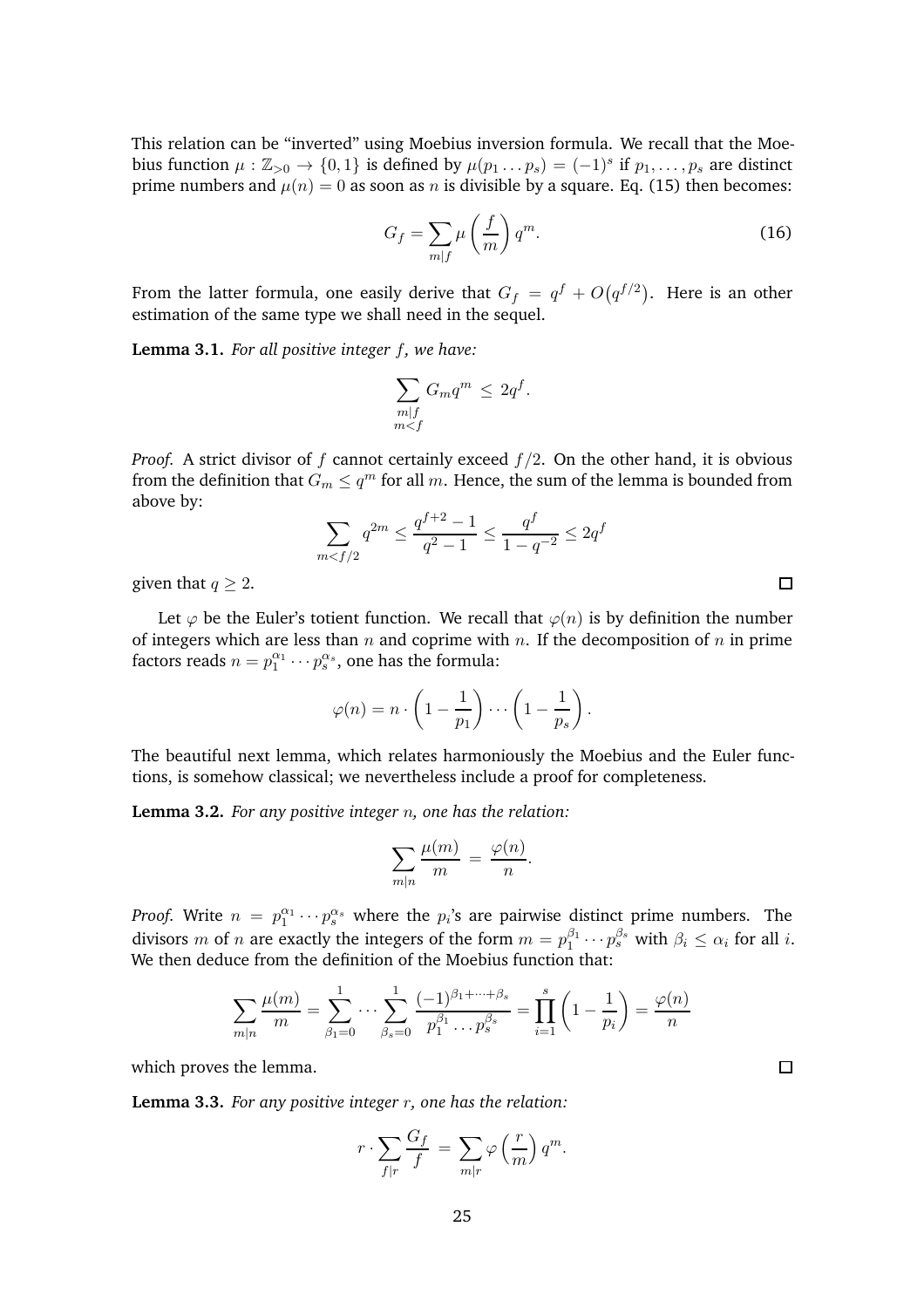*Proof.* The lemma follows from the following sequence of equalities:

$$
r \cdot \sum_{f|r} \frac{G_f}{f} = r \cdot \sum_{m|f|r} \mu\left(\frac{f}{m}\right) \frac{q^m}{f}.
$$
 by Eq. (16)  
=  $r \cdot \sum_{m|r} \sum_{n|\frac{r}{m}} \frac{\mu(n)}{n} \cdot \frac{q^m}{m}.$  (change of variables  $n = \frac{f}{m}$ )  
=  $\sum_{m|r} \varphi\left(\frac{r}{m}\right) q^m$  by Lemma 3.2.

#### **3.2 Isolating the main contribution to**  $\rho_n(K)$

We come back to the  $p$ -adic situation and to our problem of finding a sharp asymptotic of  $\rho_n(K)$ . In what follows, we fix a finite extension K of F. We denote its degree by r and its residual degree by f. The residue field of K is then  $\mathbb{F}_{q^f}$ . Let  $\mathcal{G}_K$  be the set of generators of  $\mathcal{O}_K$ , that is:

$$
\mathcal{G}_K = \{ x \in \mathcal{O}_K \quad \text{such that} \quad \mathcal{O}_F[x] = \mathcal{O}_K \}.
$$

Similarly, for a positive integer f, we define  $\mathcal{G}_f$  as the set of generators of  $\mathbb{F}_{q^f}$  over  $\mathbb{F}_q$ . By definition, the number  $G_f$  we have introduced in [§3.1](#page-23-3) is the cardinality of  $\mathcal{G}_f$ . For each  $\alpha \in \mathbb{F}_{q^f}$ , we let  $U_\alpha$  denote the open subset of  $\mathcal{O}_K$  consisting of elements whose image in the residue field is  $\alpha$ . The  $U_\alpha$ 's are then pairwise disjoint and  $\lambda_K(U_\alpha)=q^{-f}$  for all  $\alpha.$ 

<span id="page-25-0"></span>**Lemma 3.4.** *For*  $\alpha \in \mathbb{F}_{q^f}$ , we have:

$$
q^{-f} \cdot (1 - q^{-f}) \leq \lambda_K(\mathcal{G}_K \cap U_\alpha) \leq q^{-f} \quad \text{if } \alpha \in \mathcal{G}_f,
$$
  

$$
\mathcal{G}_K \cap U_\alpha = \emptyset \quad \text{if } \alpha \notin \mathcal{G}_f.
$$

*Proof.* If  $x \in \mathcal{O}_K$  generates  $\mathcal{O}_K$  over  $\mathcal{O}_F$ , its image in the residue field must generate  $\mathbb{F}_{q^f}$ over  $\mathbb{F}_q$ . This proves the lemma when  $\alpha \notin \mathcal{G}_f$ .

We now assume that  $\alpha \in \mathcal{G}_f$ . First of all, it is clear that  $\lambda_K(\mathcal{G}_K \cap U_\alpha) \leq \lambda_K(U_\alpha) = q^{-f}$ . Let  $\bar{Z}$  be the minimal polynomial of  $\alpha$  over  $\mathbb{F}_q$ . Let also  $a \in \mathcal{O}_K$  be a lifting of  $\alpha$  and  $Z \in \Omega_f$  be a polynomial lifting  $\overline{Z}$ . We fix in addition a uniformizer  $\pi$  of K. Then  $Z(a)$  is a multiple of  $\pi$  and we write  $Z(a)=\pi b$ . Besides  $\bar{Z}'(a)$  does not vanish given that  $\mathbb{F}_{q^f}/\mathbb{F}_{q}$  is a separable extension. For  $x \in \mathcal{O}_K$ , the congruence:

$$
Z(a + \pi x) \equiv Z(a) + Z'(a)\pi x \equiv \pi \cdot (b + Z'(a) x) \pmod{\pi^2}
$$

shows that  $Z(a + \pi x)$  is a uniformizer of K as soon as the image of x in the residue field is different from  $\frac{-b}{Z'(a)}.$  When this occurs,  $\mathcal{O}_F[x]$  then contains a uniformizer of  $F$  together with a generator of the residue field, implying that  $\mathcal{O}_F[x] = \mathcal{O}_K$ . The lemma follows.

<span id="page-25-1"></span>**Proposition 3.5.** *For all*  $n \geq r$ *, we have:* 

$$
\int_{K\setminus\mathcal{G}_K} \rho_{K,n}(x) \, dx \leq 4 \cdot ||D_K|| \cdot q^{-f}
$$

*Proof.* Set  $V = K \backslash \mathcal{G}_K$  and  $V_\alpha = V \cap U_\alpha$  for  $\alpha \in \mathbb{F}_{q^f}$ . Set also  $V_\infty = K \backslash \mathcal{O}_K$ . The set  $V$  then appears as the disjoint union of the  $V_\alpha$ 's for  $\alpha$  varying in  $\mathbb{P}^1(\mathbb{F}_{q^f})$ . We are going to bound the integral of  $\rho_{K,n}$  an each  $V_{\alpha}$  separately. When  $\alpha \in \mathcal{G}_K$ , it follows from Lemma [3.4](#page-25-0) that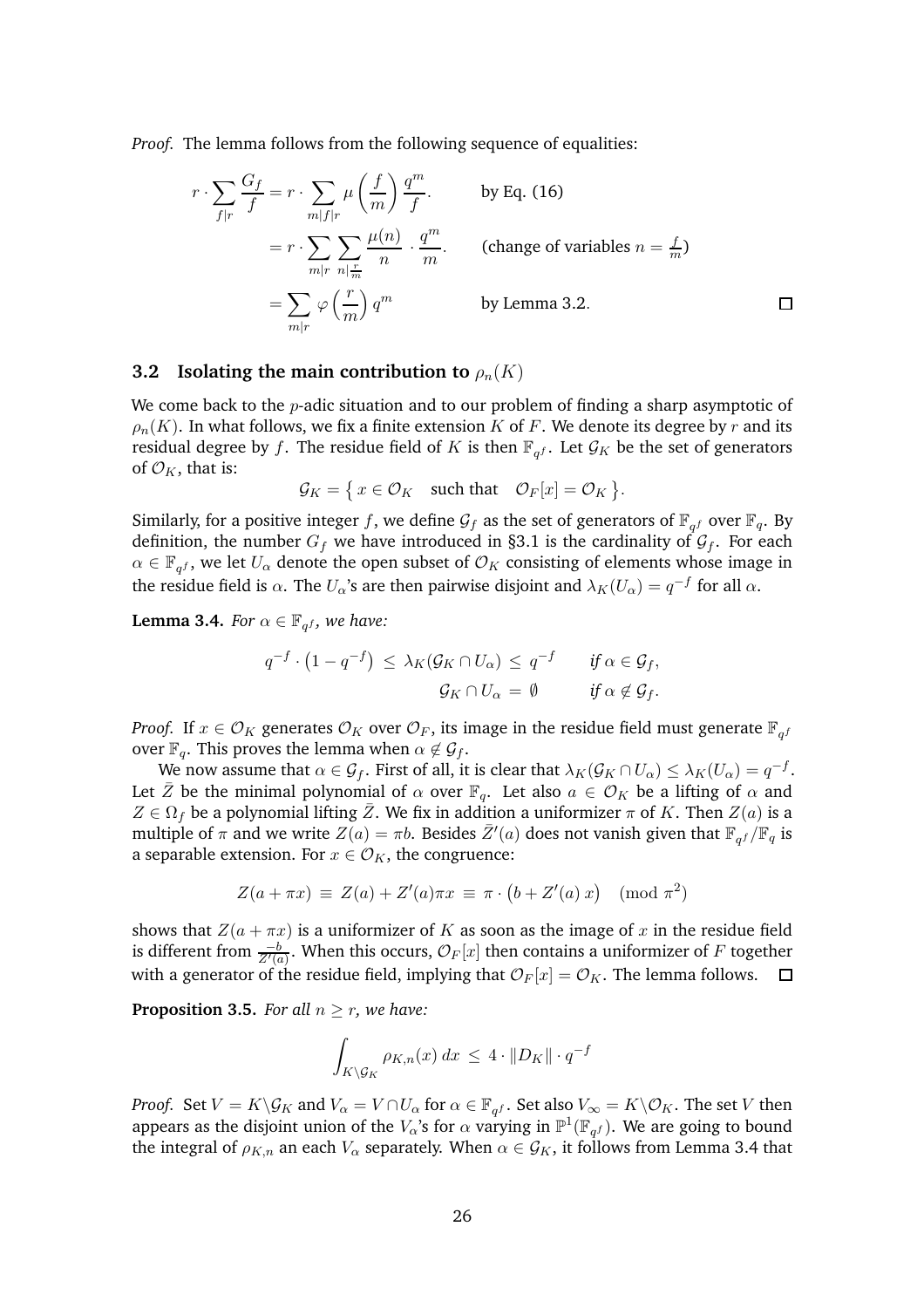$\lambda_K(V_\alpha) \leq q^{-2f}$ . Besides, coming back to Definition [1.3,](#page-9-1) we remark that  $\rho_{K,n}$  is upper bounded by  $||D_K||$  on  $\mathcal{O}_K$  and so, on  $V_\alpha$ . We then deduce, in this case, that

$$
\frac{1}{\|D_K\|} \cdot \int_{V_\alpha} \rho_{K,n}(x) dx \leq q^{-2f}.
$$

We now consider the case where  $\alpha \in \mathbb{F}_{q^f}$ ,  $\alpha \notin \mathcal{G}_K$ . Write  $\ell = \mathbb{F}_q[\alpha]$  and let  $m(\alpha)$  be the degree of the extension  $\ell/\mathbb{F}_q$ . By assumption  $m(\alpha) < f$ . On the other hand, the reduction morphism  $\mathcal{O}_K \to \mathbb{F}_{q^f}$  takes  $\mathcal{O}_F[x]$  to  $\ell$ . We deduce that the cardinality of the quotient  $\mathcal{O}_K/\mathcal{O}_F[x]$  is bounded from below by the cardinaly of  $\mathbb{F}_{q^f}/\ell$ , which is  $q^{f-m(\alpha)}$ . Injecting this bound in the defition of  $\rho_{n,K}$ , we find:

$$
\frac{1}{\|D_K\|} \cdot \int_{V_\alpha} \rho_{K,n}(x) \, dx \leq \lambda_K(V_\alpha) \cdot q^{m(\alpha)-f} = q^{m(\alpha)-2f}.
$$

Finally, when  $\alpha = \infty$ , we perform the change of variables  $x \mapsto x^{-1}$ , which lefts us with:

$$
\int_{V_{\infty}} \rho_{K,n}(x) \, dx = \int_{V_0} \rho_{K,n}(x) \, dx \leq \|D_K\| \cdot q^{1-2f}.
$$

Summing up all upper bounds, we find:

$$
\frac{1}{\|D_K\|} \cdot \int_{K \setminus \mathcal{G}_K} \rho_{K,n}(x) dx \le q^{1-2f} + G_f q^{-2f} + \sum_{\substack{m|f \\ m < f}} G_m q^{m-2f}
$$

given that the number of  $\alpha \in \mathbb{F}_{q}$   $\setminus \mathcal{G}_K$  for which  $m(\alpha) = m$  is equal to  $G_m$  by definition. Remembering that  $G_f \le q^f$  and using Lemma [3.1,](#page-24-2) we end up with:

$$
\frac{1}{\|D_K\|} \cdot \int_{K \setminus \mathcal{G}_K} \rho_{K,n}(x) \, dx \le q^{1-2f} + q^{-f} + 2q^{-f} \le 4q^{-f}.
$$

 $\Box$ 

The proposition is proved.

The next corollary can be seen as an effective version of Theorem [D](#page-3-0) (use Eq. [\(16\)](#page-24-0)).

<span id="page-26-0"></span>**Corollary 3.6.** *We have the estimations:*

$$
-q^{-f} \le \frac{\rho_r(K)}{\|D_K\|} - \frac{q^{r+1} - q^r}{q^{r+1} - 1} \cdot \frac{G_f}{q^f} \le 4q^{-f}
$$
  
for  $n \ge 2r - 1$ , 
$$
-q^{-f} \le \frac{\rho_n(K)}{\|D_K\|} - \frac{q^r}{q^r + 1} \cdot \frac{G_f}{q^f} \le 4q^{-f}
$$

*Proof.* Let  $n = r$  or  $n \geq 2r - 1$ . Recall that by definition:

$$
\rho_n(K) = \int_K \rho_{K,n}(x) dx = \int_{\mathcal{G}_K} \rho_{K,n}(x) dx + \int_{K \backslash \mathcal{G}_K} \rho_{K,n}(x) dx.
$$

By Proposition [3.5,](#page-25-1) we know that the integral over  $K\backslash\mathcal{G}_K$  is upper bounded by  $4q^{-f}$ . It is also obviously nonnegative since the integrand is nonnegative. Therefore, it is enough to prove that:

$$
0 \leq c_n \frac{G_f}{q^f} - \int_{\mathcal{G}_K} \frac{\rho_{K,n}(x)}{\|D_K\|} dx \leq q^{-f}
$$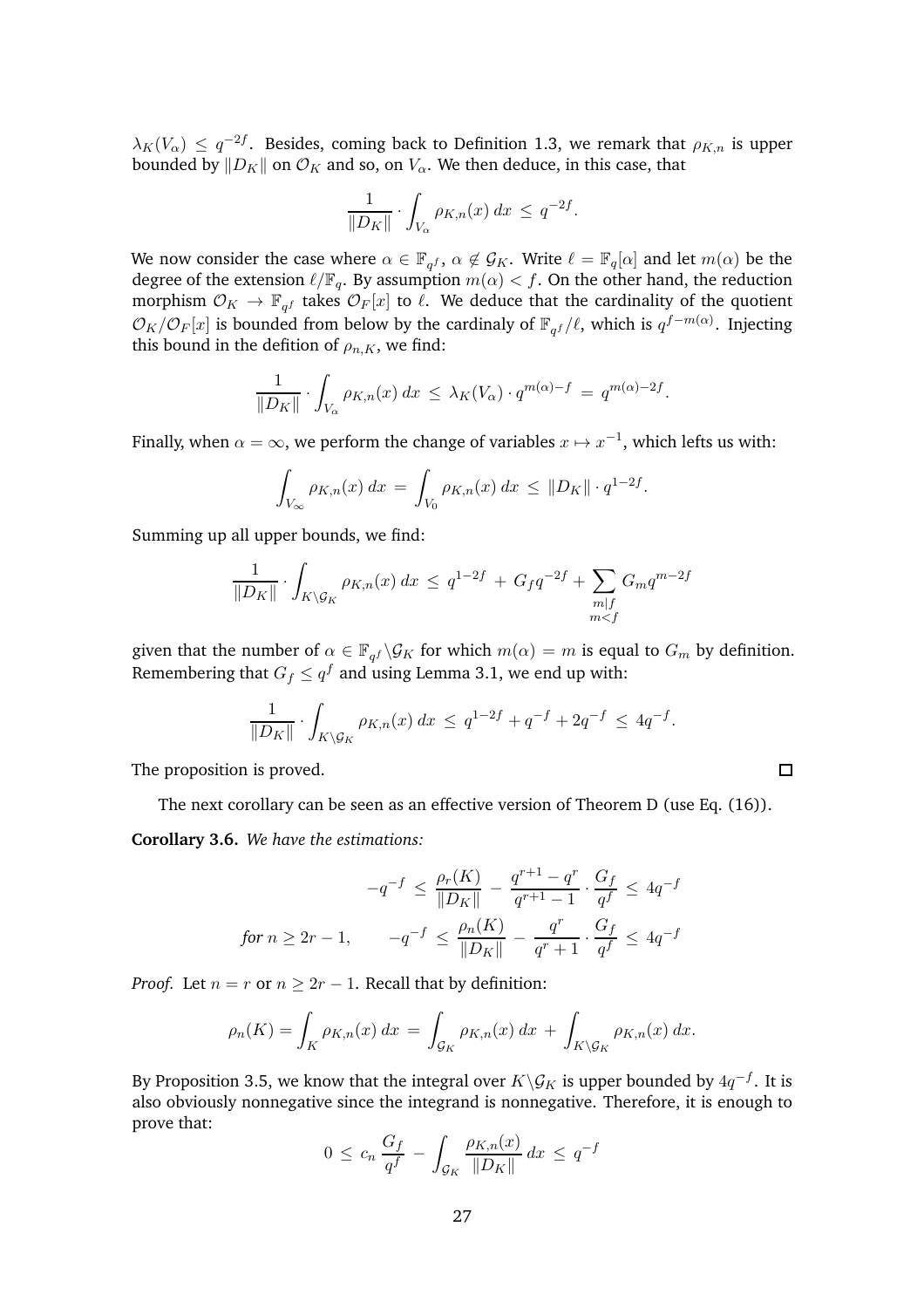with  $c_r = \frac{q^{r+1}-q^r}{q^{r+1}-1}$  $\frac{q^{r+1}-q^r}{q^{r+1}-1}$  and  $c_n=\frac{q^r}{q^r+1}$  $\frac{q^r}{q^r+1}$  for  $n\geq 2r-1.$  On the other hand, a computation similar to the one we carried out in [§1.3.3](#page-11-0) gives:

$$
\int_{\mathcal{O}_K} \|t\|^r \ dt = \frac{q^r}{q^r+1}.
$$

Hence, it follows from the explicit formulas of Theorem [B](#page-1-0) that  $\rho_{K,n}$  is constant equal to  $c_n \cdot ||D_K||$  on  $\mathcal{G}_K$ . We are then reduced to check that  $0 \le q^{-f}G_f - \lambda_K(\mathcal{G}_K) \le q^{-f}c_n^{-1}$ . This follows from Lemma [3.4](#page-25-0) after remarking that  $0 \leq c_n \leq 1$ .  $\Box$ 

By the monotony result of Theorem [B,](#page-1-0) the previous corollary also provides estimations of  $\rho_n(K)$  when *n* varies between *r* and  $2r-1$ . They are however less sharp since the error term is a priori only in  $O(q^{-1})$  instead of  $O(q^{-f})$ . We can nevertheless recover more accuracy when the extension  $K/F$  is unramified.

**Theorem 3.7.** *If* K/F *is unramified, we have the estimation:*

$$
-q^{-r} \le \frac{\rho_n(K)}{\|D_K\|} - \frac{q^{n+1} - q^r}{q^{n+1} - 1} \cdot \frac{G_r}{q^r} \le 4q^{-r}
$$

*for all n between r* and  $2r - 1$ .

*Proof.* It is exactly the same than the proof of Corollary [3.6,](#page-26-0) except that the value of  $\rho_{K,n}$ on  $\mathcal{G}_K$  is now given by Proposition [2.6.](#page-20-1) (Note also that  $f = r$  in the unramified case.)  $\Box$ 

Replacing  $G_r$  by its expression given by Eq. [\(16\)](#page-24-0), we end up with the following asymptotic development in the spirit of Theorem [D:](#page-3-0)

$$
\rho_n(K) = \left(1 - \frac{1}{q^{n-r+1}}\right) \cdot \sum_{m|r} \mu\left(\frac{r}{m}\right) q^{m-r} + O\left(\frac{1}{q^r}\right). \tag{17}
$$

This estimation holds true for any *unramified* extension  $K/F$  and an integer n in the range [r, 2r−1]; moreover, the constant hidden in the  $O(-)$  is absolute.

#### **3.3 Summing up over extensions of fixed degree**

The aim of this subsection is to prove Theorem [E.](#page-3-1) The strategy we will follow is quite simple: we sum up the surroundings of Corollary [3.6](#page-26-0) over all extensions  $K$  of a fixed degree  $r$ . For this, the main new ingredient we shall need is Serre's mass formula that we recall below. If K is a finite extension of F, we write Aut  $_{F\text{-}alg}(K)$  for the group of automorphisms of  $F$ -algebras of  $K$ .

<span id="page-27-0"></span>**Theorem 3.8** (Serre's mass formula)**.** *For any positive integer* r*, we have:*

$$
q^{r-1} \sum_{K} \frac{\|D_K\|}{\#\operatorname{Aut}_{F\text{-alg}}(K)} = 1
$$

*where the sum runs over all isomorphism classes of* totally ramified *extensions* K *of* F *of degree* r*.*

*Proof.* See [\[18\]](#page-42-1).

 $\Box$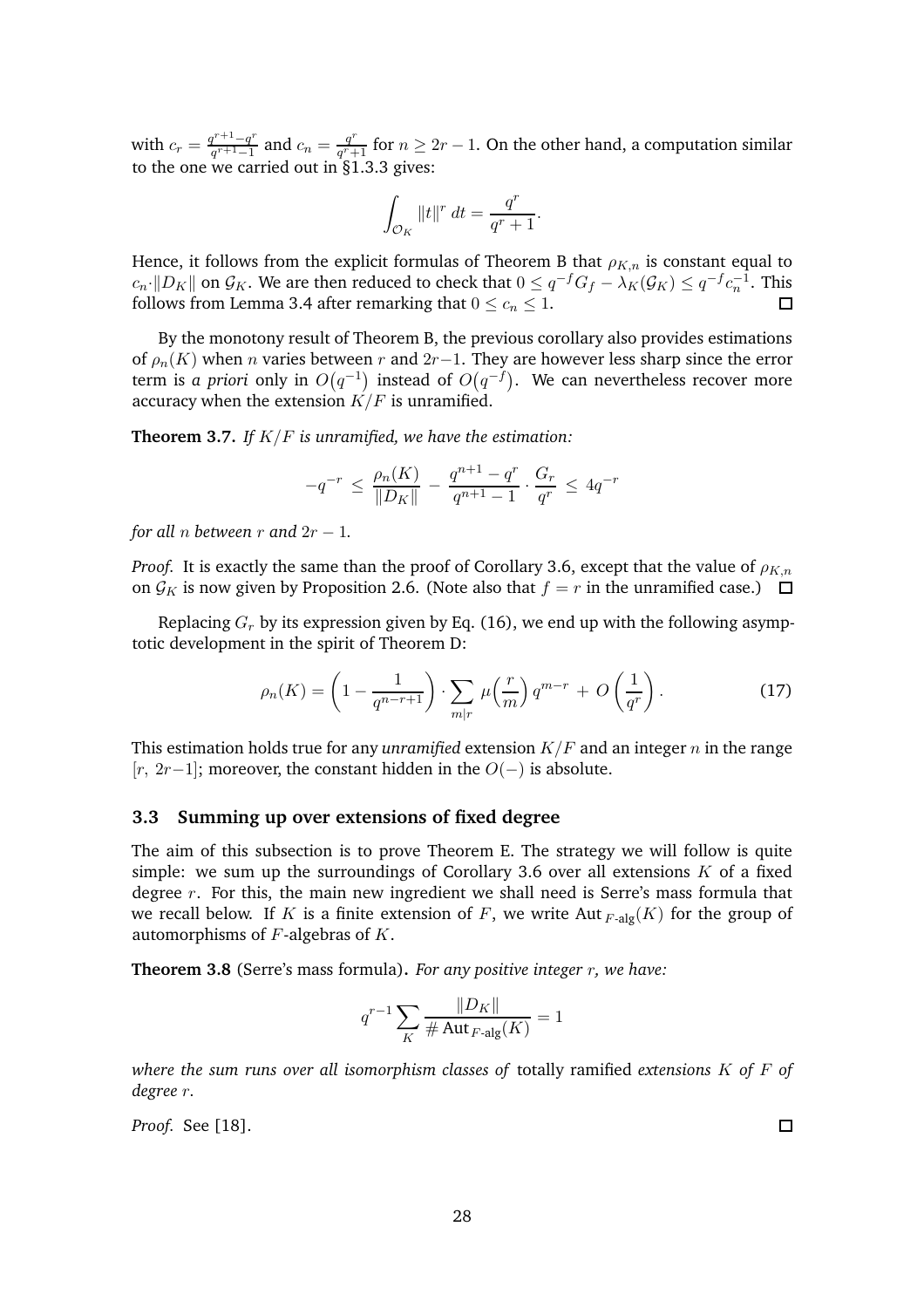We need to be careful that, in the formulation of Theorem [3.8,](#page-27-0) the sum runs over *isomorphism classes* of extensions and not extensions sitting inside  $\overline{F}$  as we work with usually in this article. To switch between those two viewpoints, we observe that an abstract extension K of F of degree r admits r embeddings into  $\bar{F}$ . However, two such embeddings have the same image (and so define the same subfield of  $\bar{F}$ ) when they differ by an automorphism of K. The number of subfields of  $\overline{F}$  which are isomorphic to K is then exactly equal to  $\frac{r}{\#\text{Aut}_{F\text{-alg}}(K)}$ . Therefore, Serre's mass formula can be rewritten as follows:

<span id="page-28-0"></span>
$$
\sum_{K \in \mathbf{Ex}_{r,1}} \|D_K\| = \frac{r}{q^{r-1}}\tag{18}
$$

where the indexation set  $\mathbf{Ex}_{r,1}$  consists of all subfields K of  $\overline{F}$  which are totally ramified extensions of  $F$  of degree  $r$ . More generally, given an auxiliary positive integer  $f$  dividing  $r$ , we define  $\mathbf{Ex}_{r,f}$  as the set of embedded extensions of F of degree r and residual degree f. Serre's mass formula extends without difficulty to extensions in  $\mathbf{Ex}_{r,f}$ .

<span id="page-28-1"></span>**Proposition 3.9.** *For all positive integers* r *and all divisors* f *or* r*, we have:*

$$
\sum_{K \in \mathbf{Ex}_{r,f}} \|D_K\| = \frac{r}{q^r} \cdot \frac{q^f}{f}.
$$

*Proof.* Let  $F_f$  be the unique unramified extension of F sitting inside  $\overline{F}$ . Its residue field is  $\mathbb{F}_{q^f}$  and the normalized norm on  $F_f$  is the f-th power of  $\|\cdot\|$ . Moreover, any extension  $K$ in  $\mathbf{Ex}_{r,f}$  canonically contains  $F_f$  and then appears uniquely as a totally ramified extension of  $F_f$ . In addition, the discriminant of  $K/F$ , still denoted by  $D_K$ , is the f-th power of the discriminant  $D_{K/F_f}$  of  $K/F_f$ . Hence  $||D_{K/F_f}||^f = ||D_K||$ . The formula [\(18\)](#page-28-0) applied with the base field  $F_f$  then gives:

$$
\sum_{K \in \mathbf{Ex}_{r,f}} \|D_K\| = \sum_{K \in \mathbf{Ex}_{r,f}} \|D_{K/F_f}\|^f = \frac{r}{f} \cdot \frac{1}{(q^f)^{r/f - 1}} = \frac{r}{q^r} \cdot \frac{q^f}{f}
$$

which establishes the proposition.

We now fix two positive integers r and n with  $n > 2r - 1$ . For a given divisor f or r, observing that:

$$
1 - \frac{1}{q^f} \le 1 - \frac{1}{q^r} \le \frac{q^r}{q^r + 1} \le 1
$$

we derive from Corollary [3.6](#page-26-0) that:

$$
\left|\frac{\rho_n(K)}{\|D_K\|} - \frac{G_f}{q^f}\right| \le \frac{5}{q^f}
$$

for any extension  $K \in \mathbf{Ex}_{r,f}$ . Summing up over all such extensions, we find:

$$
\left|\sum_{K\in \mathbf{Ex}_{r,f}} \rho_n(K) - \frac{G_f}{q^f} \sum_{K\in \mathbf{Ex}_{r,f}} \|D_K\| \right| \leq \frac{5}{q^f} \sum_{K\in \mathbf{Ex}_{r,f}} \|D_K\|
$$

which gives after Proposition [3.9:](#page-28-1)

$$
\left|\sum_{K\in \mathbf{Ex}_{r,f}} \rho_n(K) - \frac{r}{q^r} \cdot \frac{G_f}{f}\right| \leq \frac{5}{q^r} \cdot \frac{r}{f}.
$$

 $\Box$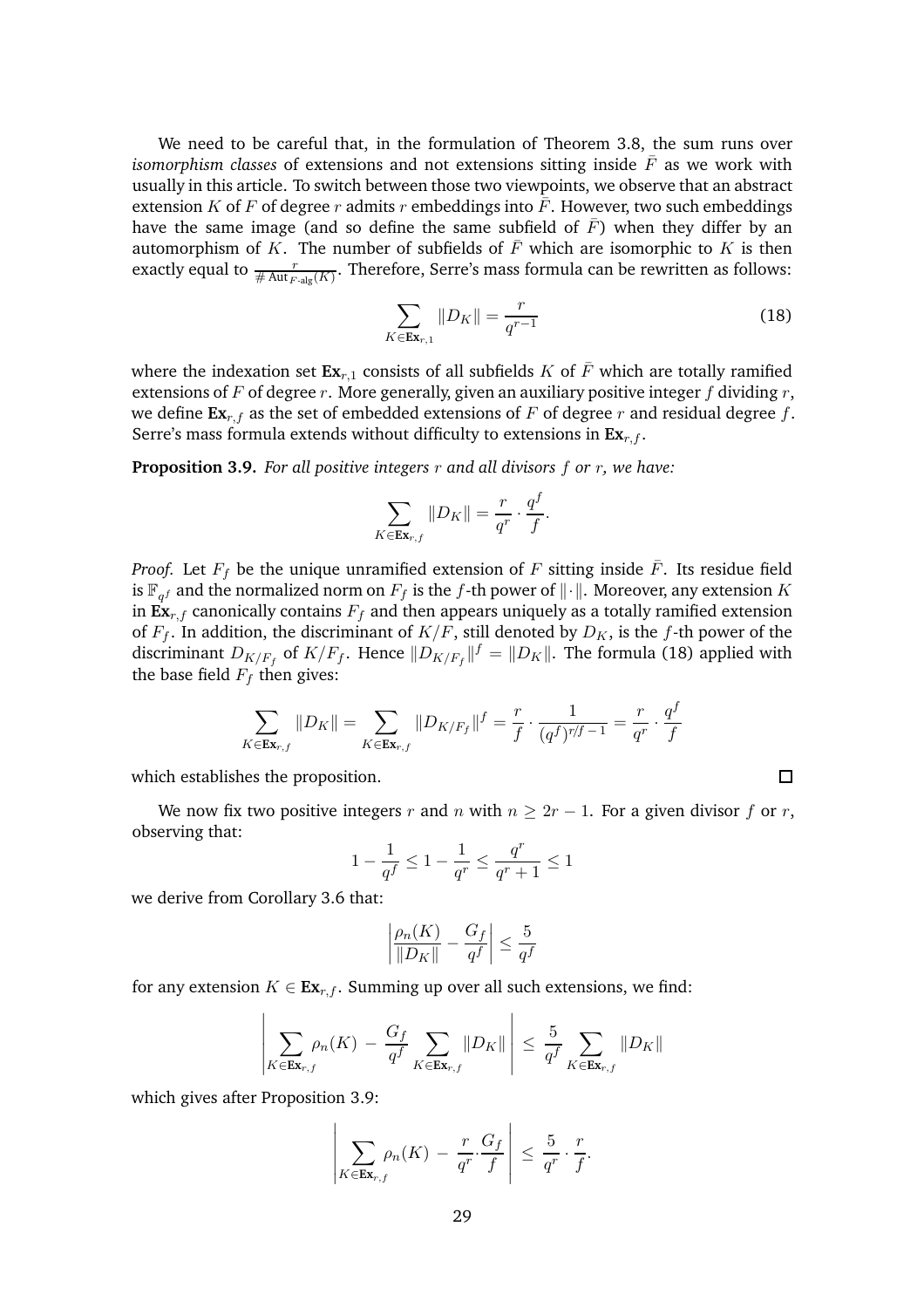Writing that  $\mathbf{Ex}_r$  is the disjoint union of the  $\mathbf{Ex}_{r,f}$ 's for f varying in the set of divisors of r and summing up all the above estimations, we end up with:

$$
\left|\sum_{K\in\mathbf{Ex}_r}\rho_n(K)-\frac{r}{q^r}\sum_{f|r}\frac{G_f}{f}\right|\leq\frac{5}{q^r}\sum_{f|r}\frac{r}{f}=\frac{5}{q^r}\sum_{f|r}f.\tag{19}
$$

Finally, the error term is controlled thanks to the following classical result:

<span id="page-29-1"></span>
$$
\sum_{f|r} f = O(r \cdot \log \log r)
$$

(see for instance [\[9\]](#page-41-12)). Injecting it in Eq. [\(19\)](#page-29-1) and using the summation formula of Lemma [3.3,](#page-24-3) we finally get Theorem [E.](#page-3-1)

**Remark 3.10.** It is amusing to observe that Theorems [D](#page-3-0) and [E](#page-3-1) have a very similar shape, except that former involves the Moebius function whereas the latter implicates the Euler function. Comparing both results and writing  $\delta = \varphi - \mu$ , we obtain:

$$
\sum_{K \in \mathbf{Ex}_r^{\text{ram}}} \rho_n(K) = \sum_{m|r} \delta\left(\frac{r}{m}\right) q^{m-r} + O\left(\frac{r \cdot \log \log r}{q^r}\right)
$$

where the indexation set  $\mathbf{Ex}^{\text{ram}}_r$  consists of all *ramified* extensions of  $F$  of degree  $r$  sitting inside  $\bar{F}$ . Since  $\delta(1) = 0$ , the dominant term of the sum in the right hand side is obtained for  $m = r/\ell$  where  $\ell$  is the smallest divisor of m. Its value is  $\delta(\ell)$   $q^{-r(1-\frac{1}{\ell})}$ . Since  $\ell$  is necessarily prime, we have moreover  $\mu(\ell) = -1$  and  $\varphi(\ell) = \ell - 1$ , giving  $\delta(\ell) = \ell$ . As a consequence, we obtain the approximation:

$$
\sum_{K \in \mathbf{Ex}_{r}^{\text{ram}}} \rho_n(K) \approx \ell \cdot q^{-r(1-\frac{1}{\ell})}.
$$

For example, when  $r=2$ , we find that the order of magnitude of  $\sum_{K\in{\bf Ex}_2^{\rm ram}}\rho_n(K)$  is  $2/q.$  If  $q$  is odd, the set  ${\bf Ex}_{2}^{\rm ram}$  consists exactly of two elements (namely the extensions  $F\big[\sqrt{\pi}\big]$  and  $F\left[\sqrt{a\pi}\right]$  where  $\pi$  is a uniformizer of F and a is an element of  $\mathcal{O}_F$  which is not a square in the residue field) and each corresponding summand contributes for  $1/q$ .

## <span id="page-29-0"></span>**4 The setup of etale algebras ´**

In the previous section, we have exclusively focused our interest on the *mean* of the  $Z_{U,n}$ 's. However, it is evident that the mean captures only a small part of the complexity of the phenomena and, beyond it, we would like to study higher moments or correlations between the  $Z_{U,n}$ 's to get a more precise picture of the situation.

In this section, we propose to attack these questions by applying the same methods as before in some suitable enlarged framework, which is that of finite étale algebras (that are finite products of finite extensions of  $F$ ). On the one hand, allowing this flexibility is somehow harmless because all the techniques we have developed in the previous sections extend without difficulty. However, on the other hand, it is also quite interesting because it sheds new lights on many natural questions. For instance, it turns out that the average number of roots in power algebras of the form  $K<sup>m</sup>$  is closely related to higher moments of the random variables  $Z_{U,n}$  for  $U \subset K$ . Similarly, studying the average number of roots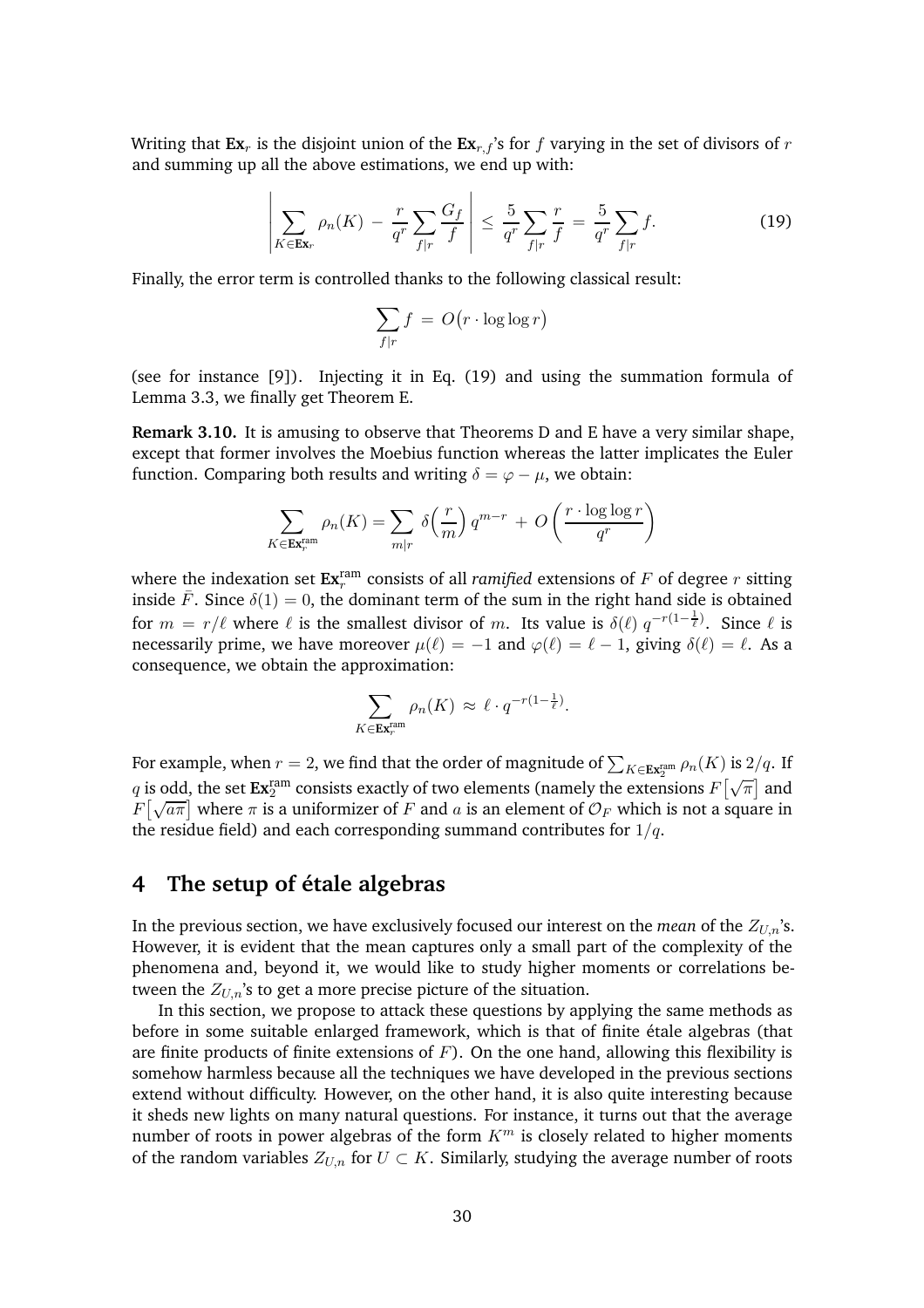in products of type  $K_1 \times K_2$  provides valuable information on the correlations between  $Z_{K_1,n}$  and  $Z_{K_2,n}$ .

This section is organized as follows. In [§4.1,](#page-30-0) we introduce the random variables  $Z_{E,n}$ and  $Z_{E,n}^{\text{new}}$  for a finite étale algebra  $E$  and relate them to products of the  $Z_{K,n}$ 's. In [§4.2,](#page-32-0) we extend Theorems [A](#page-1-1) and [B](#page-1-0) to our new setup. In [§4.3,](#page-36-0) we spend some time on the special case of the étale algebra  $F^2$ , making everything explicit in this example. We then derive from our calculations precise information about the variance and the correlations between the  $Z_{U,n}$ 's where U is an open subset of F, proving in particular Theorem [F.](#page-4-2) Finally, we prove Theorem [G](#page-4-1) in [§4.4.](#page-39-0)

#### <span id="page-30-0"></span>**4.1 Roots and new roots**

Before getting to the heart of the matter, we gather basic standard facts about finite étale  $F$ -algebras. To begin with, let us recall that a finite étale algebra over  $F$  is defined as an finite algebra over F without nilpotent elements [\[7,](#page-41-13) Definition 2.1.2]. It is well known (see [\[7,](#page-41-13) Corollary 2.1.6]) that any finite étale algebra over F can be decomposed as a product  $K_1 \times K_2 \times \cdots \times K_m$  where each  $K_i$  is a finite extension of E. In what follows, we will often pick such a decomposition and work with it. The two next (classical) results will be quite useful to check that all our forthcoming constructions are intristic, *i.e.* do not depend on the choice of a decomposition as above.

<span id="page-30-1"></span>**Lemma 4.1.** Let  $K, K_1, \ldots, K_m$  be finite extensions of F and set  $E = K_1 \times \cdots \times K_m$ . Let  $f: E \to K$  be a surjective morphism of F-algebras. Then there exists an index *i* such that  $f = \varphi \circ pr_i$  where  $\varphi: K_i \to K$  is an isomorphism and  $pr_i$  denotes the projection on the  $i$ -th *factor.*

*Proof.* Let  $e_i = (0, \ldots, 0, 1, 0, \ldots, 0) \in E$  with the 1 in *i*-th position. If x lies in the kernel of f, so does  $e_i x$  for all i. This proves that ker f decomposed as  $I_1 \times \cdots \times I_m$  where  $I_i$  is some ideal of  $K_i.$  Since  $K_i$  is a field, one must have  $I_i=0$  or  $I_i=K_i.$  Moreover, since  $f$  is surjective, ker  $f$  is a maximal ideal. This shows that there exists a special index  $i$  such that  $I_i = 0$  and  $I_j = K_j$  for all  $j \neq i$ . Hence  $f$  factors through  $\text{pr}_i$  and the lemma follows.  $\Box$ 

<span id="page-30-2"></span>**Corollary 4.2.** Let  $K_1, \ldots, K_m$  be pairwise nonisomorphic finite extensions of F. Let  $(a_1, \ldots, a_m)$ and  $(b_1, \ldots, b_m)$  *be two tuple of nonnegative integers. Let:* 

$$
f: K_1^{a_1} \times \cdots \times K_m^{a_m} \longrightarrow K_1^{b_1} \times \cdots \times K_m^{b_m}
$$

*be a surjective morphism of F-algebras. Then, for each*  $i \in \{1, \ldots, m\}$ , there exists an  $\textit{injection} \,\, \sigma_i: \{1,\ldots,b_i\} \rightarrow \{1,\ldots,a_i\}$  and a tuple  $(\varphi_{i,1},\ldots,\varphi_{i,b_i})$  of automorphisms of  $K_i$ *such that:*

$$
f\big((x_{i,j})_{1\leq i\leq m, 1\leq j\leq a_i}\big)=\big(\varphi_{i,j}(x_{i,\sigma_i(j)})\big)_{1\leq i\leq m, 1\leq j\leq b_i}.
$$

*Proof.* Write  $x = (x_{i,j})_{1 \leq i \leq m, 1 \leq j \leq a_i}$ . Given  $i \in \{1, \ldots, m\}$  and  $j \in \{1, \ldots, b_i\}$ , Lemma [4.1](#page-30-1) tells us that the  $(i,j)$  coordinate of  $f(x)$  must be of the form  $\varphi_{i,j}(x_{i,\sigma_i(j)})$  for some automorphism  $\varphi_{i,j}$  of  $K_i$  and some  $\sigma_i(j) \in \{1, ..., b_i\}$ . This establishes the shape we have given for f. Finally, the fact that the  $\sigma_i$ 's are injective follows from the surjectivity of f. for f. Finally, the fact that the  $\sigma_i$ 's are injective follows from the surjectivity of f.

When  $a_i = b_i$  for all i, Corollary [4.2](#page-30-2) indicates that the group of automorphisms of *F*-algebras of  $E = K_1^{a_1} \times \cdots \times K_m^{a_m}$ , denoted by Aut<sub>*F*-alg</sub> $(E)$ , is canonically isomorphic to

$$
\prod_{i=1}^m (\mathfrak{S}_{a_i} \rtimes \text{Aut}_{F\text{-alg}}(K_i)^{a_i})
$$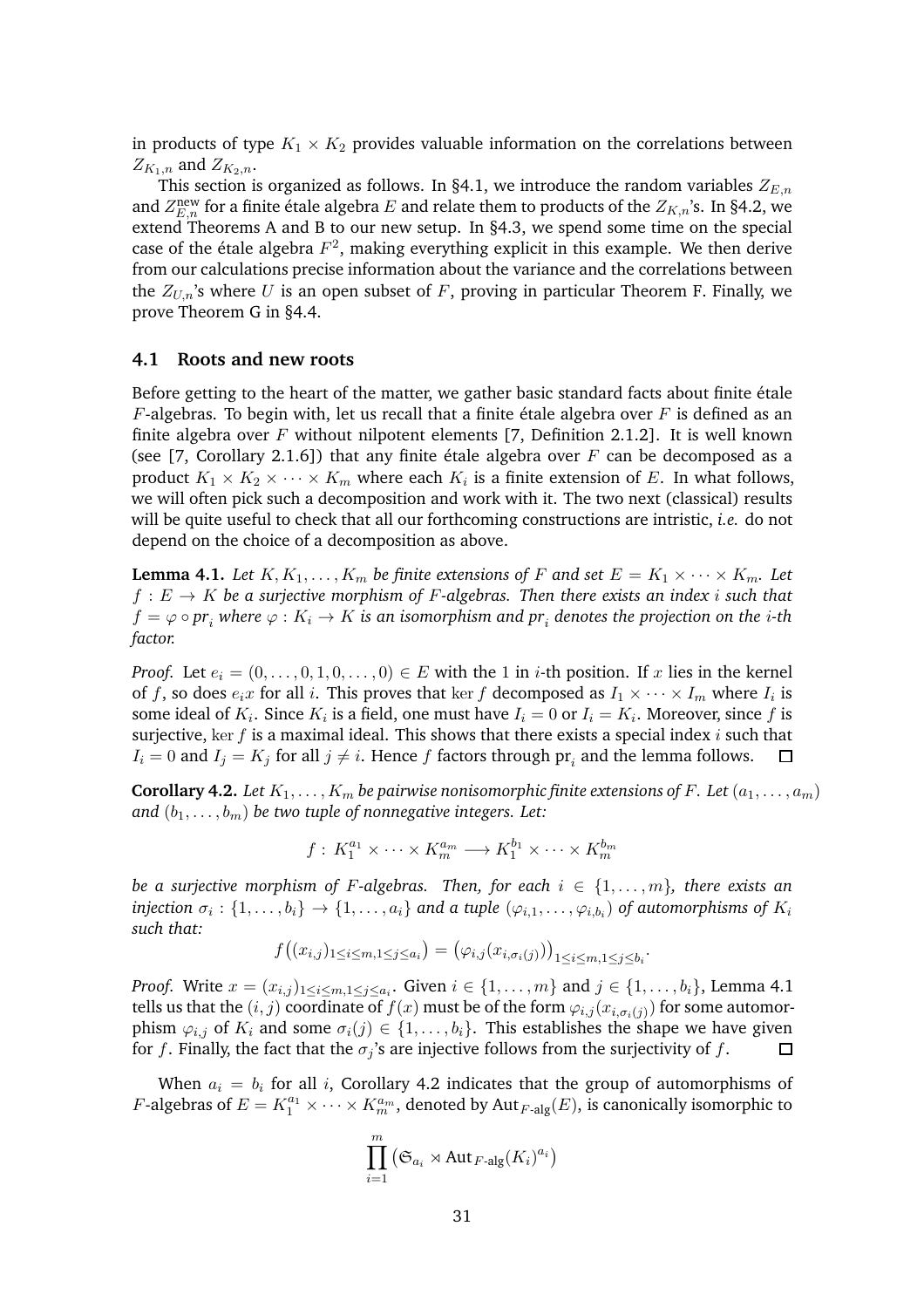where  $\mathfrak{S}_{a_i}$  is the symmetric group on  $a_i$  letters and it acts on Aut  $_{F\text{-alg}} (K_i)^{a_i}$  by permuting the automorphisms. In particular we deduce that:

$$
\# \text{Aut}_{F\text{-alg}}(E) = \prod_{i=1}^{m} a_i! \left( \# \text{Aut}_{F\text{-alg}}(K_i) \right)^{a_i}.
$$

Another property of étale algebras it will be important to keep in mind in the sequel is recorded in the next proposition.

<span id="page-31-1"></span>**Proposition 4.3.** Any F-subalgebra of a finite étale F-algebra is finite étale.

*Proof.* It is obvious from the definition.

We now go back to our topic. Given a polynomial  $P \in F[X]$ , a root of P in a finite étale F-algebra E is, by definition, an element  $x \in E$  such that  $P(x) = 0$ . It is a standard fact that the datum of a root of P in E is equivalent to the datum of a morphism of F-algebras  $F[X]/P \to E$ : to a root x, we associate the morphism taking X to x and, conversely, to a morphism  $\varphi$ :  $F[X]/P \to E$ , we associate the root  $\varphi(X)$ .

The notion of new elements we have introduced in the case of extensions in Defini-tion [1.5](#page-13-3) extends immediately to finite étale algebras.

**Definition 4.4.** Let E be a finite étale algebra over F. An element  $x \in E$  is *new* in E if it does not belong to any strict sub-F-algebra of E, *i.e.* if  $F[x] = E$ .

<span id="page-31-0"></span>**Lemma 4.5.** *Let* P *is a polynomial over* F. *Let*  $x \in E$  *is a root of* P and  $\varphi : F[X]/P \to E$ *be its associated morphism. Then* x *is new in*  $E$  *if and only if*  $\varphi$  *is surjective.* 

*Proof.* It follows from the fact that the image of  $\varphi$  is the F-algebra generated by x.  $\Box$ 

Given a positive integers n, a finite étale F-algebra E and an open subset  $U \subset E$ , we define the random variables  $Z_{U,n}$  :  $\Omega_n \to \mathbb{Z}$  and  $Z_{U,n}^{\text{new}}$  :  $\Omega_n \to \mathbb{Z}$  by:

$$
Z_{U,n}(P) =
$$
number of roots of P in U  

$$
Z_{U,n}^{\text{new}}(P) =
$$
number of roots of P in U, which are new in E.

It follows from Lemma [4.5](#page-31-0) that  $Z_{U,n}(P)$  (resp.  $Z_{U,n}^{\text{new}}(P)$ ) is also the number of morphisms (resp. surjective morphisms) of F-algebras  $\varphi : F[X]/P \to E$  such that  $\varphi(X) \in U$ . In particular  $Z_{E,n}(P) = \# \text{ Hom}_{F\text{-alg}}(F[X]/P,E)$  and  $Z_{E,n}^{\text{new}}(P) = \# \text{ Hom}_{F\text{-alg}}^{\text{surj}}(F[X]/P,E)$ (where the notations are transparent). This reformulation shows directly that  $Z_{E,n}^{\text{new}}$  identically vanishes when  $n < [E : F]$ . Besides, the random variables  $Z_{U,n}$  and  $Z_{U,n}^{\text{new}}$  are related by the formula:

$$
Z_{U,n} = \sum_{E' \subset E} Z_{E' \cap U,n}^{\text{new}} \tag{20}
$$

which simply comes from the observation that an element  $x \in E$  is new in a unique subalgebra E' of E, namely  $E' = F[x]$ . This algebra is moreover necessarily étale over F by Proposition [4.3.](#page-31-1) We note furthermore that the construction  $Z_{U,n}$  is multiplicative with respect to the parameter  $U$ , *i.e.* that:

$$
Z_{U_1\times U_2,n}=Z_{U_1,n}\cdot Z_{U_2,n}
$$

for any positive integer *n*, any finite étale F-algebras  $E_1$  and  $E_2$  and any open subsets  $U_1$ and  $U_2$  of  $E_1$  and  $E_2$  respectively. This property is interesting for us because it implies the formula:

$$
Cov(Z_{U_1,n}, Z_{U_2,n}) = \mathbb{E}[Z_{U_1 \times U_2,n}] - \mathbb{E}[Z_{U_1,n}] \cdot \mathbb{E}[Z_{U_2,n}]
$$
\n(21)

 $\Box$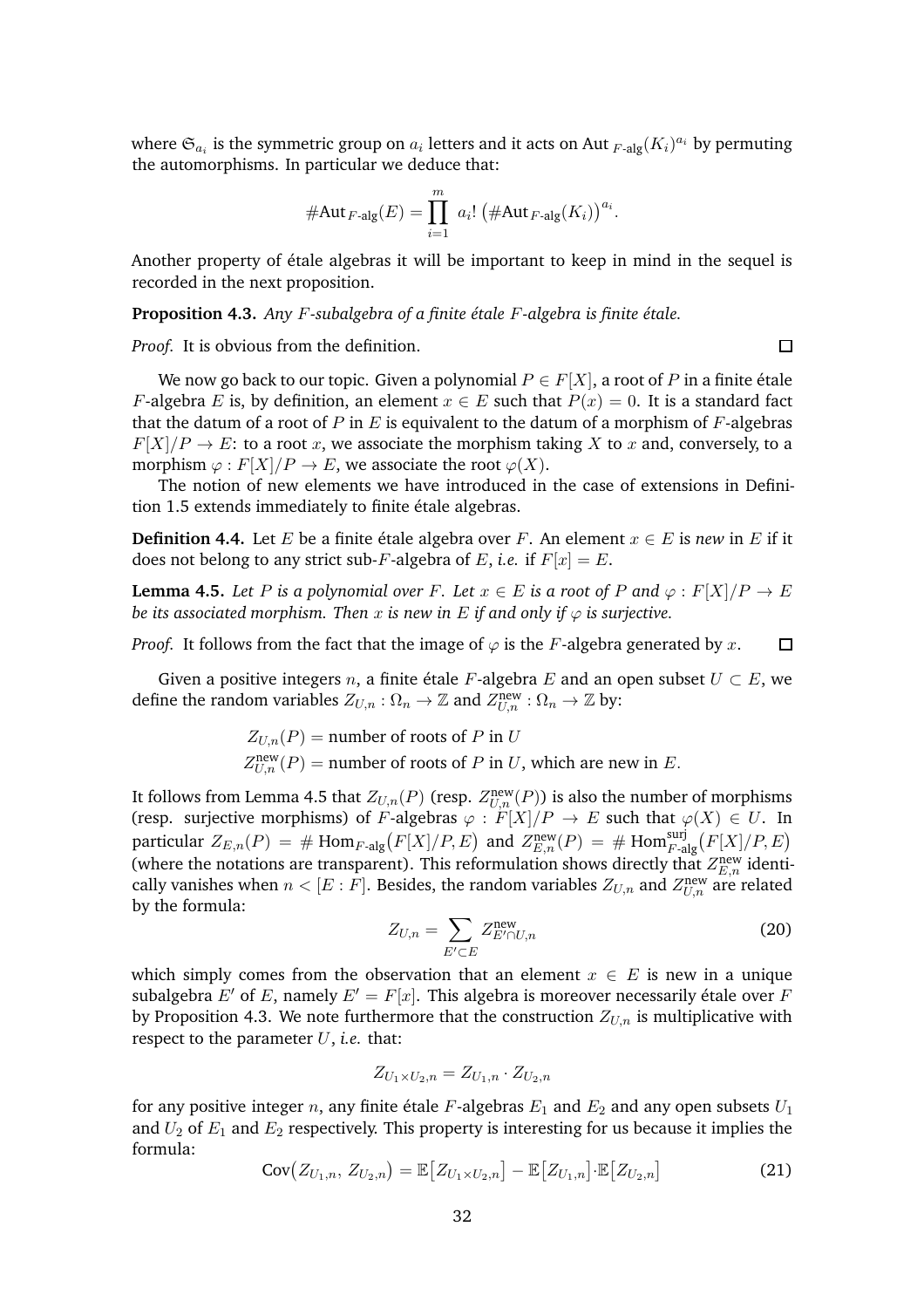which shows that the covariance of  $Z_{U_1,n}$  and  $Z_{U_2,n}$  can be computed in terms of means of random variables of the form  $Z_{U,n}$ . The next proposition highlights a similar property for the higher (factorial) moments of certain random variables  $Z_{U,n}^{\text{new}}$ .

<span id="page-32-1"></span>**Proposition 4.6.** Let K be a finite extension of F and set  $a = #$  Aut  $F\text{-alg}(K)$ . Let  $m, n$  be *two positive integers and let* U *be an open subset of* K *stable by all morphisms in* Aut $_{F-alg}(K)$ *. Then:*

$$
Z_{U^m,n}^{\text{new}} = Z_{U,n}^{\text{new}} \cdot \left( Z_{U,n}^{\text{new}} - a \right) \cdot \left( Z_{U,n}^{\text{new}} - 2a \right) \cdots \left( Z_{U,n}^{\text{new}} - (m-1)a \right).
$$

*Proof.* Write  $r = [K : F]$  and pick a polynomial  $P \in \Omega_n$ . Let  $x = (x_1, \ldots, x_m) \in U^m$ . We claim that  $x$  is a new root of  $P$  in  $E$  if and only if  $x_i$  is a new root of  $P$  in  $K$  for all *i* and the  $x_i$ 's are pairwise nonconjugate. To prove to claim, we let  $Z$  be the minimal polynomial of x over F and, similarly, for all  $i \in \{1, \ldots, m\}$ , we denote by  $Z_i$  the minimal polynomial of  $x_i$  over F. We then have  $Z = \text{lcm}(Z_1, \ldots, Z_m)$ . Notice moreover that all the  $Z_i$ 's are irreducible since we have assumed that  $K$  is a field. On the other hand, the fact that x is new in E (resp.  $x_i$  is new in K) is equivalent to the equality  $\deg Z = rm$ (resp.  $\deg Z_i = r$ ). We deduce from this that x is new in E if and only if  $x_i$  is new in K for all *i* and the  $Z_i$ 's are pairwise coprime. By irreducibility, the coprimality condition is equivalent to the fact that the  $Z_i$ 's are pairwise distinct, which is further equivalent to the fact that the  $x_i$ 's are pairwise nonconjugate. This establishes our claim.

We are now ready to count the number of new roots of  $P$  in  $U^m$ . Indeed, by what precedes, it is equivalent to count the number of tuples  $(x_1, \ldots, x_m) \in U^m$  of new roots in K which are pairwise nonconjugate. By definition of  $Z_{U,n}^{\text{new}},$  we have  $Z_{U,n}^{\text{new}}(P)$  possibilities for  $x_1$ . The fact that  $x_2$  cannot be conjugate to  $x_1$  eliminates exactly  $a$  possibilities because we have assumed that U is stable under the action of  ${\rm Aut}_{F\text{-alg}}(K)$ . It then remains  $Z_{U,n}^{\text{new}}(P)-a$ possibilities for  $x_2$ . Similarly, we have  $Z_{U,n}^{\text{new}}(P) - 2a$  possibilities for  $x_3$  because it has to be nonconjugate to both  $x_1$  and  $x_2$ . Repeating this argument m times, we end up with the formula of the proposition.  $\Box$ 

#### <span id="page-32-0"></span>**4.2 Density functions**

In this subsection, we aim at extending the definition of density functions to the setting of ´etale algebras and at proving variants of Theorems [A](#page-1-1) and [B](#page-1-0) in this framework. For this, the first step is to find an adequate generalization of the  $p$ -adic Kac-Rice.

#### **Kac-Rice formula**

If  $E$  is a finite étale algebra over  $F$  presented as  $E = K_1 \times K_2 \times \cdots \times K_m$  (where the  $K_i$ 's are finite extensions of F), we endow it with the norm  $\|\cdot\|$  defined by:

$$
||(x_1, x_2, \dots, x_m)|| = \max (||x_1||, ||x_2||, \dots, ||x_m||) \qquad (x_i \in K_i).
$$

We deduce from Corollary [4.2](#page-30-2) and the discussion just after that the above definition is intrinsic in the sense that it does not depend on the chosen identification  $E \simeq K_1 \times \cdots \times$  $K_m$ . We let  $\mathcal{O}_E$  be the subring of E consisting of elements of norm at most 1. When E is presented as  $E = K_1 \times \cdots \times K_m$ , we have  $\mathcal{O}_E = \mathcal{O}_{K_1} \times \cdots \times \mathcal{O}_{K_m}$ .

Given E as above, we also define the norm map  $N_{E/F}$  :  $E \rightarrow F$  taking an element  $x \in$  $E$  to its so-called norm which is, by definition, the determinant of the  $F$ -linear mapping  $E \to E$ ,  $y \mapsto xy$ . When  $E = K_1 \times \cdots \times K_m$ , we have:

$$
N_{E/F}((x_1,\ldots,x_m))=N_{K_1/F}(x_1)\cdots N_{K_m/F}(x_m)
$$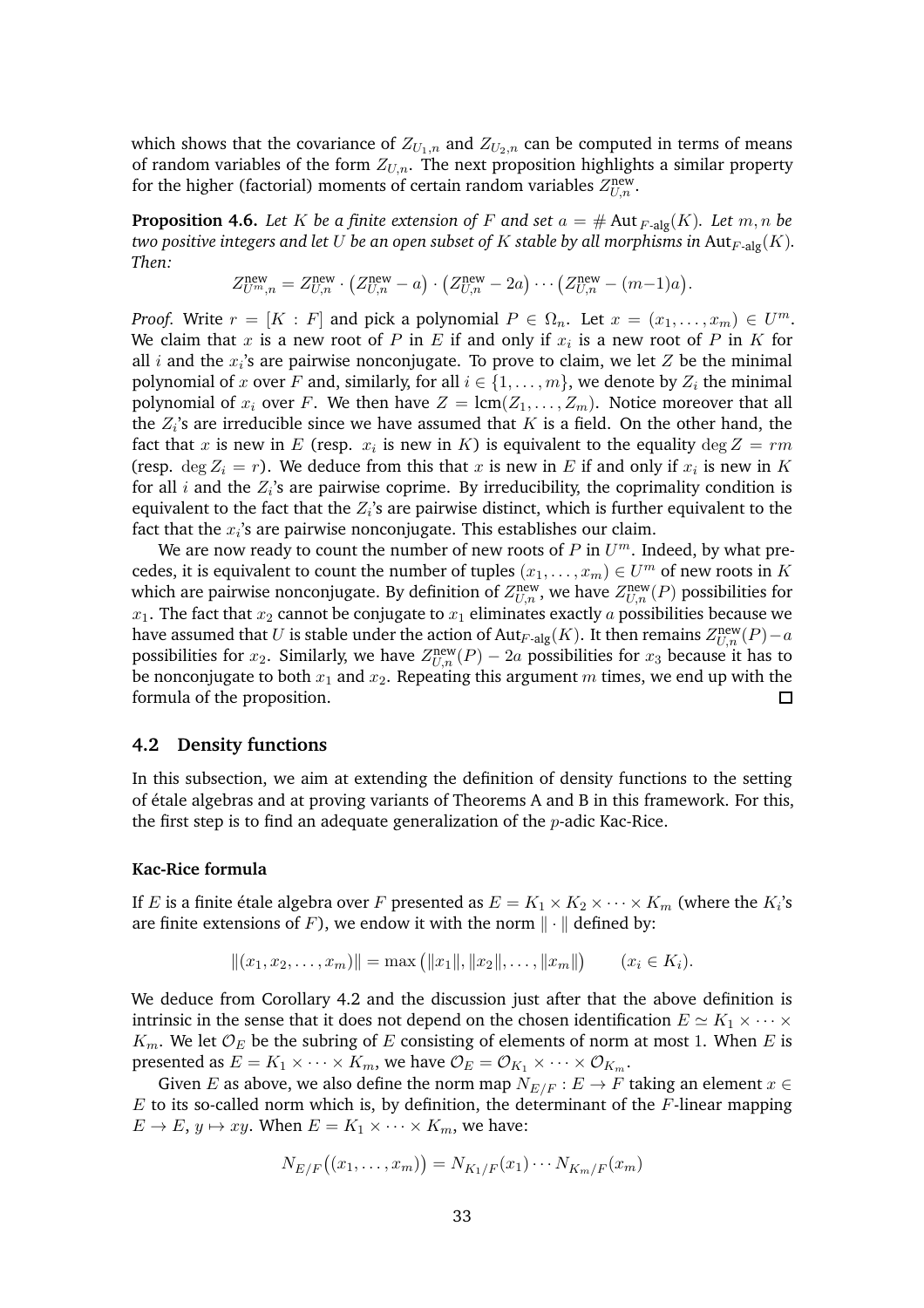for what we derive:

$$
||N_{E/F}((x_1,...,x_m))|| = ||N_{K_1/F}(x_1)|| \cdots ||N_{K_m/F}(x_m)||
$$
  
=  $||x_1||^{[K_1:F]} \cdots ||x_m||^{[K_m:F]}.$ 

The latter formula shows in particular that  $N_{E/F}$  maps  $\mathcal{O}_E$  to  $\mathcal{O}_F$ .

With the above preparation, the extension of the  $p$ -adic Kac-Rice formula to our new setting can be formulated as follows.

**Theorem 4.7.** Let E be a finite étale algebra over F and set  $r = [E : F]$ . Let U be a compact  $\emph{open subset of } E \emph{ and let } f: U \rightarrow E \emph{ be a strictly differentiable function. We assume that } f'(x)$ *is invertible in*  $E$  *for all*  $x \in E$  *such that*  $f(x) = 0$ *. Then:* 

$$
\#f^{-1}(0) = \lim_{s \to \infty} q^{sr} \cdot \int_U \|N_{E/F}(f'(x))\| \cdot 1_{\{|f(x)\| \le q^{-s}\}} dx.
$$

*Proof.* It is entirely similar to that of Theorem [1.1.](#page-6-3)

 $\Box$ 

#### **Density functions**

We define the discriminant  $D_E$  of a finite étale F-algebra  $E = K_1 \times \cdots \times K_m$  as the product  $D_{K_1} \cdots D_{K_m}$ . One checks that  $D_E$  is also the discriminant of the bilinear form  $E \times E \to F$ ,  $(x, y) \mapsto \text{Tr}_{E/F}(xy)$  where  $\text{Tr}_{E/F}$  is the trace map of E over F. This alternative definition shows in particular that  $D<sub>E</sub>$  does not depend (up to multiplication by an invertible element) on the choice of the presentation  $E = K_1 \times \cdots \times K_m$ .

In the case of étale algebras, the density functions cannot be defined exactly the same way as for extensions (see Definition [1.3\)](#page-9-1) because it may happen that neither  $x$  nor  $x^{-1}$ falls in the ring of integers. We will then proceed in a slightly different manner. We denote by  $\lambda_E$  the Haar measure on E normalized by  $\lambda_E(\mathcal{O}_E) = 1$ . If  $E = K_1 \times \cdots \times K_m$ , we simply have  $\lambda_E = \lambda_{K_1} \otimes \cdots \otimes \lambda_{K_m}$ . A second important ingredient we will need is a *height* function  $H : E \to \mathbb{R}$ ; writing again  $E = K_1 \times \cdots \times K_m$ , it is defined as follows:

$$
H((x_1,\ldots,x_m)) = \prod_{i=1}^m \max\Big(1,\,||x_i||^{[K_i:F]}\Big) \qquad (x_i \in K_i).
$$

Using again Corollary [4.2,](#page-30-2) we conclude that this notion does not depend on the choice of the identification  $E = K_1 \times \cdots \times K_m$ .

Given a positive integer  $n$  and a finite étale  $F$ -algebra  $E$  of degree  $r$ , we set:

$$
\rho_{E,n}(x) = \frac{\|D_E\| \cdot \lambda_E(\mathcal{O}_F[x])}{H(x)^{n+1}} \cdot \int_{\Omega_{n-r}} \lVert N_{E/F}(Q(x)) \rVert \, dQ
$$

The main benefit of the above expression is its validity for any  $x \in E$ . In particular, when x is not new in E, we observe that  $\mathcal{O}_F[x]$  is included in a strict F-linear subalgebra of E and thus has measure zero;  $\rho_{E,n}(x)$  then vanishes as well in this case. In a similar fashion, when x is new in  $\mathcal{O}_E$ , the height of x is 1 and the measure of  $\mathcal{O}_F[x]$  is the inverse of the cardinality of  $\mathcal{O}_E/\mathcal{O}_F[x]$ ; we then get in this case:

$$
\rho_{E,n}(x) = \frac{\|D_E\|}{\#(\mathcal{O}_E/\mathcal{O}_F[x])} \cdot \int_{\Omega_{n-r}} \lVert N_{E/F}(Q(x)) \rVert \, dQ
$$

which is exactly the formula of Definition [1.3.](#page-9-1) Theorems [A](#page-1-1) and [B](#page-1-0) now extend almost *verbatim* with, however, one notable exception: the monotony property of Theorem [B](#page-1-0) no longer holds in the framework of étale algebras; only remains the fact that the sequence  $(\rho_{E,n})_{n>1}$  is eventually constant.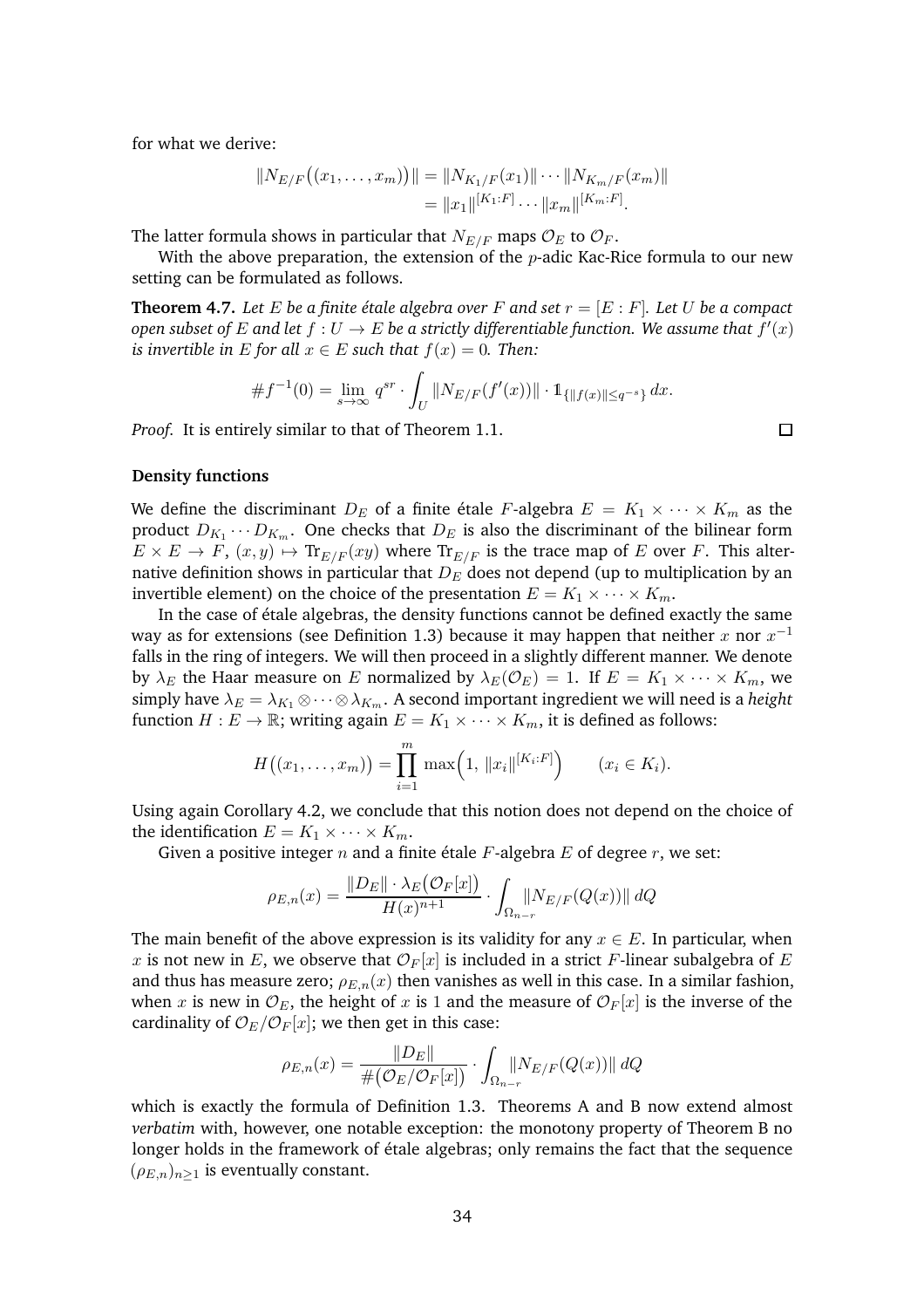<span id="page-34-1"></span>**Theorem 4.8.** For any positive integer n, any finite étale F-algebra E and any open subset U *of* E*, we have:*

$$
\mathbb{E}\left[Z_{U,n}^{\text{new}}\right] = \int_{U} \rho_{E,n}(x) dx
$$

$$
\mathbb{E}[Z_{U,n}] = \sum_{E' \subset E} \int_{U \cap E'} \rho_{E',n}(x) dx
$$

*where the latter sum runs over all F-subalgebras E' of E. Moreover, writing*  $r = [E : F]$ *, the function*  $\rho_{E,n}$  *satisfies the following list of properties, in which* x *denotes an element of* E.

- *1.* (Vanishing) If  $F[x] \neq E$  or  $n < r$ , then  $\rho_{E,n}(x) = 0$ .
- *2.* (Continuity) The function  $\rho_{E,n}$  is continuous on K.
- *3.* (Transformation under homography) *For*  $\begin{pmatrix} a & b \\ c & d \end{pmatrix} \in GL_2(\mathcal{O}_F)$ *, we have:*

$$
\rho_{E,n}\left(\frac{ax+b}{cx+d}\right) = ||N_{E/F}(cx+d)||^2 \cdot \rho_{E,n}(x).
$$

- *4.* (Ultimate constancy) *If*  $n \geq 2r 1$ , then  $\rho_{E,n} = \rho_{E,2r-1}$ .
- *5.* (Formulas for extremal degrees) *If*  $F[x] = E$  and  $x \in \mathcal{O}_E$ , then

$$
\rho_{E,r}(x) = ||D_K|| \cdot \frac{1}{\#(\mathcal{O}_E/\mathcal{O}_F[x])} \cdot \frac{q^{r+1} - q^r}{q^{r+1} - 1}
$$
  
for  $n \ge 2r - 1$ ,  $\rho_{E,n}(x) = ||D_K|| \cdot \int_{\mathcal{O}_F[x]} ||N_{E/F}(t)|| dt$ .

*Proof.* The proof follows the same pattern than in the case of extensions. The first step is to extend Proposition [1.2](#page-7-2) and show that:

<span id="page-34-0"></span>
$$
\lim_{s \to \infty} \int_{\Omega_n} q^{sr} \cdot \|N_{E/F}(P(x))\| \cdot 1_{\{\|P(x)\| \le q^{-s}\}} dP = \rho_{E,n}(x)
$$
\n(22)

when x is new in E. As in the proof of Proposition [1.2,](#page-7-2) we write  $I_s$  for the above integral. Let  $Z$  be the minimal monic polynomial of  $x$ ; it does not need to be irreducible but it has degree r since x is assumed to be new in E. Let  $c \in \mathcal{O}_F$  be the *content* of Z that is, by definition, the gcd of the coefficients of  $Z$ . Using that the content of a product is the product of the contents, we find that a product  $QZ \in \mathcal{O}_F[x]$  if and only if  $Q \in c^{-1}\mathcal{O}_F[X]$ . Moreover, we have seen in the proof of Proposition [1.2](#page-7-2) that there exists a positive constant  $\gamma$  such that  $||R(x)|| \ge \gamma \cdot ||R||$  for all polynomial R of degree at most r−1. We deduce from these facts, for any fixed R with  $||R|| \leq \gamma$ , the property  $QZ + R \in \Omega_n$  is equivalent to  $Q \in c^{-1}\Omega_{n-r}$ . Remarking in addition that the mapping  $(Q, R) \mapsto QZ + R$  preserves the measure (it is linear and has determinant one in the canonical bases), we obtain the equality:

$$
I_s = q^{sr} \cdot \int_{\Omega_{r-1}} \int_{c^{-1}\Omega_{n-r}} \left\| N_{E/F} \big( Q(x) Z'(x) + R'(x) \big) \right\| \cdot \mathbb{1}_{\{\| R(x) \| \le q^{-s} \}} dQ \, dR
$$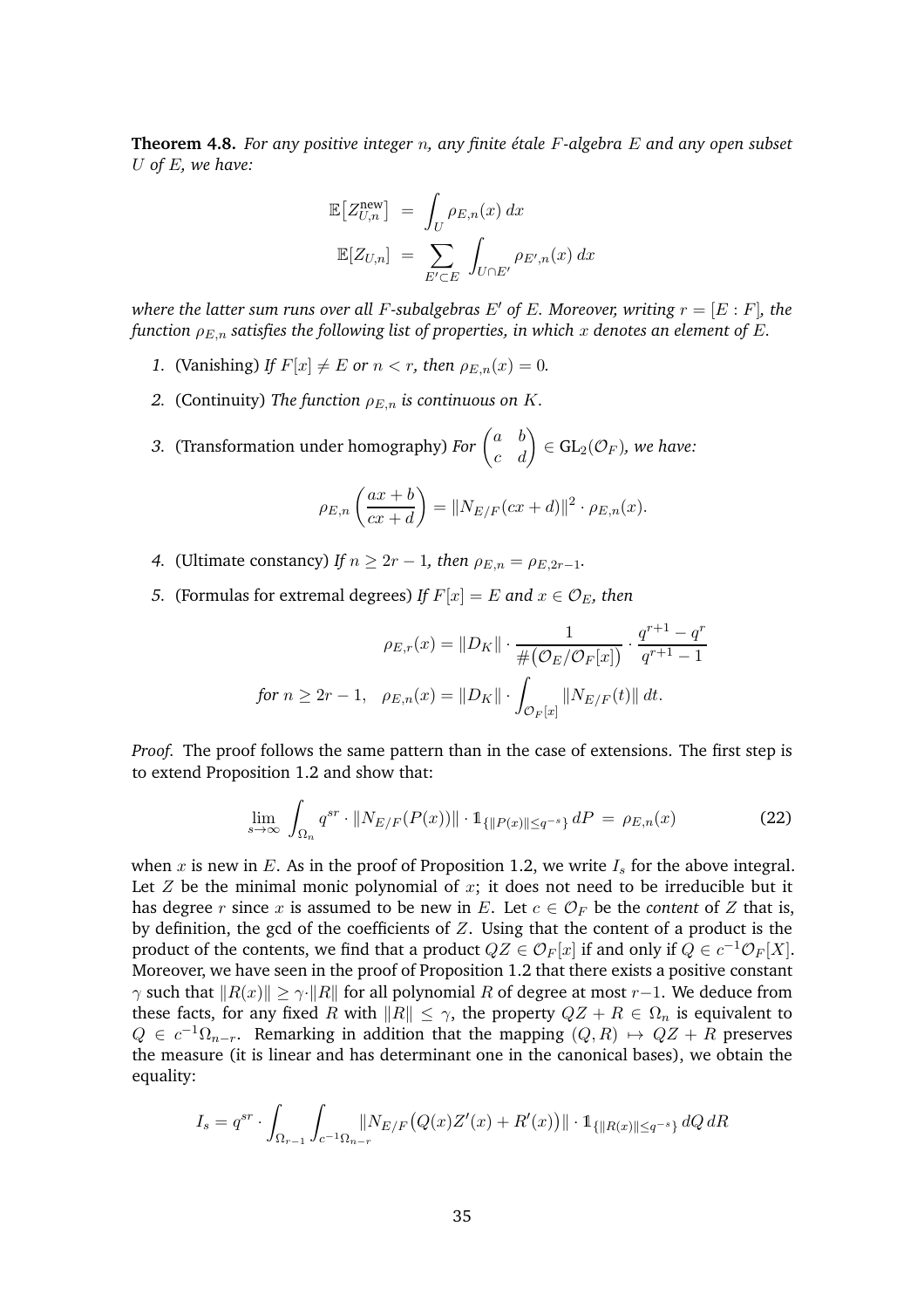which holds true provided that  $s$  is sufficiently large. Repeating now the argument presented in the proof of Proposition [1.2,](#page-7-2) we end up with:

$$
I_s = ||D_E|| \cdot \lambda_E(\mathcal{O}_F[x]) \cdot \int_{c^{-1}\Omega_{n-r}} \lVert N_{E/F}(Q(x)) \rVert \cdot dQ
$$
  
= 
$$
||D_E|| \cdot \lambda_E(\mathcal{O}_F[x]) \cdot ||c||^{-n-1} \int_{\Omega_{n-r}} \lVert N_{E/F}(Q(x)) \rVert \cdot dQ
$$

for s large enough. Consider a decomposition  $E = K_1 \times \cdots \times K_m$  and write  $x =$  $(x_1, \ldots, x_m)$  accordingly. For each index *i*, set  $r_i = [K_i : F]$  and let  $Z_i$  be the minimal monic polynomial of  $x_i$ . Then  $Z$  is the lcm of the  $Z_i$ 's and comparing degrees, we get  $Z = Z_1 \cdots Z_m$ . On the other hand, using relations between coefficients and roots, we find that the coefficient on  $Z_i$  in  $X^j$  has norm at most  $||x_i||^{r_i-j}$  and equality is reached for  $j \in \{0, r_i\}$ . Therefore, the content  $c_i$  of  $Z_i$  is 1 when  $x_i \in \mathcal{O}_{K_i}$  and it is equal to  $N_{K_i/F}(x_i)$ otherwise. Hence  $||c_i|| = \max(1, ||x_i||^{r_i})$  in all cases. By the multiplicativity property of contents, we conclude that  $||c|| = H(x)$ , which finally establishes Eq. [\(22\)](#page-34-0). After this result, the proof of the first part of the theorem is totally similar to that of Theorem [1.6.](#page-13-1)

It remains to establish the properties of the density functions. Continuity and formulas for extremal degrees are derived exactly as in the case of extensions (see  $\S 1.3.1$  and  $\S 1.3.3$ respectively). Although the transformation formula under homography can be tackled as in  $\S$ 1.3.2, it is probably easier, in the case of étale algebras, to use a different argument that we present now. First of all, we remark that, thanks to continuity, the set of equalities:

$$
\mathbb{E}\big[Z_{U,n}^{\text{new}}\big] = \int_U \rho_{E,n}(x) \, dx
$$

(when U varies) entirely determines the density function  $\rho_{E,n}$ . Given an homography  $h:t\mapsto \frac{at+b}{ct+d}$ , it is then enough to prove that  $\mathbb{E}\big[Z_{U,n}^{\text{new}}\big]=\mathbb{E}\big[Z_{h(U),n}^{\text{new}}\big]$  for any open subset  $U$ of  $E$ , which follows from the fact that the transformation:

$$
\Omega_n \to \Omega_n, \quad P(X) \to (cX + d)^n \cdot P\left(\frac{aX + b}{cX + d}\right)
$$

preserves the measure.

It finally only remains to prove that  $\rho_{E,n} = \rho_{E,2r-1}$  as soon as  $n \geq 2r - 1$ . Let x be a new element in  $E$ . As in the first part of the proof, we consider the minimal monic polynomial  $Z \in \mathcal{O}_F[X]$  of x and let  $c \in \mathcal{O}_F$  be its content. We pick a decomposition  $E = K_1 \times \cdots \times K_m$  and we let  $E_0$  (resp.  $E_{\infty}$ ) be the product of the  $K_i$ 's in which x falls in the ring of integers (resp. outside the ring of integers). We thus have the decomposition  $E = E_0 \times E_\infty$  and we write  $x = (x_0, x_\infty)$  accordingly. It follows from the definition of the height function that  $H(x) = \|N_{E_{\infty}/F}(x_{\infty})\|$ . For  $t \in \{0, \infty\}$ , set  $r_t = [E_t : F]$  and let  $Z_t$  be the minimal monic polynomial of  $x_t$ . From the fact that  $x$  is new in  $E$ , we find  $\deg Z = r$ , from what we deduce that  $\deg Z_t = r_t$  and  $Z = Z_0 Z_\infty$ . Besides, both polynomials  $Z_0$  and  $c^{-1}Z_\infty$  have integral coefficients. Even better, if we write:

<span id="page-35-0"></span>
$$
c^{-1}Z_{\infty} = \lambda_0 + \lambda_1 X + \dots + \lambda_{r_{\infty}} X^{r_{\infty}} \tag{23}
$$

the constant coefficient  $\lambda_0$  is invertible in  $\mathcal{O}_F$  while the next ones lie in the maximal ideal of  $\mathcal{O}_F$ , *i.e.*  $\|\lambda_0\| = 1$  and  $\|\lambda_i\| < 1$  for  $i \in \{1, \ldots, r_\infty\}$ . For a polynomial  $Q \in \Omega_n$ , we define  $Q \% Z_0$  as the remainder of the division of  $Q$  by  $Z_0$  and  $Q \%^{\tau} Z_{\infty}$  as the remainder of the division by *increasing power order* of  $Q$  by  $Z_{\infty}$ . The notation  $\%^{\tau}$  comes from the fact that:

$$
Q \mathcal{K}^{\tau} Z_{\infty} = \tau(\tau(Q) \mathcal{K} \tau(Z_{\infty}))
$$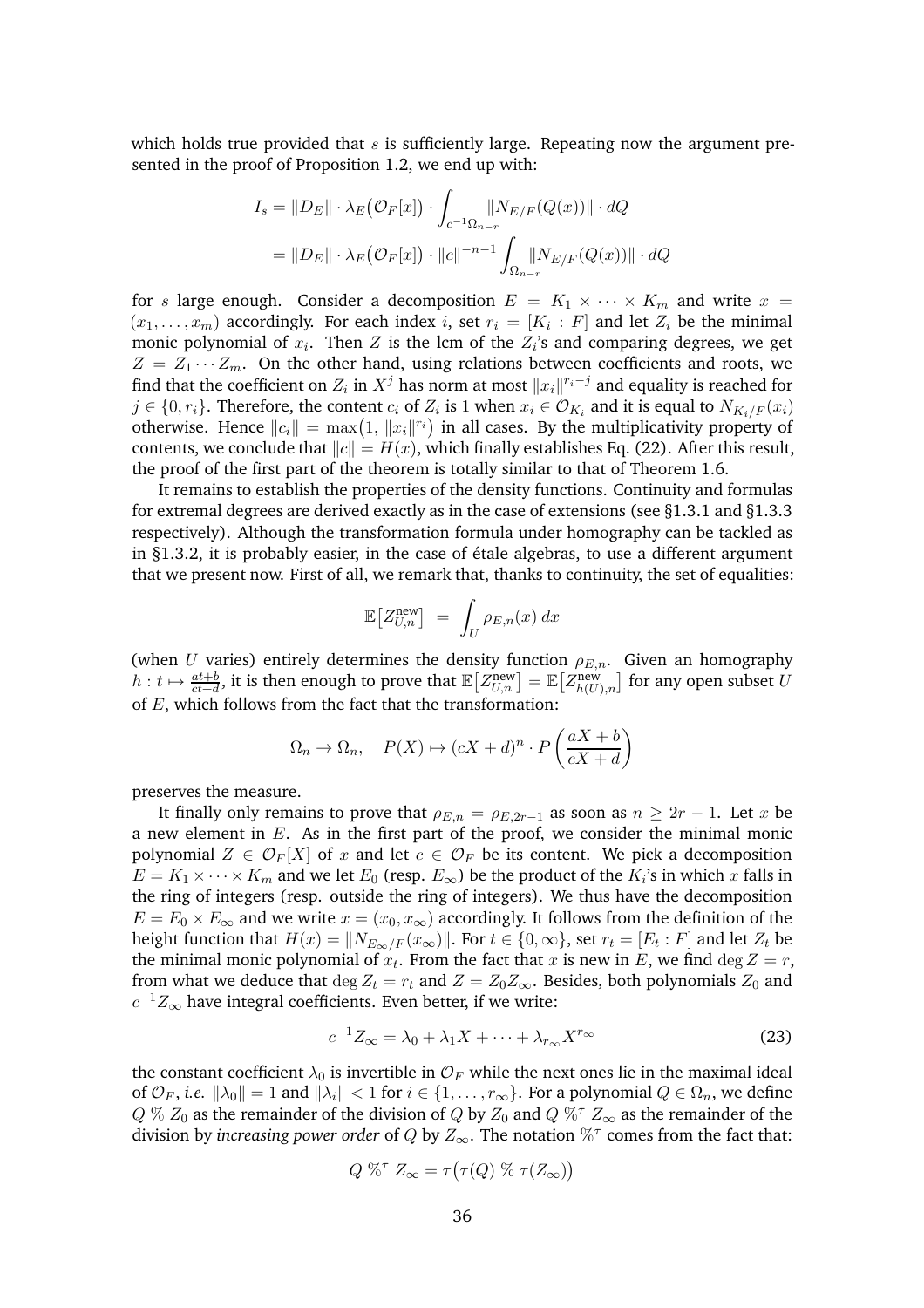where  $\tau$  is the involution of  $\Omega_n$  taking  $P(X)$  to  $X^n P(X^{-1})$ . We derive from the fact that  $Z_0 \in \mathcal{O}_F[X]$  (resp. from Eq. [\(23\)](#page-35-0)) that  $Q \% Z_0$  (resp.  $Q \%^{\tau} Z_{\infty}$ ) has integral coefficients when Q has. We consider the  $\mathcal{O}_F$ -linear mapping:

$$
\varphi: \quad \Omega_n \quad \longrightarrow \quad (\Omega_{r_0-1}) \times (X^{n-r_{\infty}+1} \Omega_{r_{\infty}-1})
$$

$$
Q \quad \mapsto \quad (Q \text{ % } Z_0, \ Q \text{ % } Z_{\infty})
$$

We claim that  $\varphi$  is surjective. Given  $P \in \Omega_{r_0-1}$ , checking that  $(P, 0)$  is in the image of  $\varphi$ amounts to proving that there exists a polynomial which is divisible by  $Z_{\infty}$  and congruent to P modulo  $Z_0$ . This follows from the fact that  $Z_\infty$  is invertible in the quotient  $\mathcal{O}_F[X]/Z_0$ , which is itself a consequence of Eq. [\(23\)](#page-35-0) which implies that the series  $\sum_{i=1}^{\infty} \left(1 - c^{-1} Z_{\infty}\right)^i$ converges in  $\mathcal{O}_F[X]/Z_0$ . Twisting by  $\tau$ , we prove similarly that all elements of the form  $(0, X^{n-r_{\infty}+1}B)$  with  $B \in \Omega_{r_{\infty}-1}$  are attained by  $\varphi$ . This gives the surjectivity.

We deduce that  $\Omega_n$  can be decomposed (noncanonically) as follows:

$$
\Omega_n \simeq (\ker \varphi) \times (\Omega_{r_0-1}) \times (X^{n-r_{\infty}+1} \Omega_{r_{\infty}-1}).
$$

This isomorphism moreover preserves the measure since it is  $\mathcal{O}_F$ -linear. Thus, if we set:

$$
J_t = \int_{\Omega_{r_t - 1}} \| N_{E_t/F}(Q(x_t)) \| \, dQ \qquad (t \in \{0, \infty\})
$$

we get:

$$
\frac{1}{H(x)^{n+1}} \int_{\Omega_n} ||N_{E/F}(Q(x))|| \, dQ = \frac{||N_{E_\infty/F}(x_\infty)||^{n-r_\infty+1}}{H(x)^{n+1}} \cdot J_0 \cdot J_\infty
$$
\n
$$
= \frac{1}{H(x)^{r_\infty}} \cdot J_0 \cdot J_\infty
$$

which shows that the latter quantity does not depend on *n* (provided that *n*  $\geq 2r - 1$ ) and so neither does  $\rho_n F(x)$ . so neither does  $\rho_{n,E}(x)$ .

## <span id="page-36-0"></span>**4.3** The case of  $F^2$

The algebra  $E = F^2$  is the simplest example of finite étale algebra which is not a field, but it already leads to nontrivial and interesting results about the repartition of roots in  $F$ of a random polynomial. Precisely, it allows us to compute the second momemt and the covariances between the random variables  $Z_{U,n}$  when U is an open subset of F. In what follows, we present a panorama of results in this direction.

<span id="page-36-1"></span>**Proposition 4.9.** *For*  $x, y \in \mathcal{O}_F$ *, we have:* 

$$
\rho_{F^2,2}(x,y) = \frac{q^2}{q^2+q+1} \cdot ||x-y||
$$
  
for  $n \ge 3$ ,  $\rho_{F^2,n}(x,y) = \frac{q^2}{q^2+q+1} \cdot ||x-y|| - \frac{q^3}{(q+1)^2 (q^2+q+1)} \cdot ||x-y||^4$ .

*Proof.* First of all, observe that  $||D_{F^2}|| = ||D_F||^2 = 1$ . Set  $h = x - y$  and let A be the  $\mathcal{O}_F$ -subalgebra of  $\mathcal{O}_F^2$  generated by  $(x, y)$ . A basis of A is formed by the vectors  $e_1 = (1, 1)$ and  $e_2 = (0, h)$ . Hence  $\#(\mathcal{O}_{F^2}/A) = ||h||^{-1}$  and the proposition follows when  $n = 2$  using the explicit formulas of Theorem [4.8.](#page-34-1) For  $n \geq 3$ , we have to compute the integral of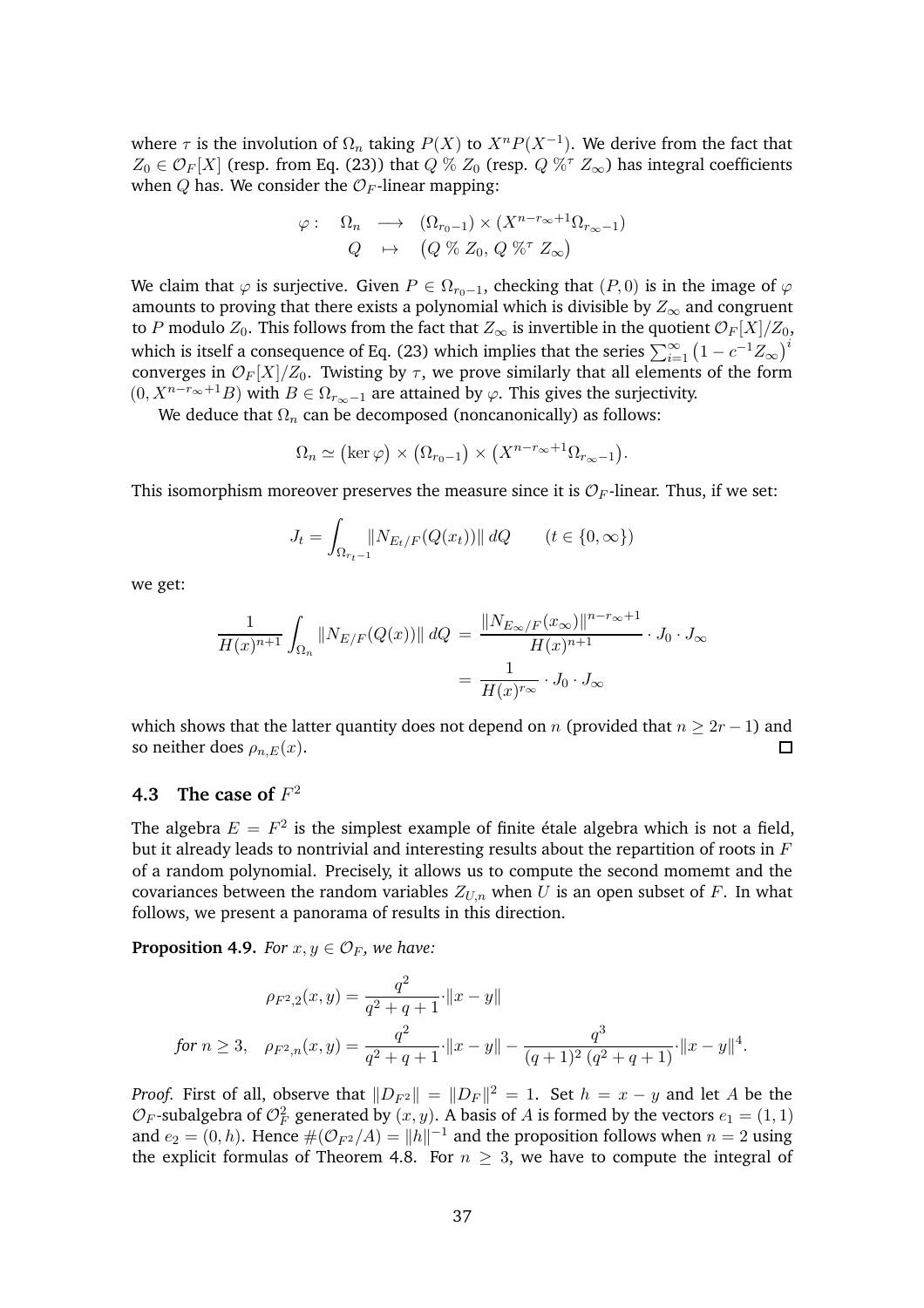$||N_{F^2/F}(t)||$  over A. Applying the linear change of variables  $\mathcal{O}_F^2 \overset{\sim}{\to} A$ ,  $(u, v) \mapsto ue_1 +ve_2$  =  $(u, u + hv)$ , we obtain:

<span id="page-37-0"></span>
$$
\int_{A} \|N_{F^{2}/F}(t)\| dt = \|h\| \int_{\mathcal{O}_{F}^{2}} \|u\| \cdot \|u + hv\| du dv.
$$
\n(24)

In order to compute the latter integral, we first integrate with respect to the variable  $v$ . For a fixed  $u \in \mathcal{O}_F$ , we claim that:

$$
\int_{\mathcal{O}_F} ||u + hv|| \, dv = ||u|| \qquad \text{if } ||u|| > ||h||
$$
\n
$$
= \frac{q}{q+1} \cdot ||h|| \qquad \text{otherwise.}
$$

Indeed, when  $||u|| > ||h||$ , the integrand is constant equal to  $||u||$ . On the contrary, when  $||u|| \le ||h||$ , we can perform the change to variables  $v \mapsto v - h^{-1}u$  and conclude by using Eq. [\(10\)](#page-11-1). Injecting the above result in Eq. [\(24\)](#page-37-0) and decomposing the integral according to the values of  $||u||$ , we obtain:

$$
\int_A ||N_{F^2/F}(t)|| dt = ||h|| \cdot \left(1 - \frac{1}{q}\right) \cdot \left(\sum_{s=0}^{v-1} q^{-3s} + \frac{q}{q+1} \cdot ||h|| \cdot \sum_{s=v}^{\infty} q^{-2s}\right)
$$

where v is defined by  $||h|| = q^{-v}$ . A straightforward computation now gives:

$$
\int_A ||N_{F^2/F}(t)|| \, dt = \frac{q^2}{q^2+q+1} \cdot ||h|| - \frac{q^3}{(q+1)^2 (q^2+q+1)} \cdot ||h||^4.
$$

which concludes the proof thanks to the formulas for extremal degrees of Theorem [4.8.](#page-34-1)  $\Box$ 

Using the transformation formulas reported in Theorem [4.8,](#page-34-1) we can derive from Propo-sition [4.9](#page-36-1) the values of  $\rho_{F^2,n}$  on the whole domain  $F^2$ . Indeed, if  $x \in \mathcal{O}_F$  and  $y \in F \backslash \mathcal{O}_F$ , considering the homography  $t \mapsto \frac{1}{1-x+t}$ , we get

$$
\rho_{F^2,n}(x,y) = ||1-x+y||^{-2} \cdot \rho_{F^2,n}(1,y') = ||y||^{-2} \cdot \rho_{F^2,n}(1,y')
$$

with  $y' = \frac{1}{1-x+y}$ . From the fact that  $1-x+y' \notin \mathcal{O}_F$ , we deduce that  $y'$  is in the maximal ideal of F and so  $||1 - y'|| = 1$ . Applying Proposition [4.9,](#page-36-1) we finally find:

$$
\rho_{F^2,2}(x,y) = \frac{q^2}{q^2 + q + 1} \cdot ||y||^{-2}
$$
  
for  $n \ge 3$ ,  $\rho_{F^2,n}(x,y) = \frac{q^2}{(q+1)^2} \cdot ||y||^{-2}$ 

in this case. Similarly when both x and y do not belong to  $\mathcal{O}_F$ , we use the homography  $t \mapsto t^{-1}$  and get:

$$
\rho_{F^2,2}(x,y) = \frac{q^2}{q^2+q+1} \cdot \frac{\|x-y\|}{\|x\|^2 \cdot \|y\|^2}
$$
  
for  $n \ge 3$ ,  $\rho_{F^2,n}(x,y) = \frac{q^2}{q^2+q+1} \cdot \frac{\|x-y\|}{\|x\|^2 \cdot \|y\|^2} - \frac{q^3}{(q+1)^2 (q^2+q+1)} \cdot \frac{\|x-y\|}{\|x\|^5 \cdot \|y\|^5}.$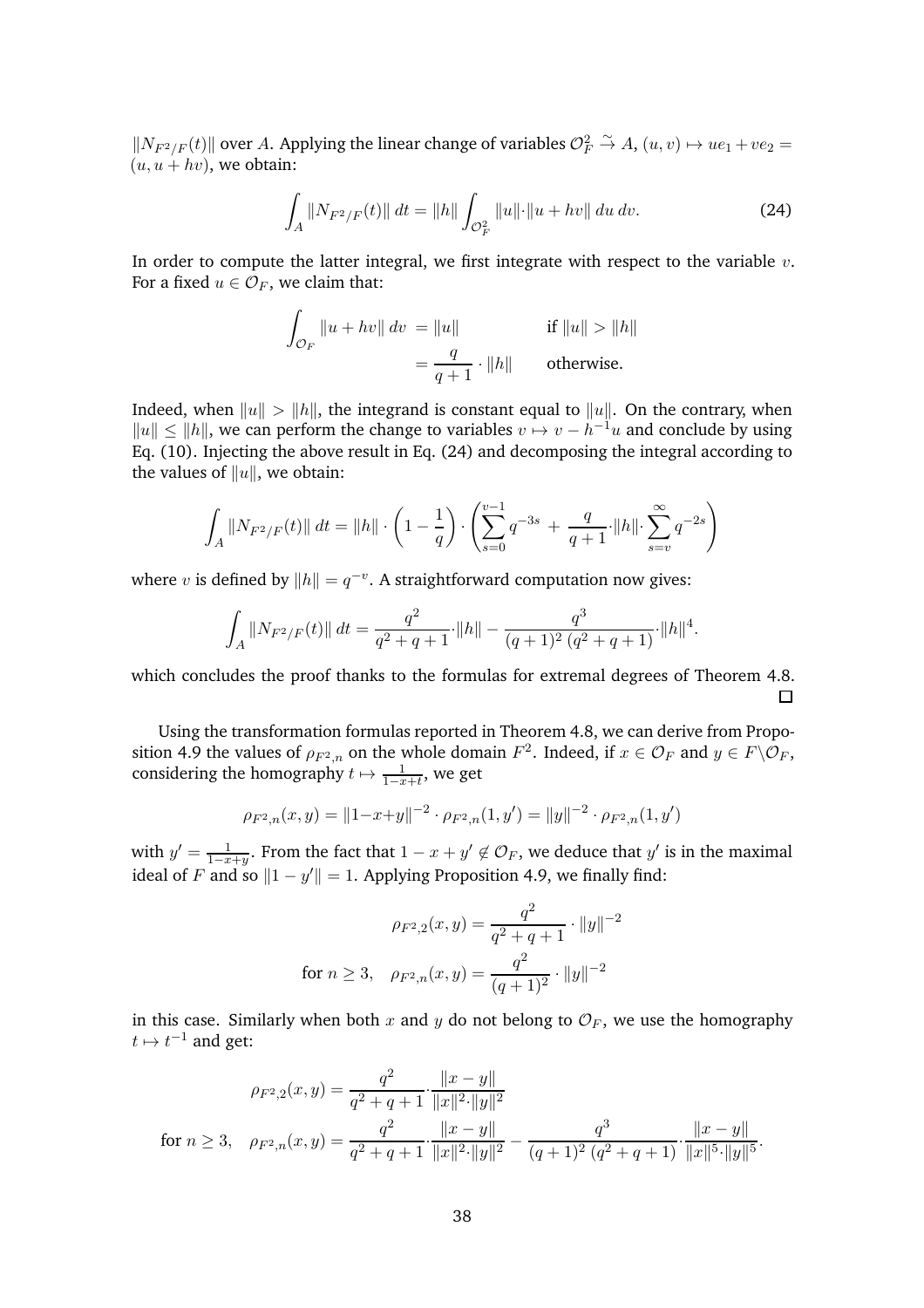#### **Applications to covariances**

Proposition [4.6](#page-32-1) tells us that the integral of  $\rho_{F^2,n}$  over  $F^2$  gives twice the second factorial of the random variable  $Z_{F,n}^{\text{new}} = Z_{F,n}$  (which was already computed in [\[3\]](#page-41-9); it is the value called  $\rho(2, n)$  in *loc. cit.*). Similarly, it turns out that we can obtain information about the variances and covariances of the random variables  $Z_{U,n}$  for  $U \subset F$  by integrating over smaller domains.

<span id="page-38-0"></span>**Proposition 4.10.** *For any positive integer* n *and any open subsets* U *and* V *of* F*, we have:*

$$
\mathbb{E}\big[Z_{U,n}\cdot Z_{V,n}\big] = \int_U \int_V \rho_{F^2,n}(x,y) \, dx \, dy + \int_{U \cap V} \rho_{F,n}(x) \, dx.
$$

*Proof.* The étale algebra  $F^2$  admits a unique subalgebra, which is  $F$  embedded diagonally. Hence, applying Theorem [4.8](#page-34-1) with the open subset  $W = U \times V \subset F^2$ , we get:

$$
\mathbb{E}\big[Z_{U,n}\cdot Z_{V,n}\big] = \mathbb{E}\big[Z_{W,n}\big] = \int_W \rho_{F^2,n}(x) \, dx + \int_{W \cap F} \rho_{F,n}(x) \, dx.
$$

Given that F is embedded diagonally in  $F^2$ , the intersection  $W \cap F$  is the set of elements  $x \in F$  such that  $(x, x) \in W = U \times V$ , *i.e.*  $W \cap F = U \cap V$ . The proposition follows.

When U and V are open balls of  $\mathcal{O}_F$ , one can fully compute the integrals of Proposi-tion [4.10](#page-38-0) and come up with closed formulas for the mean of  $Z_{U,n}Z_{V,n}$  and then for the covariance of  $Z_{U,n}$  and  $Z_{V,n}$ . The easiest case occurs when U are V are disjoint; indeed, under this additional assumption, the distance  $\|x - y\|$  does not vary when x runs over U and V runs over V. According to Proposition [4.9,](#page-36-1) the function  $\rho_{F^2,n}$  is then constant over  $U \times V$  and it is easy to integrate it. Doing so, we end up with the formula given in Theorem [F](#page-4-2) (in the introduction).

On the contrary, when  $V \subset U$ , the computation is a bit more painful but can nevertheless be carried out without trouble. For  $n \geq 3$ , the final result we obtain reads:

$$
\mathbb{E}\left[Z_{U,n} \cdot Z_{V,n}\right] = \frac{q}{q+1} \cdot \lambda(V) + \frac{q^3}{(q+1)\left(q^2+q+1\right)} \cdot \lambda(U)^2 \cdot \lambda(V) - \frac{q^7}{(q+1)^2\left(q^2+q+1\right)\left(q^4+q^3+q^2+q+1\right)} \cdot \lambda(U)^5 \cdot \lambda(V)
$$

where we recall that  $\lambda$  denotes the Haar measure on F.

#### **Numerical simulations**

As we did in [§2.4,](#page-21-1) we conducted some numerical experients illustrating the results of this subsection: we picked a sample of 500,000 random polynomials over  $\mathbb{Z}_2$  and located the pairs of *distincts* roots of those polynomials (which are exactly their new roots in  $\mathbb{Q}_2^2$ ) in the 2-adic plane. The results we obtained are reported on Fig. [4;](#page-39-1) we refer to [§2.4](#page-21-1) for some explanations on the way of reading this figure. In agreement with Proposition [4.9,](#page-36-1) we observe that pairs of roots are less and less numerous when we gettting closer to the diagonal.

Beyond this, it is also quite interesting to compare Fig. [4](#page-39-1) with Fig. [3](#page-23-1) (on page [24\)](#page-23-1). Indeed, given than  $\mathbb{Q}_2^2$  and  $\mathbb{Q}_4$  have both discriminant of norm 1, we might expect at first glance the number of new roots in both algebras to be comparable. However, looking at the pictures, we clearly see that Fig. [4](#page-39-1) is much brighter than its counterpart. In other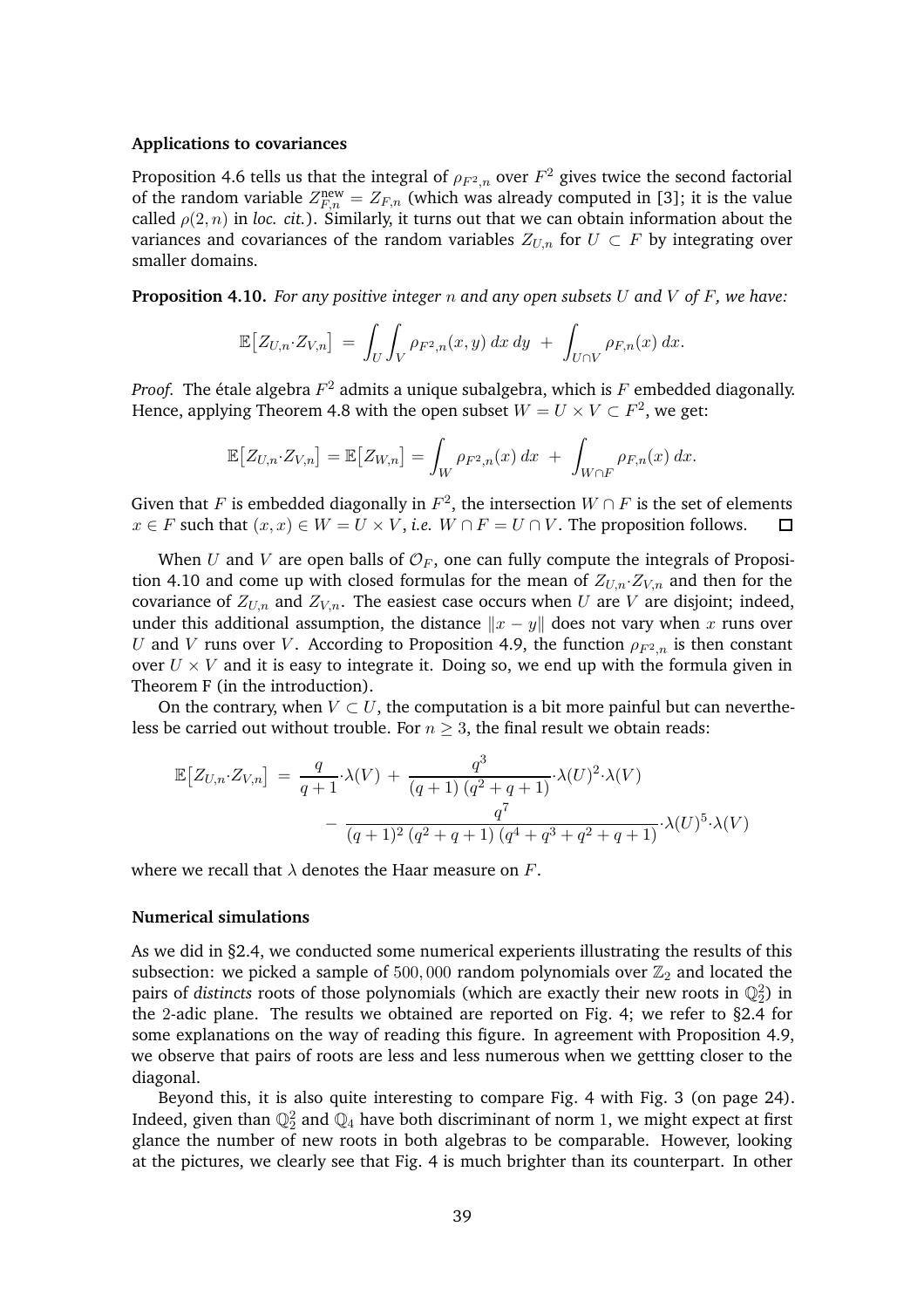

<span id="page-39-1"></span>Figure 4: Repartition of pairs of distinct roots of a polynomial. Sample of 500,000 polynomials over  $\mathbb{Z}_2$  picked uniformly at random.

words, the conclusion of our numerical experiments is that there are significantly much more new roots in  $\mathbb{Q}_4$  than in  $\mathbb{Q}_2^2$ . Coming back to Propositions [2.2](#page-16-0) and [4.9,](#page-36-1) we realize that the aforementioned phenomenon can be explained by looking at the term of higher order (that is the term in dist( $x$ ,  $\mathbb{Q}_2$ )<sup>4</sup> in the case of  $\mathbb{Q}_4$  and the term in  $||x - y||^4$  in the case of  $\mathbb{Q}_2^2$ ); indeed, this term contributes positively (*i.e.* it comes with a plus sign) in the case of  $\mathbb{Q}_4$  whereas it contributes negatively in the case of  $\mathbb{Q}_2^2$ . When we are sufficiently far away from  $\mathbb{Q}_2$ , this error term is no longer negligible and the change of sign makes a big difference.

#### <span id="page-39-0"></span>**4.4 A mass formula**

In this last subsection, we prove Theorem [G.](#page-4-1) For a positive integer r, we denote by  $\mathbf{\hat{E}}\mathbf{t}_r$  the set of isomorphism classes of étale algebras of degree  $r$  over  $F$ . To simplify notation, we set:

$$
\Sigma(r, n) = \sum_{E \in \mathbf{\acute{E}t}} \frac{\rho_n(E)}{\#\mathrm{Aut}_{F\text{-alg}}(E)}
$$

for all integers r and n. Our goal is to prove that  $\Sigma(r,n) = 1$  provided that  $n \geq r$ . We first consider the extreme case where  $n = r$ , for which we have the following nice reinterpretation of the summands above.

<span id="page-39-3"></span>**Proposition 4.11.** For a finite étale F-algebra E of degree r, we have:

<span id="page-39-2"></span>
$$
\frac{\rho_r(E)}{\#\text{Aut}_{F\text{-alg}}(E)} = \int_{\Omega_r} \mathbb{1}_{\{F[X]/P \simeq E\}} dP.
$$

*Proof.* From Theorem [4.8,](#page-34-1) we know that:

$$
\rho_r(E) = \mathbb{E}\left[Z_{E,r}^{\text{new}}\right] = \int_{\Omega_r} \# \text{Hom}_{F\text{-alg}}^{\text{surj}} \big(F[X]/P, E\big) \, dP. \tag{25}
$$

If P is a polynomial of degree r, the quotient algebra  $F[X]/P$  has degree r as well and so, any surjective homomorphism of F-algebras  $F[X]/P \to E$  has to be an isomorphism. Consequently, the integrand in Eq. [\(25\)](#page-39-2) is equal to #Aut  $_{F\text{-alg}}(E)$  if  $F[X]/P \simeq E$ , and it vanishes otherwise. The proposition follows. vanishes otherwise. The proposition follows.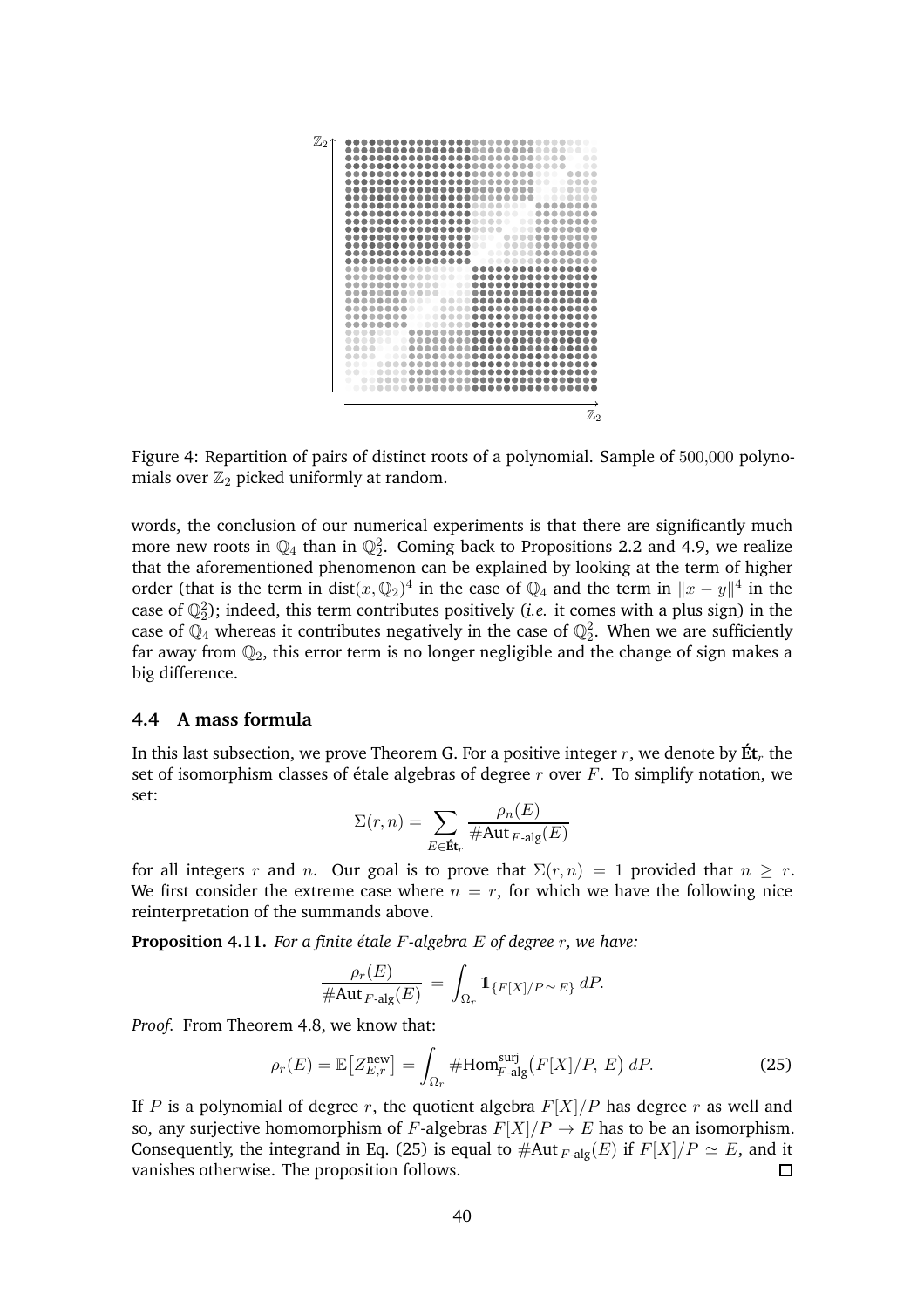Proposition [4.11](#page-39-3) tells us that  $\rho_r(E)/\#\text{Aut}_{F\text{-alg}}(E)$  is exactly the probability that a random polynomial  $P \in \Omega_r$  satisfies  $F[X]/P \simeq E$ . On the other hand, note that the quotient  $F[X]/P$  is an étale F-algebra of degree r as soon as P is separable. This event then occurs almost surely. Therefore the probabilities that  $F[X]/P \simeq E$  sum up to 1 when E runs over  $\mathbf{\acute{E}} \mathbf{t}_r$ , *i.e.*  $\Sigma(r,r) = 1$ . Theorem [G](#page-4-1) is then proved when  $n = r$ .

For higher  $n$ , the key ingredient of the proof is the following symmetry result.

<span id="page-40-0"></span>**Lemma 4.12.** *For*  $n > r$ *, we have*  $\Sigma(r, n) = \Sigma(n-r, n)$ *.* 

*Proof.* Unrolling the definitions of  $\Sigma(r, n)$  and  $\rho_n(E)$ , we obtain:

$$
\Sigma(r,n) = \int_{\Omega_n} \sum_{E \in \mathbf{Ét}_r} \frac{\# \mathrm{Hom}^{\mathrm{surj}}_{F\text{-alg}}\big(F[X]/P,\, E\big)}{\# \mathrm{Aut}_{F\text{-alg}}(E)}\, dP.
$$

Pick a separable polynomial  $P \in \Omega_n$  and set  $E_P = F[X]/P$ ; it is an étale F-algebra of degree n. Define  $\mathbf{\acute{E}t}_r[P]$  as the subset of  $\mathbf{\acute{E}t}_r$  consisting of étale algebras E for which there exists a surjective morphism of F-algebras  $E_P \to E$ . Let  $E \in \text{Et}_r[P]$  and choose writings  $E_P = K_1^{a_1} \times \cdots \times K_m^{a_m}$  and  $E = K_1^{b_1} \times \cdots \times K_m^{b_m}$  where the  $K_i$ 's are pairwise nonisomorphic finite extensions of F and  $a_i, b_i \in \mathbb{Z}_{\geq 0}$ . From Corollary [4.2,](#page-30-2) we deduce that  $a_i \geq b_i$  for all  $i \in \{1, \ldots, m\}$  and that:

$$
\frac{\# \text{Hom}_{F\text{-alg}}^{\text{surj}}(E_P, E)}{\# \text{Aut}_{F\text{-alg}}(E)} = \begin{pmatrix} a_1 \\ b_1 \end{pmatrix} \cdot \begin{pmatrix} a_2 \\ b_2 \end{pmatrix} \cdots \begin{pmatrix} a_m \\ b_m \end{pmatrix}.
$$

Hence if we define  $E^{\vee} = K_1^{a_1-b_1} \times \cdots \times K_m^{a_m-b_m}$ , we find:

$$
\frac{\# \text{Hom}_{F\text{-alg}}^{\text{surj}}(E_{P},\, E)}{\# \text{Aut}_{F\text{-alg}}(E)} = \frac{\# \text{Hom}_{F\text{-alg}}^{\text{surj}}(E_{P},\, E^{\vee})}{\# \text{Aut}_{F\text{-alg}}(E^{\vee})}
$$

Moreover, it follows again from Corollary [4.2](#page-30-2) that the association  $E \mapsto E^{\vee}$  induces a well-defined function  $\mathbf{\acute{E}t}_r[P] \rightarrow \mathbf{\acute{E}t}_{n-r}[P]$ . This function is moreover bijective because its inverse can be built in a similar fashion. We conclude that, for a fixed separable polynomial  $P \in \Omega_n$ , we have:

$$
\sum_{E \in \operatorname{\acute{E}t}_r[P]} \frac{\# \mathrm{Hom}_{F\text{-alg}}^{\mathrm{surj}}(E_P,\, E)}{\# \mathrm{Aut}_{F\text{-alg}}(E)} = \sum_{E^{\vee}\in \operatorname{\acute{E}t}_{n-r}[P]} \frac{\# \mathrm{Hom}_{F\text{-alg}}^{\mathrm{surj}}(E_P,\, E^{\vee})}{\# \mathrm{Aut}_{F\text{-alg}}(E^{\vee})}
$$

which further gives:

$$
\sum_{E \in \textbf{Ét}_r} \frac{\# \text{Hom}_{F\textbf{-alg}}^{\text{surj}}(E_P,\, E)}{\# \text{Aut}_{F\textbf{-alg}}(E)} \, = \sum_{E^{\vee}\in \textbf{Ét}_{n-r}} \frac{\# \text{Hom}_{F\textbf{-alg}}^{\text{surj}}(E_P,\, E^{\vee})}{\# \text{Aut}_{F\textbf{-alg}}(E^{\vee})}
$$

since all the additional summands which appear in both sums are zero. Taking finally the integral over  $\Omega_n$  and remembering that a polynomial in  $\Omega_n$  is almost surely separable, we obtain the lemma. 口

After Lemma [4.12,](#page-40-0) it is easy to conclude the proof of Theorem [G](#page-4-1) by induction on  $n$ . When  $n = 1$ , the condition  $n \geq r$  indicates that  $r = 1$  as well and we fall in the case where  $n = r$ , which has been already treated. We now pick an integer  $n > 1$  and assume that  $\Sigma(r, m) = 1$  provided that  $1 \le r \le m < n$ . Let also  $r \in \{1, ..., n\}$ . If  $n = r$ , we have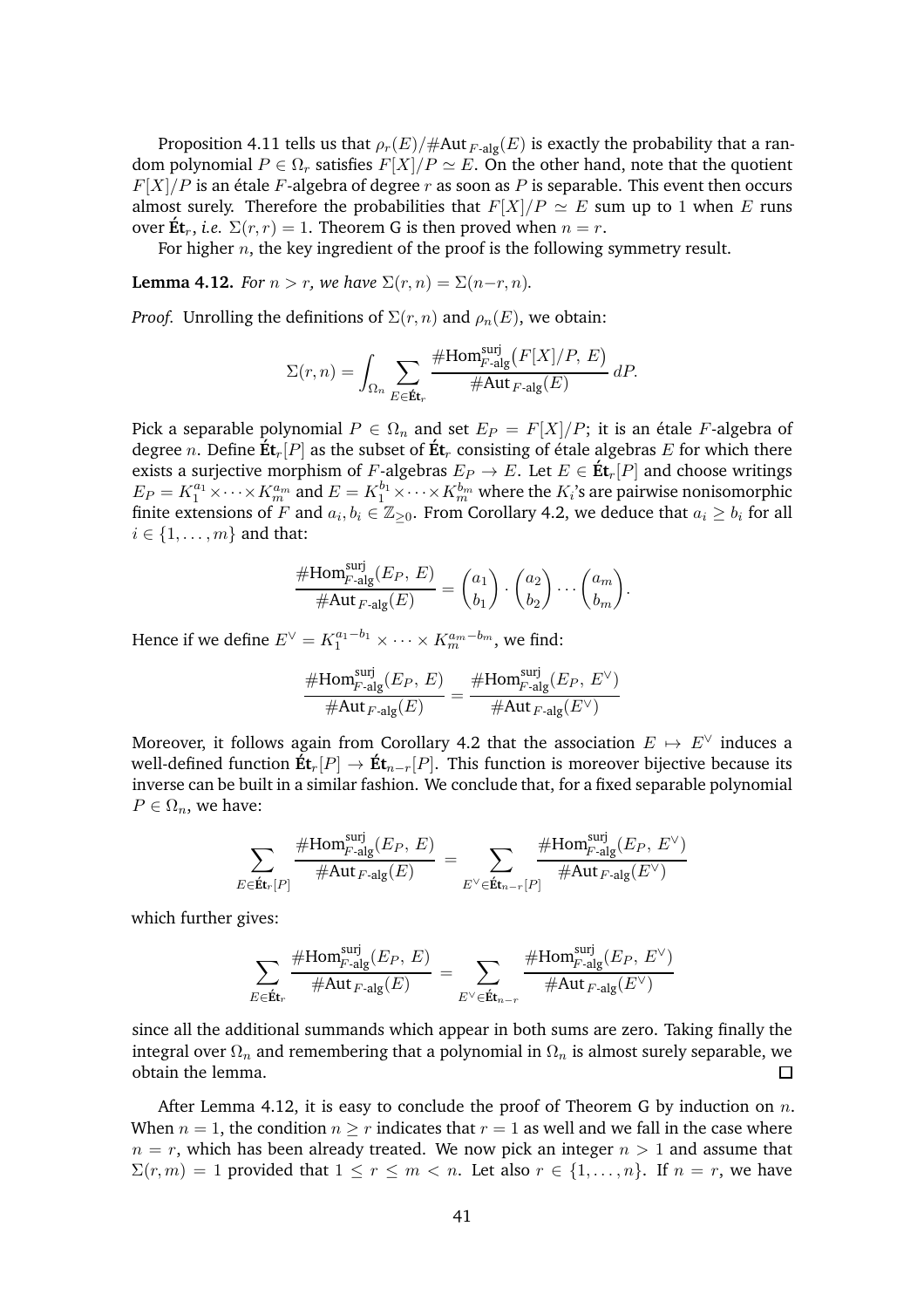already seen that  $\Sigma(r, n) = 1$  and there is nothing more to prove. If  $r \leq n/2$ , it follows from the fourth property of Theorem [4.8](#page-34-1) that  $\Sigma(r, n) = \Sigma(r, 2r-1)$ , from what we deduce that  $\Sigma(r, n) = 1$  thanks to our induction hypothesis. Finally, if  $n/2 \le r \le n$ , we use Lemma [4.12](#page-40-0) to write  $\Sigma(r, n) = \Sigma(n-r, n)$  and, observing that  $n - r \leq n/2$ , we conclude by applying the previous case.

## <span id="page-41-8"></span>**References**

- <span id="page-41-10"></span>[1] R. Ait El Mannsour, A. Lerario, *Probabilisitc enumerative geometry over p-adic numbers: linear spaces on complete intersections*, preprint (2020)
- [2] M. Bhargava, *Mass Formulae for Extensions of Local Fields, and Conjectures on the Density of Number Field Discriminants*, Int. Math. Res. Notices (2007)
- <span id="page-41-9"></span>[3] M. Bhargava, J. Cremona, T. Fisher, S. Gajović, *The density of polynomials of degree n* over  $\mathbb{Z}_p$  having exactly *r* roots in  $\mathbb{Q}_p$ , preprint (2021)
- <span id="page-41-6"></span><span id="page-41-0"></span>[4] A. Bloch, G. Pólya, *On the roots of certain algebraic equations*, Proc. Lond. Math. Soc **33** (1932), 102–114
- <span id="page-41-11"></span>[5] J. Buhler, D. Goldstein, D. Moews, J. Rosenberg, *The probability that a random monic* p*-adic polynomial splits*, Exper. Math. **15** (2006), 21–32
- <span id="page-41-13"></span>[6] X. Caruso, D. Roe, T. Vaccon, *Tracking* p*-adic precision*, LMS J. Comput. Math. **17** (2014), 274–294
- [7] H. Cohen, *Advanced Topics in Computational Number Theory*, Graduate Texts in Mathematics **193** (2000), Springer Verlag
- <span id="page-41-12"></span><span id="page-41-5"></span>[8] S. Evans, *The expected number of zeros of a random system of* p*-adic polynomials*, Electron. Comm. Probab. **11** (2006), 278–290
- [9] T. Gronwall, *Some Asymptotic Expressions in the Theory of Numbers*, Trans. Amer. Math. Soc. **14** (1913), 113–122
- <span id="page-41-4"></span>[10] M. Kac, *On the average number of real roots of a random algebraic equation*, Bull. Math. Amer. Soc **49** (1943), 314–320
- <span id="page-41-7"></span>[11] A. Lerario, A. Kulkarni, p*-adic integral geometry*, SIAM J. Appl. Algebra Geom. **5** (2020), 28–59
- [12] D. Limmer, *Measure-equivalence of quadratic forms*, Ph.D. Thesis, Oregon State University (1999)
- <span id="page-41-1"></span>[13] J. Littlewood, A. Offord, *On the number of real roots of a random algebraic equation (i)*, J. London Math. Soc **13** (1938), 288–295
- <span id="page-41-2"></span>[14] J. Littlewood, A. Offord, *On the number of real roots of a random algebraic equation (ii)*, Proc. Camb. Phil. Soc. **39** (1959), 133–148
- <span id="page-41-3"></span>[15] J. Littlewood, A. Offord, *On the number of real roots of a random algebraic equation (iii)*, Rec. Math. (Mat. Sbornik) **54** (1943), 277–286
- [16] S. Rice, *Mathematical analysis of random noise*, Bell Syst. Tech. J. **23** (1944), 282– 332